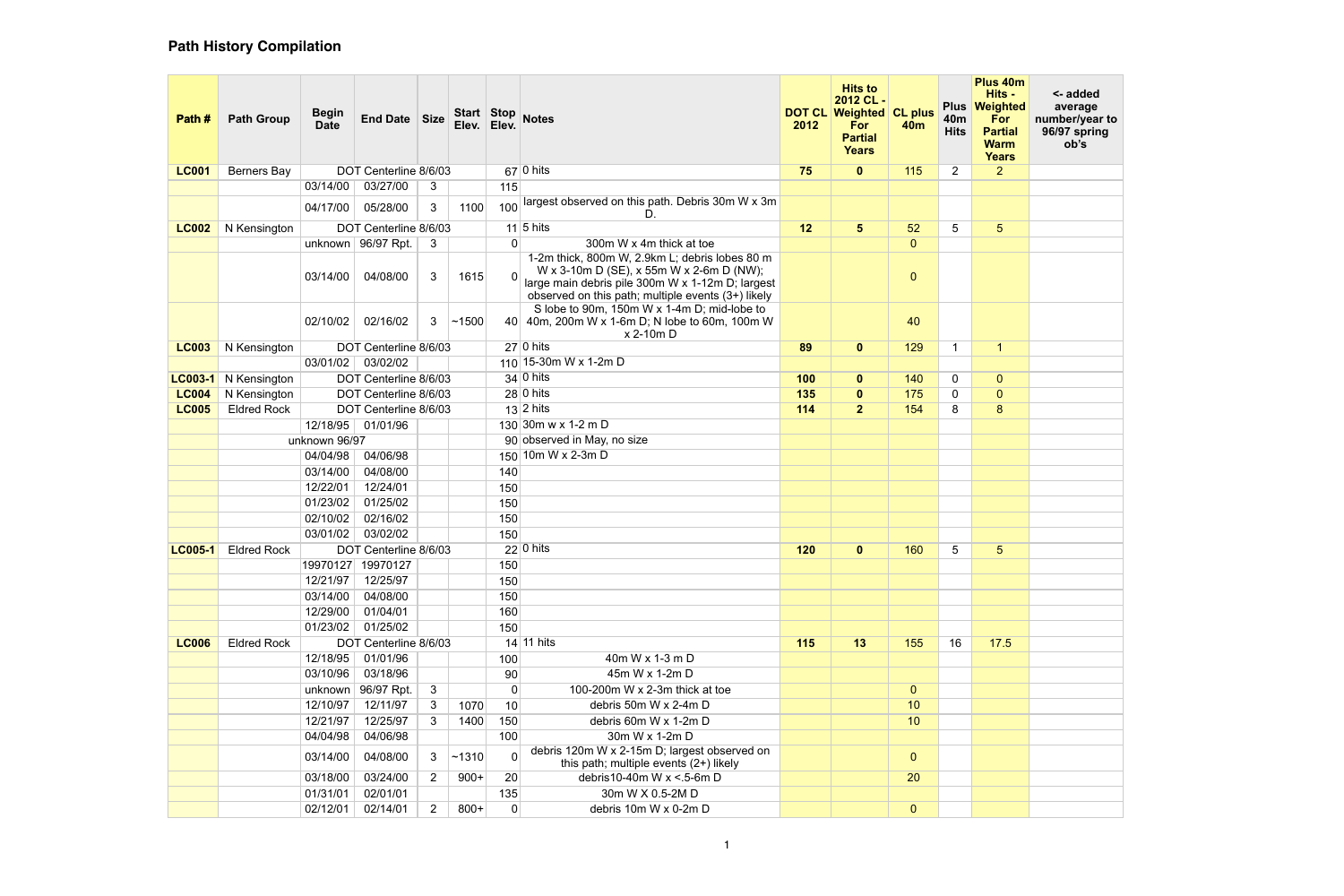| Path #       | <b>Path Group</b>  | <b>Begin</b><br><b>Date</b> | End Date Size                     |                | Elev.        | Elev.                         | Start Stop Notes                                                                             | 2012 | <b>Hits to</b><br>2012 CL-<br>DOT CL Weighted CL plus<br>For<br><b>Partial</b><br><b>Years</b> | <b>40m</b>            | <b>Plus</b><br>40 <sub>m</sub><br><b>Hits</b> | Plus 40m<br>Hits -<br>Weighted<br>For<br><b>Partial</b><br><b>Warm</b><br><b>Years</b> | <- added<br>average<br>number/year to<br>96/97 spring<br>ob's |
|--------------|--------------------|-----------------------------|-----------------------------------|----------------|--------------|-------------------------------|----------------------------------------------------------------------------------------------|------|------------------------------------------------------------------------------------------------|-----------------------|-----------------------------------------------|----------------------------------------------------------------------------------------|---------------------------------------------------------------|
|              |                    | 03/18/01                    | 03/24/01                          |                |              | 20                            | 10-40m W x 0.5-6m D                                                                          |      |                                                                                                |                       |                                               |                                                                                        |                                                               |
|              |                    | 11/13/01                    | 11/23/01                          | 3              |              | 120                           |                                                                                              |      |                                                                                                |                       |                                               |                                                                                        |                                                               |
|              |                    | 12/22/01                    | 12/24/01                          | 3              | ~1300        | $\mathbf 0$                   | debris 25m W x 1-4m D                                                                        |      |                                                                                                | $\mathbf{0}$          |                                               |                                                                                        |                                                               |
|              |                    | 01/23/02                    | 01/25/02                          | 3              | ~1400        | $\mathbf 0$                   | debris 20m W x 1-3m D                                                                        |      |                                                                                                | $\overline{0}$        |                                               |                                                                                        |                                                               |
|              |                    | 03/01/02                    | 03/02/02                          |                |              | 125                           | $13$ 1 hits                                                                                  |      |                                                                                                |                       | - 1                                           |                                                                                        |                                                               |
| <b>LC007</b> | <b>Eldred Rock</b> |                             | DOT Centerline 8/6/03<br>03/12/01 |                |              |                               | 110 10m W x 0.5-2m D                                                                         | 70   | $\mathbf 1$                                                                                    | 110                   |                                               | $\mathbf{1}$                                                                           |                                                               |
| <b>LC008</b> | <b>Eldred Rock</b> | 03/05/01                    | DOT Centerline 8/6/03             |                |              |                               | $12 0 \text{ hits}$                                                                          | 44   | $\mathbf{0}$                                                                                   | 84                    | $\overline{2}$                                | 2 <sup>1</sup>                                                                         |                                                               |
|              |                    | 12/22/01                    | 12/24/01                          | 3              |              | 75                            |                                                                                              |      |                                                                                                |                       |                                               |                                                                                        |                                                               |
|              |                    | 01/23/02                    | 01/25/02                          | 3              |              |                               | 75 20m W x 1-3m D                                                                            |      |                                                                                                |                       |                                               |                                                                                        |                                                               |
| <b>LC009</b> | <b>Eldred Rock</b> |                             | DOT Centerline 8/6/03             |                |              |                               | $12 7 \text{ hits}$                                                                          | 100  | 7 <sup>1</sup>                                                                                 | 140                   | $\overline{7}$                                | 7 <sup>1</sup>                                                                         |                                                               |
|              |                    | 02/22/96                    | 02/24/96                          | 3              | 300          | 30                            | path greased by water ice from long cold spell;<br>debris 15m W x 2m D<br>debris 10m W x 1mD |      |                                                                                                | 30                    |                                               |                                                                                        |                                                               |
|              |                    | unknown 96/97               |                                   |                |              | 60                            |                                                                                              |      |                                                                                                |                       |                                               |                                                                                        |                                                               |
|              |                    | 12/21/97                    | 12/25/97                          |                | 300          | 50                            |                                                                                              |      |                                                                                                |                       |                                               |                                                                                        |                                                               |
|              |                    | 01/20/98                    | 01/27/98                          |                |              | 90                            | 10m W x 1m D                                                                                 |      |                                                                                                |                       |                                               |                                                                                        |                                                               |
|              |                    | 12/22/01                    | 12/24/01                          | $\mathbf{3}$   | $~1$ - 300   | 30                            | debris 10m W x 1-3m D                                                                        |      |                                                                                                | 30                    |                                               |                                                                                        |                                                               |
|              |                    | 03/05/01                    | 03/12/01                          | 3              |              | 70                            |                                                                                              |      |                                                                                                |                       |                                               |                                                                                        |                                                               |
|              |                    | 01/23/02                    | 01/25/02                          | 3              | $~1$ - 300   | $\mathbf 0$                   | debris 10-20m W x1-3m D                                                                      |      |                                                                                                |                       |                                               |                                                                                        |                                                               |
| <b>LC010</b> | <b>Eldred Rock</b> |                             | DOT Centerline 8/6/03             |                |              |                               | $12 6 \text{ hits}$                                                                          | 110  | 7 <sup>1</sup>                                                                                 | 150                   | 8                                             | 8                                                                                      |                                                               |
|              |                    | 02/22/96                    | 02/24/96                          | 3              | 450          | $\mathbf{0}$                  | path greased by water ice from long cold spell;<br>debris 15m W x 2m D                       |      |                                                                                                | $\mathbf{0}$          |                                               |                                                                                        |                                                               |
|              |                    | unknown 96/97               |                                   |                |              | 150                           |                                                                                              |      |                                                                                                |                       |                                               |                                                                                        |                                                               |
|              |                    | 12/21/97                    | 12/25/97                          |                | 460          | 50                            | debris 10m W x 0-1m D                                                                        |      |                                                                                                |                       |                                               |                                                                                        |                                                               |
|              |                    | 03/14/00                    | 04/08/00                          | 3              |              | 130                           |                                                                                              |      |                                                                                                |                       |                                               |                                                                                        |                                                               |
|              |                    | 03/05/01                    | 03/12/01                          | 3              |              | 100                           |                                                                                              |      |                                                                                                |                       |                                               |                                                                                        |                                                               |
|              |                    | 12/22/01                    | 12/24/01                          | $\mathbf{3}$   | 425          | $\mathbf 0$                   | debris 10-20m W x 1-3m D                                                                     |      |                                                                                                | $\overline{0}$        |                                               |                                                                                        |                                                               |
|              |                    | 01/23/02                    | 01/25/02                          | 3<br>3         | ~1425<br>365 | $\overline{0}$<br>$\mathbf 0$ | debris 15m W x 0-1m D<br>debris 10-20m W x 1-2m D                                            |      |                                                                                                | $\overline{0}$        |                                               |                                                                                        |                                                               |
| <b>LC011</b> | <b>Eldred Rock</b> | 02/10/02                    | 02/16/02<br>DOT Centerline 8/6/03 |                |              |                               | $12 \mid 4 \text{ hits}$                                                                     | 107  | $\overline{\mathbf{4}}$                                                                        | $\overline{0}$<br>147 | 5                                             | 5 <sup>5</sup>                                                                         |                                                               |
|              |                    | 02/22/96                    | 02/24/96                          | 3              |              | $\mathbf{0}$                  | path greased by water ice from long cold spell;<br>debris 15m W x 2m D                       |      |                                                                                                | $\mathbf{0}$          |                                               |                                                                                        |                                                               |
|              |                    | unknown                     | 96/97 Rpt.                        | 3 <sup>1</sup> |              | 50                            | 10m W x 1-2m thick at toe                                                                    |      |                                                                                                |                       |                                               |                                                                                        |                                                               |
|              |                    | 03/14/00                    | 04/08/00                          | 3 <sup>1</sup> |              | 130                           |                                                                                              |      |                                                                                                |                       |                                               |                                                                                        |                                                               |
|              |                    | 12/22/01                    | 12/24/01                          | $\mathbf{3}$   | 365          | $\mathbf 0$                   | debris 10-15m W x 0-3m D                                                                     |      |                                                                                                | $\overline{0}$        |                                               |                                                                                        |                                                               |
|              |                    | 02/10/02                    | 02/16/02                          | 3              |              | $\mathbf 0$                   | debris 10-20m W x 1-2m D                                                                     |      |                                                                                                | $\overline{0}$        |                                               |                                                                                        |                                                               |
| <b>LC012</b> | <b>Eldred Rock</b> |                             | DOT Centerline 8/6/03             |                |              |                               | $14 8 \text{ hits}$                                                                          | 158  | 8                                                                                              | 198                   | 8                                             | 8                                                                                      |                                                               |
|              |                    | 12/18/95                    | 01/01/96                          |                |              | 120                           |                                                                                              |      |                                                                                                |                       |                                               |                                                                                        |                                                               |
|              |                    | 12/21/97                    | 12/25/97                          |                |              | 150                           |                                                                                              |      |                                                                                                |                       |                                               |                                                                                        |                                                               |
|              |                    | 03/25/98                    | 04/01/98                          |                |              | 150                           |                                                                                              |      |                                                                                                |                       |                                               |                                                                                        |                                                               |
|              |                    | 03/14/00                    | 04/08/00                          | 3 <sup>1</sup> |              | 50                            |                                                                                              |      |                                                                                                |                       |                                               |                                                                                        |                                                               |
|              |                    | 12/22/01                    | 12/24/01                          | 3 <sup>1</sup> |              | 120                           | 20m W x 1-4m D                                                                               |      |                                                                                                |                       |                                               |                                                                                        |                                                               |
|              |                    | 01/23/02                    | 01/25/02                          |                |              | 120                           | 20m W x 1-2m D                                                                               |      |                                                                                                |                       |                                               |                                                                                        |                                                               |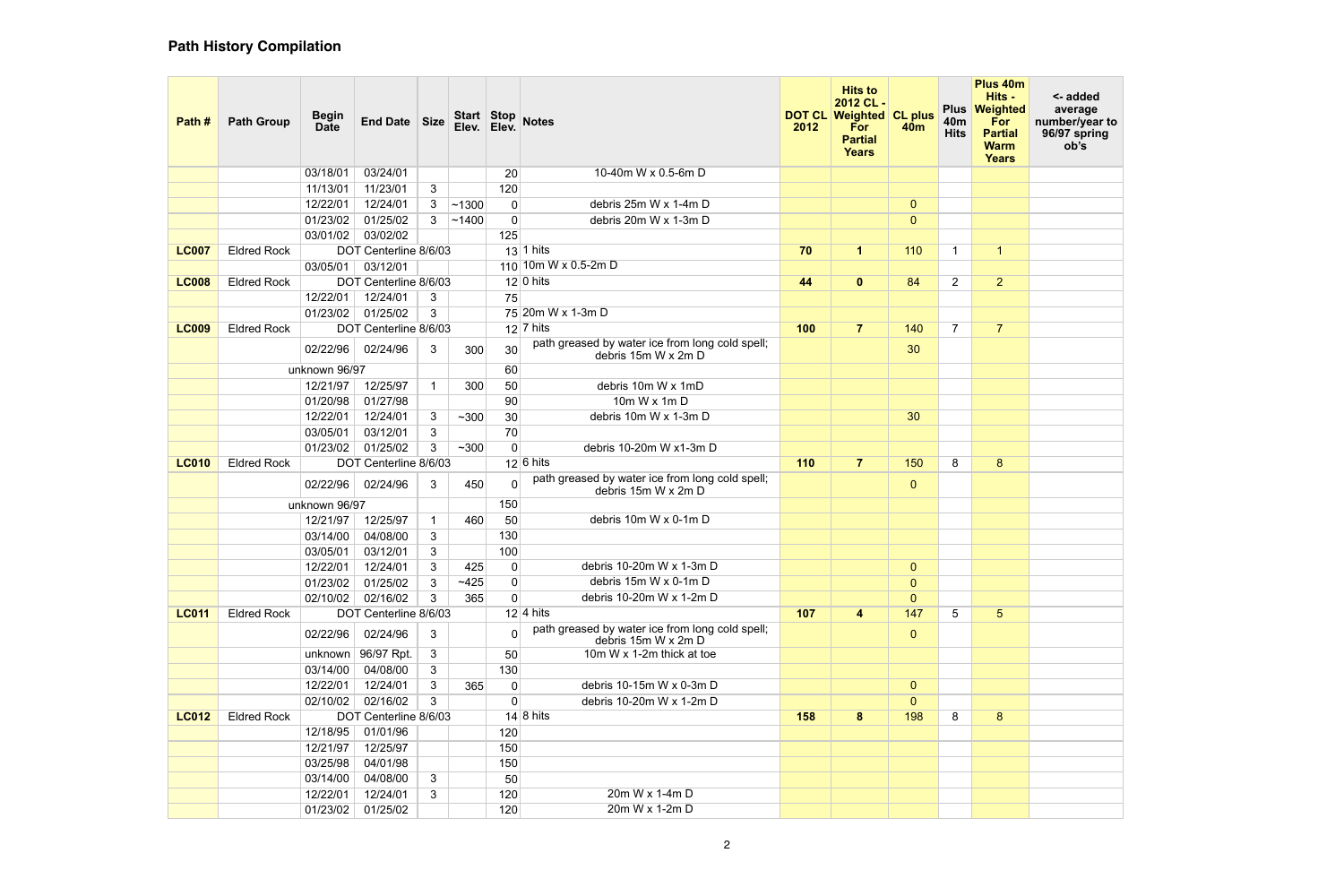| Path #       | <b>Path Group</b>  | <b>Begin</b><br><b>Date</b> | <b>End Date</b>        | <b>Size</b>    | Start Stop<br>Elev. | Elev.           | <b>Notes</b>                                                                 | <b>DOT CL</b><br>2012 | <b>Hits to</b><br>2012 CL-<br><b>Weighted CL plus</b><br>For<br><b>Partial</b><br><b>Years</b> | 40 <sub>m</sub> | <b>Plus</b><br>40 <sub>m</sub><br><b>Hits</b> | Plus 40m<br>Hits -<br>Weighted<br>For<br><b>Partial</b><br><b>Warm</b><br><b>Years</b> | <- added<br>average<br>number/year to<br>96/97 spring<br>ob's |
|--------------|--------------------|-----------------------------|------------------------|----------------|---------------------|-----------------|------------------------------------------------------------------------------|-----------------------|------------------------------------------------------------------------------------------------|-----------------|-----------------------------------------------|----------------------------------------------------------------------------------------|---------------------------------------------------------------|
|              |                    | 02/10/02                    | 02/16/02               |                |                     | 80              | both gullies, 10m W x 0-1m D                                                 |                       |                                                                                                |                 |                                               |                                                                                        |                                                               |
|              |                    | 03/01/02                    | 03/02/02               |                |                     | 150             |                                                                              |                       |                                                                                                |                 |                                               |                                                                                        |                                                               |
| <b>LC013</b> | <b>Eldred Rock</b> |                             | DOT Centerline 8/6/03  |                |                     |                 | $17 0$ hits                                                                  | 42                    | $\mathbf{0}$                                                                                   | 82              | -1                                            | $\mathbf{1}$                                                                           |                                                               |
|              |                    | 03/14/00                    | 04/08/00               | 3              | ~1460               | 50              | debris 30m W x 2-5m D; largest observed on this<br>path; single event likely |                       |                                                                                                | 50              |                                               |                                                                                        |                                                               |
| <b>LC014</b> | <b>Eldred Rock</b> |                             | DOT Centerline 8/6/03  |                |                     |                 | $16$ 13 hits                                                                 | 83                    | 16                                                                                             | 123             | 13                                            | 13.5                                                                                   |                                                               |
|              |                    | 12/18/95                    | 01/01/96               | 3              | 550                 | 20              | probably slab; debris 10-40m W x .7-3m thick                                 |                       |                                                                                                |                 |                                               |                                                                                        |                                                               |
|              |                    | 03/10/96                    | 03/18/96               | 3              | 400                 | 30              | debris 30m W x .2-.3m thick                                                  |                       |                                                                                                |                 |                                               |                                                                                        |                                                               |
|              |                    | 03/21/96                    | 03/22/96               | 3              |                     | 5               | debris 10m W x .2-.7m thick                                                  |                       |                                                                                                | 5 <sup>5</sup>  |                                               |                                                                                        |                                                               |
|              |                    | unknown                     | 96/97 Rpt.             | 3              |                     | 10              | 10m W x 1-2m thick at toe                                                    |                       |                                                                                                |                 |                                               |                                                                                        |                                                               |
|              |                    | 03/14/00                    | 04/08/00               | 3 <sup>1</sup> | ~1220               | 10              | debris 20m W x 1-4m D; single event likely                                   |                       |                                                                                                | 10              |                                               |                                                                                        |                                                               |
|              |                    | 01/31/01                    | 02/01/01               | 3              |                     | 80              | 20m W x 1-3m D                                                               |                       |                                                                                                |                 |                                               |                                                                                        |                                                               |
|              |                    | 02/12/01                    | 02/14/01               | 3              |                     | 60              | 15m W x 0.5-1.5m D                                                           |                       |                                                                                                |                 |                                               |                                                                                        |                                                               |
|              |                    | 03/05/01                    | 03/12/01               | $\overline{2}$ | $800+$              | 35              | debris 40m W x 2-5m D                                                        |                       |                                                                                                |                 |                                               |                                                                                        |                                                               |
|              |                    | 03/18/01                    | 03/24/01               | 3              |                     | 60              |                                                                              |                       |                                                                                                |                 |                                               |                                                                                        |                                                               |
|              |                    | 12/22/01                    | 12/24/01               | 3              | ~1000               | 5               | debris 10-20m W x 1-4m D                                                     |                       |                                                                                                | 5 <sup>5</sup>  |                                               |                                                                                        |                                                               |
|              |                    | 01/23/02                    | 01/25/02               |                |                     | 70              | 10-20m W x 1-3m D                                                            |                       |                                                                                                |                 |                                               |                                                                                        |                                                               |
|              |                    | 02/10/02                    | 02/16/02               | $\overline{2}$ | ~1200               | 35              | debris 10m W x 0-1m D                                                        |                       |                                                                                                |                 |                                               |                                                                                        |                                                               |
|              |                    | 03/01/02                    | 03/02/02               | 3              | ~1200               | 5               | debris 20m W x .5-4m D                                                       |                       |                                                                                                | 5 <sup>5</sup>  |                                               |                                                                                        |                                                               |
| <b>LC015</b> | <b>Eldred Rock</b> |                             | DOT Centerline 8/6/03  |                |                     |                 | $14 0 \text{ hits}$                                                          | 140                   | $\mathbf{0}$                                                                                   | 180             | 0                                             | $\overline{0}$                                                                         |                                                               |
| <b>LC016</b> | S Yeldagalga       |                             | DOT Centerline 8/6/03  |                |                     |                 | 11 0 hits                                                                    | 246                   | $\mathbf{0}$                                                                                   | 286             | 0                                             | $\overline{0}$                                                                         |                                                               |
| <b>LC017</b> | S Yeldagalga       |                             | DOT Centerline 8/6/03  |                |                     |                 | $15 0 \text{ hits}$                                                          | 176                   | $\mathbf{0}$                                                                                   | 216             | $\overline{2}$                                | 2 <sup>1</sup>                                                                         |                                                               |
|              |                    | 12/21/97                    | 12/25/97               |                |                     | 210             |                                                                              |                       |                                                                                                |                 |                                               |                                                                                        |                                                               |
|              |                    | 03/14/00                    | 04/08/00               | 3              |                     | 185             |                                                                              |                       |                                                                                                |                 |                                               |                                                                                        |                                                               |
| <b>LC018</b> | S Yeldagalga       |                             | DOT Centerline 8/6/03  |                |                     |                 | $11$ 10 hits                                                                 | 124                   | 11                                                                                             | 164             | 11                                            | 11                                                                                     |                                                               |
|              |                    | 02/09/96                    | 02/10/96               |                |                     | 120             |                                                                              |                       |                                                                                                |                 |                                               |                                                                                        |                                                               |
|              |                    |                             | unknown   $96/97$ Rpt. | 3 <sup>1</sup> |                     | 25              | 20m W x 2-3m thick at toe                                                    |                       |                                                                                                |                 |                                               |                                                                                        |                                                               |
|              |                    | 12/21/97                    | 12/25/97               |                |                     | 120             |                                                                              |                       |                                                                                                |                 |                                               |                                                                                        |                                                               |
|              |                    | 03/14/00                    | 04/08/00               | 3 <sup>1</sup> | ~1310               | 40              | debris 25m W x 2-4m D; single event likely                                   |                       |                                                                                                |                 |                                               |                                                                                        |                                                               |
|              |                    | 02/12/01                    | 02/14/01               | $\mathbf{2}$   | $800+$              | 25              | debris 25m W x 1-4m D                                                        |                       |                                                                                                | 25              |                                               |                                                                                        |                                                               |
|              |                    | 03/05/01                    | 03/12/01               | 3              | $700+$              | 40              | debris 30m W x 1-4m D                                                        |                       |                                                                                                |                 |                                               |                                                                                        |                                                               |
|              |                    | 03/18/01                    | 03/24/01               | $\mathbf{2}$   | $850+$              | 50              | debris 30m W x .5-1.5m D                                                     |                       |                                                                                                |                 |                                               |                                                                                        |                                                               |
|              |                    | 04/21/01                    | 04/23/01               | $\mathbf{3}$   | $800+$              | 25              | debris 25m W x 1-4m D                                                        |                       |                                                                                                | 25              |                                               |                                                                                        |                                                               |
|              |                    | 12/22/01                    | 12/24/01               | 3              | ~1200               | 30 <sup>°</sup> | debris 20m W x .5-3m D                                                       |                       |                                                                                                | 30              |                                               |                                                                                        |                                                               |
|              |                    | 02/10/02                    | 02/16/02               | $\overline{2}$ | ~1200               | 40              | debris 20m W x 1-3m D                                                        |                       |                                                                                                | 40              |                                               |                                                                                        |                                                               |
|              |                    | 03/01/02                    | 03/02/02               |                |                     | 150             | 20-40m W x 1-2m D                                                            |                       |                                                                                                |                 |                                               |                                                                                        |                                                               |
| <b>LC019</b> | S Yeldagalga       |                             | DOT Centerline 8/6/03  |                |                     |                 | $11$ 13 hits                                                                 | 116                   | 14                                                                                             | 156             | 13                                            | 13.5                                                                                   |                                                               |
|              |                    | 02/09/96                    | 02/10/96               | 3              | 1400                | 20              | debris 25m W x 2-3m thick at toe                                             |                       |                                                                                                |                 |                                               |                                                                                        |                                                               |
|              |                    |                             | unknown   $96/97$ Rpt. | 3              |                     | 0               | 50-75m W x 2-3m thick at toe                                                 |                       |                                                                                                |                 |                                               |                                                                                        |                                                               |
|              |                    | 12/10/97                    | 12/11/97               | 3              | 1400                | 10 <sup>1</sup> | N side of upper bowl; debris 15m W x 2-3 m D                                 |                       |                                                                                                |                 |                                               |                                                                                        |                                                               |
|              |                    | 12/21/97                    | 12/25/97               |                |                     | 70              |                                                                              |                       |                                                                                                |                 |                                               |                                                                                        |                                                               |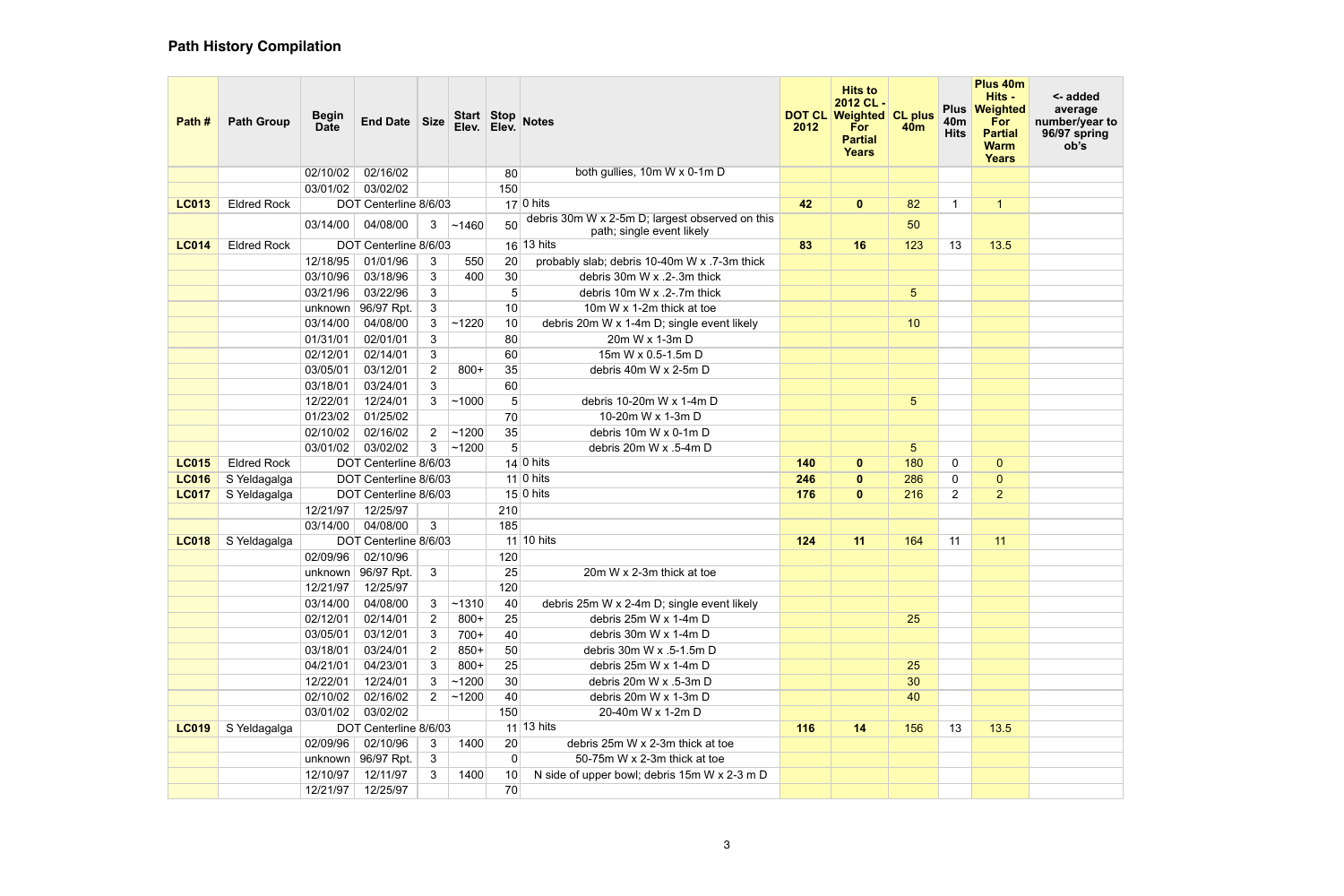| Path #       | <b>Path Group</b> | <b>Begin</b><br><b>Date</b> | End Date Size         |                | Start Stop<br>Elev. | Elev.          | <b>Notes</b>                                                                           | 2012 | <b>Hits to</b><br>2012 CL-<br><b>DOT CL Weighted CL plus</b><br>For<br><b>Partial</b><br><b>Years</b> | <b>40m</b>     | <b>Plus</b><br>40 <sub>m</sub><br><b>Hits</b> | Plus 40m<br>Hits -<br>Weighted<br>For<br><b>Partial</b><br><b>Warm</b><br><b>Years</b> | <- added<br>average<br>number/year to<br>96/97 spring<br>ob's |
|--------------|-------------------|-----------------------------|-----------------------|----------------|---------------------|----------------|----------------------------------------------------------------------------------------|------|-------------------------------------------------------------------------------------------------------|----------------|-----------------------------------------------|----------------------------------------------------------------------------------------|---------------------------------------------------------------|
|              |                   | 03/14/00                    | 04/08/00              | 3              | ~1525               | $\overline{0}$ | debris 90m W x 2-15m D; largest observed on this<br>path; multiple (2+) events likely  |      |                                                                                                       | $\overline{0}$ |                                               |                                                                                        |                                                               |
|              |                   | 11/20/00                    | 11/22/00              | 3              |                     | 100            | 20m W x 1-3m D                                                                         |      |                                                                                                       |                |                                               |                                                                                        |                                                               |
|              |                   | 01/14/01                    | 01/19/01              | 3              |                     | 100            | 10 $m$ W x <1 $m$ D                                                                    |      |                                                                                                       |                |                                               |                                                                                        |                                                               |
|              |                   | 01/31/01                    | 02/01/01              | 3              |                     | 80             | 25m W x 0.5-3m D                                                                       |      |                                                                                                       |                |                                               |                                                                                        |                                                               |
|              |                   | 03/05/01                    | 03/12/01              | 3              | $900+$              | 15             | debris 10m W x 1-4m D                                                                  |      |                                                                                                       |                |                                               |                                                                                        |                                                               |
|              |                   | 04/21/01                    | 04/23/01              | 3              | $800+$              |                | 0 S debris lobe 25m W x 2-4m D; N debris lobe 20m<br>$W \times 2-4m$ D                 |      |                                                                                                       | $\mathbf{0}$   |                                               |                                                                                        |                                                               |
|              |                   | 12/22/01                    | 12/24/01              |                |                     | 80             | 15m W x 1-3m D                                                                         |      |                                                                                                       |                |                                               |                                                                                        |                                                               |
|              |                   | 02/10/02                    | 02/16/02              |                |                     | 75             | 20m W x 1-4m D                                                                         |      |                                                                                                       |                |                                               |                                                                                        |                                                               |
|              |                   | 03/01/02                    | 03/02/02              | $\overline{2}$ | 800                 | 50             | debris 15m W x 0-3m D                                                                  |      |                                                                                                       | 50             |                                               |                                                                                        |                                                               |
| $LC019-1$    | S Yeldagalga      |                             | DOT Centerline 8/6/03 |                |                     |                | $29 1 \text{ hits}$                                                                    | 160  | 2 <sub>2</sub>                                                                                        | 200            | 2                                             | 2 <sup>1</sup>                                                                         |                                                               |
|              |                   | 03/05/01                    | 03/12/01              | 3              |                     | 180            |                                                                                        |      |                                                                                                       |                |                                               |                                                                                        |                                                               |
|              |                   | 12/22/01                    | 12/24/01              |                |                     | 120            |                                                                                        |      |                                                                                                       |                |                                               |                                                                                        |                                                               |
| <b>LC020</b> | S Yeldagalga      |                             | DOT Centerline 8/6/03 |                |                     |                | $19$ 9 hits                                                                            | 72   | 10                                                                                                    | 112            | 11                                            | 11                                                                                     |                                                               |
|              |                   | 02/09/96                    | 02/10/96              | 3              | 850                 | 0              | debris 30-60m W x 1-5 thick; went well into water                                      |      |                                                                                                       | $\mathbf{0}$   |                                               |                                                                                        |                                                               |
|              |                   | 03/10/96                    | 03/18/96              | 3              | $350+$              | $\mathbf 0$    | debris 30-60m W x .3-1m thick                                                          |      |                                                                                                       | $\overline{0}$ |                                               |                                                                                        |                                                               |
|              |                   | unknown                     | 96/97 Rpt.            | 3              |                     | $\overline{0}$ | 50-100m W x 4m thick at toe                                                            |      |                                                                                                       |                |                                               |                                                                                        |                                                               |
|              |                   | 03/14/00                    | 04/08/00              | 3              | ~1525               | $\overline{0}$ | debris 90m W x 2.8m D; largest observed on this<br>path; multiple (2+) events likely   |      |                                                                                                       | $\overline{0}$ |                                               |                                                                                        |                                                               |
|              |                   | 01/31/01                    | 02/01/01              | $350+$         |                     | 100            | $5m$ W x $2m$ D                                                                        |      |                                                                                                       |                |                                               |                                                                                        |                                                               |
|              |                   | 03/05/01                    | 03/12/01              | 3              | $800+$              | 5              | debris 8m W $x < 5-2m$ D                                                               |      |                                                                                                       |                |                                               |                                                                                        |                                                               |
|              |                   | 02/12/01                    | 02/14/01              | $\overline{2}$ | $900+$              | $\mathbf 0$    | debris 25m W x 0-2m D                                                                  |      |                                                                                                       | $\overline{0}$ |                                               |                                                                                        |                                                               |
|              |                   | 03/18/01                    | 03/24/01              | 3              | $800+$              | $\mathbf 0$    | debris 5-40m W x 1-3m D                                                                |      |                                                                                                       | $\mathbf{0}$   |                                               |                                                                                        |                                                               |
|              |                   | 12/22/01                    | 12/24/01              | 3              | ~1065               | 0              | debris 20-90m W x 0-3m D                                                               |      |                                                                                                       | 0              |                                               |                                                                                        |                                                               |
|              |                   | 01/23/02                    | 01/25/02              | 3              | $\sim$ 1050         | 0              | debris 20-100m W x 1-3m D                                                              |      |                                                                                                       | $\overline{0}$ |                                               |                                                                                        |                                                               |
|              |                   | 02/10/02                    | 02/16/02              |                |                     |                | 100 15m W x 0.5-3m D                                                                   |      |                                                                                                       |                |                                               |                                                                                        |                                                               |
| <b>LC021</b> | S Yeldagalga      |                             | DOT Centerline 8/6/03 |                |                     |                | $11$ 16 hits                                                                           | 45   | 21                                                                                                    | 85             | 16                                            | 16.5                                                                                   |                                                               |
|              |                   | 12/18/95                    | 01/01/96              | 3              | 600                 | $\mathbf{0}$   | big slab; 100m W x 3-6m thick (at water); went<br>well out into water                  |      |                                                                                                       | $\mathbf{0}$   |                                               |                                                                                        |                                                               |
|              |                   | 02/09/96                    | 02/10/96              | 3              | 1200                |                | 0 debris 15-30m W x 1-3m thick; went out into water                                    |      |                                                                                                       | $\overline{0}$ |                                               |                                                                                        |                                                               |
|              |                   | 03/10/96                    | 03/18/96              | 3              | 350                 | $\mathbf 0$    | debris 80m W x .3-1.5m thick                                                           |      |                                                                                                       | $\overline{0}$ |                                               |                                                                                        |                                                               |
|              |                   | unknown                     | 96/97 Rpt.            | 3              |                     |                | 200m W x 3-6m thick at toe; from multiple events                                       |      |                                                                                                       |                |                                               |                                                                                        |                                                               |
|              |                   | 12/21/97                    | 12/25/97              | 3              | 1370                | 20             | center of main bowl; debris 15m W x 1-3m D                                             |      |                                                                                                       |                |                                               |                                                                                        |                                                               |
|              |                   | 03/14/00                    | 04/08/00              | 3              | ~1525               | $\mathbf 0$    | debris 200m W x 3-15m D; largest observed on<br>this path; multiple (2+) events likely |      |                                                                                                       | $\overline{0}$ |                                               |                                                                                        |                                                               |
|              |                   | 01/14/01                    | 01/19/01              | 3              | $900+$              | $\mathbf 0$    | debris 25m W x 1-3m D                                                                  |      |                                                                                                       | $\overline{0}$ |                                               |                                                                                        |                                                               |
|              |                   | 01/31/01                    | 02/01/01              | 3              | $900+$              | $\mathbf 0$    | debris 100m W x 1-10m D                                                                |      |                                                                                                       | $\overline{0}$ |                                               |                                                                                        |                                                               |
|              |                   | 02/12/01                    | 02/14/01              | $\mathbf{2}$   | $900+$              | 35             | debris 50m W x .5-2m D                                                                 |      |                                                                                                       |                |                                               |                                                                                        |                                                               |
|              |                   | 03/05/01                    | 03/12/01              | 3              | $900+$              | $\mathbf 0$    | debris 110m W x 1-5m D                                                                 |      |                                                                                                       | $\overline{0}$ |                                               |                                                                                        |                                                               |
|              |                   | 03/18/01                    | 03/24/01              | 3              | $900+$              | $\mathbf 0$    | debris 100m W $x < 5-2m$ D                                                             |      |                                                                                                       | $\overline{0}$ |                                               |                                                                                        |                                                               |
|              |                   | 04/21/01                    | 04/23/01              | 3              | $800+$              | 0              | debris 100m W x <.5-1.5m D                                                             |      |                                                                                                       | $\mathbf{0}$   |                                               |                                                                                        |                                                               |
|              |                   | 12/22/01                    | 12/24/01              | 3.             | ~1400               | $\mathbf 0$    | debris 20-70m W x 1-4m D                                                               |      |                                                                                                       | $\mathbf{0}$   |                                               |                                                                                        |                                                               |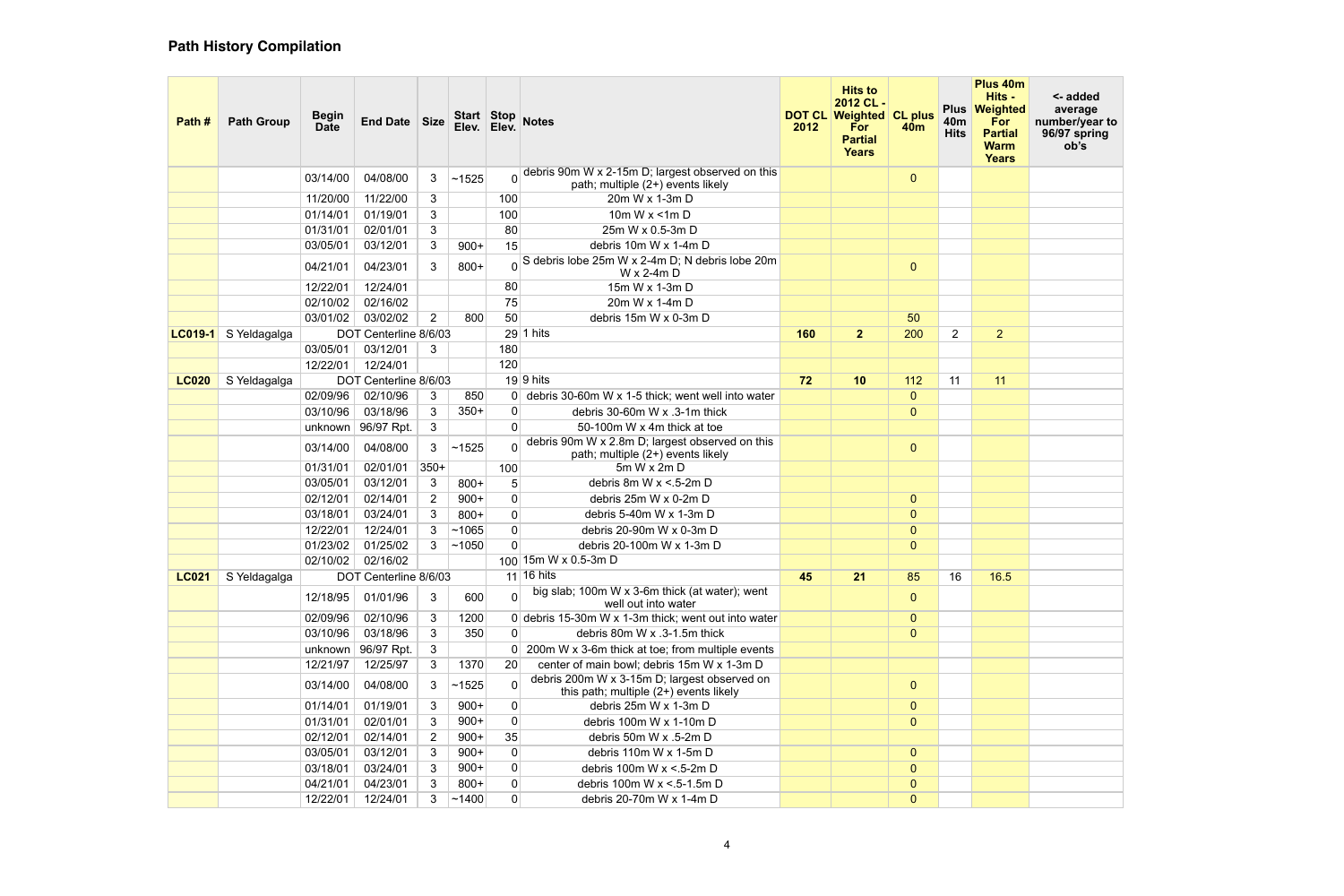| Path #       | <b>Path Group</b> | <b>Begin</b><br><b>Date</b> | End Date Size          |                                  | Elev.     | Elev.          | Start Stop Notes                         | <b>DOT CL</b><br>2012 | <b>Hits to</b><br>2012 CL-<br><b>Weighted CL plus</b><br>For<br><b>Partial</b><br><b>Years</b> | <b>40m</b>     | <b>Plus</b><br>40 <sub>m</sub><br><b>Hits</b> | Plus 40m<br>Hits -<br><b>Weighted</b><br>For<br><b>Partial</b><br><b>Warm</b><br><b>Years</b> | <- added<br>average<br>number/year to<br>96/97 spring<br>ob's |
|--------------|-------------------|-----------------------------|------------------------|----------------------------------|-----------|----------------|------------------------------------------|-----------------------|------------------------------------------------------------------------------------------------|----------------|-----------------------------------------------|-----------------------------------------------------------------------------------------------|---------------------------------------------------------------|
|              |                   | 01/23/02                    | 01/25/02               | 3                                | ~1400     | $\overline{0}$ | debris 50m W x 1-3m D                    |                       |                                                                                                | $\overline{0}$ |                                               |                                                                                               |                                                               |
|              |                   | 02/10/02                    | 02/16/02               | 3                                | ~1400     | $\overline{0}$ | debris 20-110m W x 1-5m D                |                       |                                                                                                | $\overline{0}$ |                                               |                                                                                               |                                                               |
|              |                   | 03/01/02                    | 03/02/02               |                                  | ~1400     | $\overline{0}$ | debris 20-110m W x 1-5m D                |                       |                                                                                                | $\overline{0}$ |                                               |                                                                                               |                                                               |
| <b>LC022</b> | S Yeldagalga      |                             | DOT Centerline 8/6/03  |                                  |           |                | $11$ 0 hits                              | 73                    | $\mathbf{0}$                                                                                   | 113            | 0                                             | $\overline{0}$                                                                                |                                                               |
| <b>LC023</b> | S Yeldagalga      |                             | DOT Centerline 8/6/03  |                                  |           |                | 15 11 hits                               | 112                   | 12                                                                                             | 152            | 15                                            | 15                                                                                            |                                                               |
|              |                   | 02/09/96                    | 02/10/96               |                                  |           | 60             |                                          |                       |                                                                                                |                |                                               |                                                                                               |                                                               |
|              |                   |                             | unknown   96/97 Rpt.   | $\mathbf{3}$                     |           | 50             | 10-20m W x 1-2m thick at toe             |                       |                                                                                                |                |                                               |                                                                                               |                                                               |
|              |                   | 12/21/97                    | 12/27/97               |                                  |           | 110            |                                          |                       |                                                                                                |                |                                               |                                                                                               |                                                               |
|              |                   | 03/14/00                    | 04/08/00               | $\mathbf{3}$                     |           | 100            | multiple 2+                              |                       |                                                                                                |                |                                               |                                                                                               |                                                               |
|              |                   | 12/29/00                    | 01/04/01               | 3                                |           | 150            | 5m W x 0.5 m D                           |                       |                                                                                                |                |                                               |                                                                                               |                                                               |
|              |                   | 01/14/01                    | 01/19/01               | $\overline{2}$                   |           | 140            | 20m W x 1-2m D                           |                       |                                                                                                |                |                                               |                                                                                               |                                                               |
|              |                   | 01/31/01                    | 02/01/01               | $\overline{2}$                   |           | 140            | 30m W x 1-4m D                           |                       |                                                                                                |                |                                               |                                                                                               |                                                               |
|              |                   | 02/12/01                    | 02/14/01               | $\overline{2}$                   |           | 130            | 20m W x 0.5-2m D                         |                       |                                                                                                |                |                                               |                                                                                               |                                                               |
|              |                   | 03/05/01                    | 03/12/01               | $\overline{2}$                   |           | 70             | 5m W x 0.5-2m D                          |                       |                                                                                                |                |                                               |                                                                                               |                                                               |
|              |                   | 03/18/01                    | 03/24/01               | $\overline{2}$                   |           | 80             | 5m W x 0.5-2m D                          |                       |                                                                                                |                |                                               |                                                                                               |                                                               |
|              |                   | 12/22/01                    | 12/24/01               | 3                                | ~1065     | $\mathbf 0$    | debris 10-20m W x 0-2m D                 |                       |                                                                                                | $\overline{0}$ |                                               |                                                                                               |                                                               |
|              |                   | 01/23/02                    | 01/25/02               | 3 <sup>1</sup>                   | ~1065     | 40             | debris 20m W x 0-2m D                    |                       |                                                                                                |                |                                               |                                                                                               |                                                               |
|              |                   | 02/10/02                    | 02/16/02               | 3                                | ~1065     | 35             | debris 20m W x 1-3m D                    |                       |                                                                                                | 35             |                                               |                                                                                               |                                                               |
|              |                   | 03/01/02                    | 03/02/02               |                                  |           | 110            | 20-40m W x 1-3m D<br>$22\sqrt{5}$ hits   |                       |                                                                                                |                |                                               |                                                                                               |                                                               |
| <b>LC024</b> | S Yeldagalga      |                             | DOT Centerline 8/6/03  |                                  |           |                |                                          | 60                    | $\overline{7}$                                                                                 | 100            | 16                                            | 16                                                                                            |                                                               |
|              |                   | 02/23/96                    | 02/24/96               | 3                                | 1100      | 25             | debris 10-50m W x .3-1.5 thick           |                       |                                                                                                |                |                                               |                                                                                               |                                                               |
|              |                   | 03/10/96                    | 03/18/96<br>12/25/97   | 3                                | $300+$    | 15             | debris 10-50m W x .3-2m thick            |                       |                                                                                                | 15             |                                               |                                                                                               |                                                               |
|              |                   | 12/21/97                    |                        |                                  |           | 100<br>100     |                                          |                       |                                                                                                |                |                                               |                                                                                               |                                                               |
|              |                   | 01/20/98<br>03/25/98        | 01/27/98               |                                  |           |                |                                          |                       |                                                                                                |                |                                               |                                                                                               |                                                               |
|              |                   | 03/14/00                    | 04/01/98<br>04/08/00   |                                  |           | 95<br>90       | multiple 2+                              |                       |                                                                                                |                |                                               |                                                                                               |                                                               |
|              |                   | 01/14/01                    | 01/19/01               | $\mathbf{3}$<br>$2^{\circ}$      |           | 80             | 70m W x 1-3m D                           |                       |                                                                                                |                |                                               |                                                                                               |                                                               |
|              |                   | 01/31/01                    |                        |                                  |           |                |                                          |                       |                                                                                                |                |                                               |                                                                                               |                                                               |
|              |                   | 02/12/01                    | /2/01/01<br>02/14/01   | $\overline{2}$<br>$\overline{2}$ |           | 90<br>75       | 70m W x 0.5 - 3m D<br>30m W x 0.5-1.5m D |                       |                                                                                                |                |                                               |                                                                                               |                                                               |
|              |                   | 03/05/01                    | 03/12/01               | $\overline{2}$                   |           | 90             | 40m W x 1-4m D                           |                       |                                                                                                |                |                                               |                                                                                               |                                                               |
|              |                   | 03/18/01                    | 03/24/01               | $\overline{2}$                   |           | 80             | 40m W x 0.5-2m D                         |                       |                                                                                                |                |                                               |                                                                                               |                                                               |
|              |                   | 12/22/01                    | 12/24/01               | 3                                | $~10-915$ | 20             | debris 10-40m W x 1-3m D                 |                       |                                                                                                | 20             |                                               |                                                                                               |                                                               |
|              |                   | 01/23/02                    | 01/25/02               | 3                                | $~10-915$ | 45             | debris 20m W x 0-2m D                    |                       |                                                                                                | 45             |                                               |                                                                                               |                                                               |
|              |                   | 02/10/02                    | 02/16/02               | 3                                | $~10-915$ | 50             | debris 20m W x 1-3m D                    |                       |                                                                                                | 50             |                                               |                                                                                               |                                                               |
|              |                   | 03/01/02                    | 03/02/02               |                                  |           | 70             | 20m W x 1-3m D                           |                       |                                                                                                |                |                                               |                                                                                               |                                                               |
| <b>LC025</b> | N Yeldagalga      |                             | DOT Centerline 8/6/03  |                                  |           |                | 52 15 hits                               | 243                   | 17                                                                                             | 283            | 15                                            | 15                                                                                            |                                                               |
|              |                   |                             | unknown   $96/97$ Rpt. | 3                                |           | 15             | 10m W x 1-2m thick at toe                |                       |                                                                                                | 15             |                                               |                                                                                               |                                                               |
|              |                   | 01/27/98                    | 01/27/98               |                                  |           | 180            |                                          |                       |                                                                                                |                |                                               |                                                                                               |                                                               |
|              |                   | 04/07/98                    | 04/11/98               |                                  |           | 160            |                                          |                       |                                                                                                |                |                                               |                                                                                               |                                                               |
|              |                   | 03/14/00                    | 04/08/00               | $\mathbf{3}$                     |           | 100            |                                          |                       |                                                                                                |                |                                               |                                                                                               |                                                               |
|              |                   | 11/20/00                    | 11/22/00               | $\overline{2}$                   |           | 150            | 40m W x 1-2m D                           |                       |                                                                                                |                |                                               |                                                                                               |                                                               |
|              |                   | 12/29/00                    | 01/04/01               | $\overline{2}$                   |           | 130            | 50M W X 1-2M D                           |                       |                                                                                                |                |                                               |                                                                                               |                                                               |
|              |                   |                             |                        |                                  |           |                |                                          |                       |                                                                                                |                |                                               |                                                                                               |                                                               |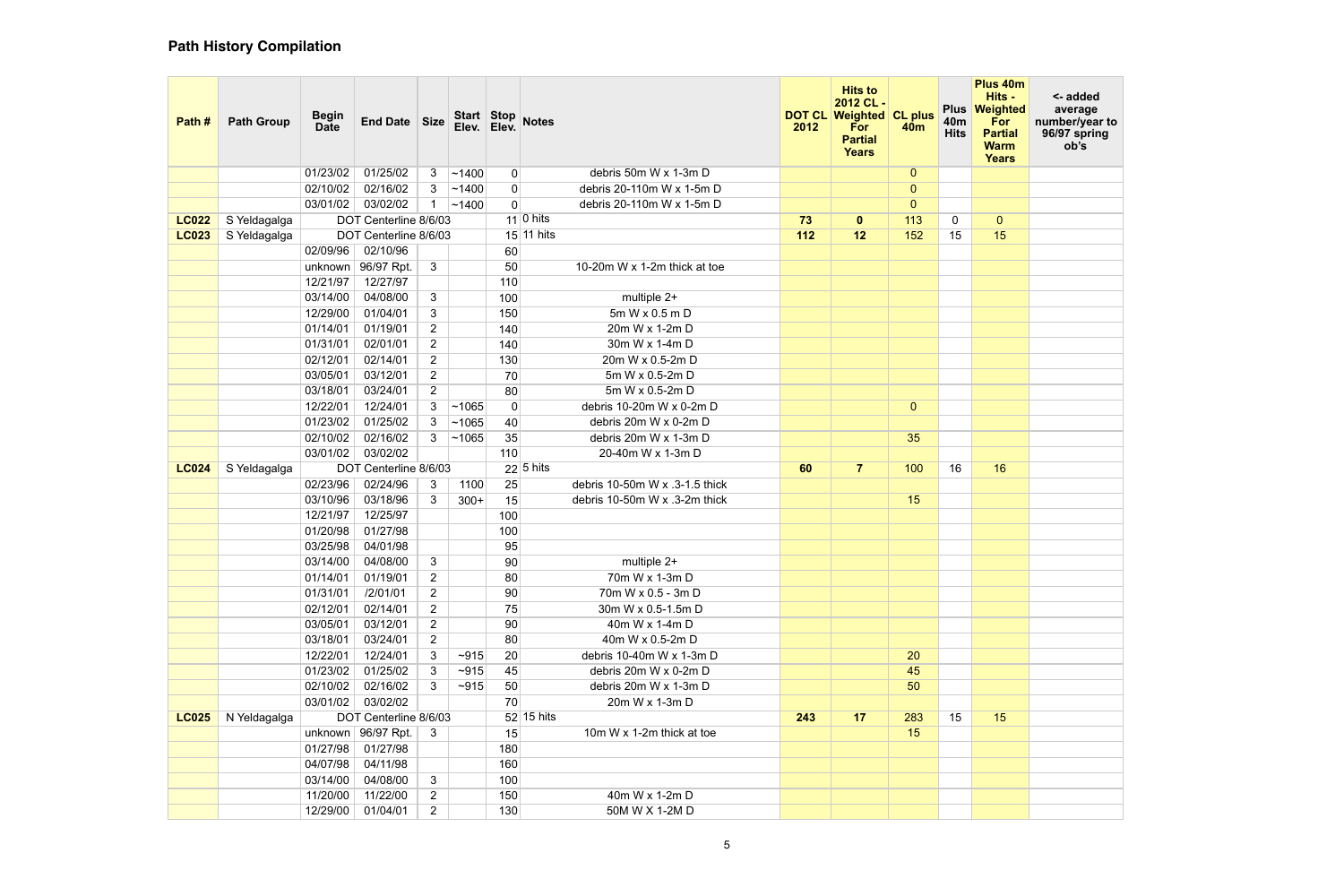| Path#        | <b>Path Group</b>           | <b>Begin</b><br><b>Date</b> | End Date               | <b>Size</b>    | Start Stop<br>Elev. | Elev.       | <b>Notes</b>                                                                  | <b>DOT CL</b><br>2012 | <b>Hits to</b><br>2012 CL-<br><b>Weighted</b><br>For<br><b>Partial</b><br><b>Years</b> | <b>CL plus</b><br><b>40m</b> | <b>Plus</b><br>40 <sub>m</sub><br><b>Hits</b> | Plus 40m<br>Hits -<br>Weighted<br>For<br><b>Partial</b><br><b>Warm</b><br><b>Years</b> | <- added<br>average<br>number/year to<br>96/97 spring<br>ob's |
|--------------|-----------------------------|-----------------------------|------------------------|----------------|---------------------|-------------|-------------------------------------------------------------------------------|-----------------------|----------------------------------------------------------------------------------------|------------------------------|-----------------------------------------------|----------------------------------------------------------------------------------------|---------------------------------------------------------------|
|              |                             | 01/14/01                    | 01/19/01               | $\overline{2}$ |                     | 80          | 70m W x 1-3m D                                                                |                       |                                                                                        |                              |                                               |                                                                                        |                                                               |
|              |                             | 01/31/01                    | 02/01/01               | $\overline{2}$ |                     | 90          | 70 m W x 0.5-3m D                                                             |                       |                                                                                        |                              |                                               |                                                                                        |                                                               |
|              |                             | 02/12/01                    | 02/14/01               | $\overline{2}$ | $600+$              | 75          | SE gully 150m; debris 25m W x 1-3m D; NW gully<br>180m; debris 15m W x 1-2m D |                       |                                                                                        |                              |                                               |                                                                                        |                                                               |
|              |                             | 03/05/01                    | 03/12/01               | 3              | $800+$              | 90          | SE gully debris 30m W x 1-5m D; NW gully debris<br>5m W x <.5-2m D            |                       |                                                                                        |                              |                                               |                                                                                        |                                                               |
|              |                             | 05/06/01                    | 05/12/01               | $\overline{2}$ |                     | 170         |                                                                               |                       |                                                                                        |                              |                                               |                                                                                        |                                                               |
|              |                             | 03/18/01                    | 03/24/01               | 2              | $800+$              | 80          | debris 30m W $x < 5-1.5$ m D in S gully only                                  |                       |                                                                                        | 30                           |                                               |                                                                                        |                                                               |
|              |                             | 12/22/01                    | 12/24/01               | 3              | ~1200               | 30          | debris 10-20m W x 1-3m D                                                      |                       |                                                                                        | 30                           |                                               |                                                                                        |                                                               |
|              |                             | 01/23/02                    | 01/25/02               | 3              | ~1200               | 15          | debris 15m W x 0-2m D                                                         |                       |                                                                                        |                              |                                               |                                                                                        |                                                               |
|              |                             | 02/10/02                    | 02/16/02               | 3              | ~1200               | 60          | debris 15m W x .5-2m D                                                        |                       |                                                                                        | 60                           |                                               |                                                                                        |                                                               |
| <b>LC026</b> | N Yeldagalga                |                             | DOT Centerline 8/6/03  |                |                     |             | $41$ 10 hits                                                                  | 196                   | 11                                                                                     | 236                          | 10                                            | 10 <sup>°</sup>                                                                        |                                                               |
|              |                             | 03/09/96                    | 03/18/96               | $\overline{2}$ | 300                 | 60          | debris 15m W x 1m thick                                                       |                       |                                                                                        |                              |                                               |                                                                                        |                                                               |
|              |                             | unknown                     | 96/97 Rpt.             | 3              |                     | $\mathbf 0$ | 10m W x 1-3m thick at toe                                                     |                       |                                                                                        |                              |                                               |                                                                                        |                                                               |
|              |                             | 03/14/00                    | 04/08/00               | $\mathbf{3}$   | ~1070               | 100         | debris 10m W x 1-3m D; probably single event                                  |                       |                                                                                        | $\overline{0}$               |                                               |                                                                                        |                                                               |
|              |                             | 01/31/01                    | 02/01/01               | $\overline{2}$ | $900+$              | 40          | debris 15m W x 1-3m D                                                         |                       |                                                                                        |                              |                                               |                                                                                        |                                                               |
|              |                             | 03/05/01                    | 03/12/01               | 3              | $900+$              | 50          | debris 30m W x 4m D                                                           |                       |                                                                                        |                              |                                               |                                                                                        |                                                               |
|              |                             | 03/18/01                    | 03/24/01               | 2              | $900+$              | 40          | debris 30m W x .5-1.5 D                                                       |                       |                                                                                        |                              |                                               |                                                                                        |                                                               |
|              |                             | 12/22/01                    | 12/24/01               | 3              | ~1075               | 40          | debris 10-35m W x 1-3m D                                                      |                       |                                                                                        |                              |                                               |                                                                                        |                                                               |
|              |                             | 01/23/02                    | 01/25/02               | 3              | ~1065               | 40          | debris 20m W x 0-2m D                                                         |                       |                                                                                        |                              |                                               |                                                                                        |                                                               |
|              |                             | 02/10/02                    | 02/16/02               | 3              | ~1065               | 40          | debris 25m W x 1-4m D                                                         |                       |                                                                                        |                              |                                               |                                                                                        |                                                               |
|              |                             | 03/01/02                    | 03/02/02               | 3              | ~1065               | 20          | debris 20m W x 1-3m D                                                         |                       |                                                                                        | 20                           |                                               |                                                                                        |                                                               |
|              | <b>LC026-1</b> N Yeldagalga |                             | DOT Centerline 8/6/03  |                |                     |             | $40$ 1 hits                                                                   | 196                   | $\mathbf 1$                                                                            | 236                          | -1                                            | $\mathbf{1}$                                                                           |                                                               |
|              |                             | 02/12/01                    | 02/14/01               | 2              |                     |             | 145 15m W x 0.5-1.5m W                                                        |                       |                                                                                        |                              |                                               |                                                                                        |                                                               |
| <b>LC027</b> | N Yeldagalga                |                             | DOT Centerline 8/6/03  |                |                     |             | $31 4 \text{ hits}$                                                           | 142                   | 4                                                                                      | 182                          | 4                                             | $\overline{4}$                                                                         |                                                               |
|              |                             | 03/14/00                    | 04/08/00               | 3              |                     | 105         |                                                                               |                       |                                                                                        |                              |                                               |                                                                                        |                                                               |
|              |                             | 02/12/01                    | 02/14/01               | $\overline{2}$ |                     | 150         | 25m W x 1-2m D                                                                |                       |                                                                                        |                              |                                               |                                                                                        |                                                               |
|              |                             | 03/05/01                    | 03/12/01               | $\overline{2}$ |                     | 150         | 10m W x 0.5-1.5m D                                                            |                       |                                                                                        |                              |                                               |                                                                                        |                                                               |
|              |                             | 02/10/02                    | 02/16/02               | 3 <sup>1</sup> | ~10                 | 30          | debris 10-30m W x 1-5m D                                                      |                       |                                                                                        | 30                           |                                               |                                                                                        |                                                               |
| <b>LC028</b> | N Yeldagalga                |                             | DOT Centerline 8/6/03  |                |                     |             | $15 5$ hits                                                                   | 135                   | 6 <sup>1</sup>                                                                         | 175                          | 6                                             | 6 <sup>°</sup>                                                                         |                                                               |
|              |                             |                             | unknown   $96/97$ Rpt. | $\mathbf{3}$   |                     | $\mathbf 0$ | 10m W x 1-2m thick at toe                                                     |                       |                                                                                        | $\overline{0}$               |                                               |                                                                                        |                                                               |
|              |                             | 03/14/00                    | 04/08/00               | 3              |                     | 90          |                                                                               |                       |                                                                                        |                              |                                               |                                                                                        |                                                               |
|              |                             | 03/05/01                    | 03/12/01               | $\overline{2}$ |                     | 165         |                                                                               |                       |                                                                                        |                              |                                               |                                                                                        |                                                               |
|              |                             | 12/22/01                    | 12/24/01               | 3              | ~10                 | 20          | debris 10m W x 0-3m D                                                         |                       |                                                                                        | 20                           |                                               |                                                                                        |                                                               |
|              |                             | 01/23/02                    | 01/25/02               | $\mathbf{3}$   | ~5610               | 30          | debris 10m W x 0-2m D                                                         |                       |                                                                                        | 30                           |                                               |                                                                                        |                                                               |
|              |                             | 02/10/02                    | 02/16/02               | 3              | ~5610               | 40          | debris 10m W x 0-2m D                                                         |                       |                                                                                        | 40                           |                                               |                                                                                        |                                                               |
|              | <b>LC028-1</b> N Yeldagalga |                             | DOT Centerline 8/6/03  |                |                     |             | $12 0 \text{ hits}$                                                           | 94                    | $\mathbf{0}$                                                                           | 134                          | $\overline{2}$                                | 2 <sup>1</sup>                                                                         |                                                               |
|              |                             | 03/05/01                    | 03/12/01               | 3              |                     | 120         |                                                                               |                       |                                                                                        |                              |                                               |                                                                                        |                                                               |
|              |                             | 02/10/02                    | 02/16/02               |                |                     |             | 130 10-30m W x 0.5-1.5m D                                                     |                       |                                                                                        |                              |                                               |                                                                                        |                                                               |
|              | LC028-2 N Yeldagalga        |                             | DOT Centerline 8/6/03  |                |                     |             | 11 0 hits                                                                     | 85                    | $\mathbf{0}$                                                                           | 125                          | 2                                             | 2 <sup>2</sup>                                                                         |                                                               |
|              |                             | 03/05/01                    | 03/12/01               | 3              |                     | 120         |                                                                               |                       |                                                                                        |                              |                                               |                                                                                        |                                                               |
|              |                             |                             | 02/10/02 02/16/02      |                |                     |             | 130 10-30m W x 0.5-1.5m D                                                     |                       |                                                                                        |                              |                                               |                                                                                        |                                                               |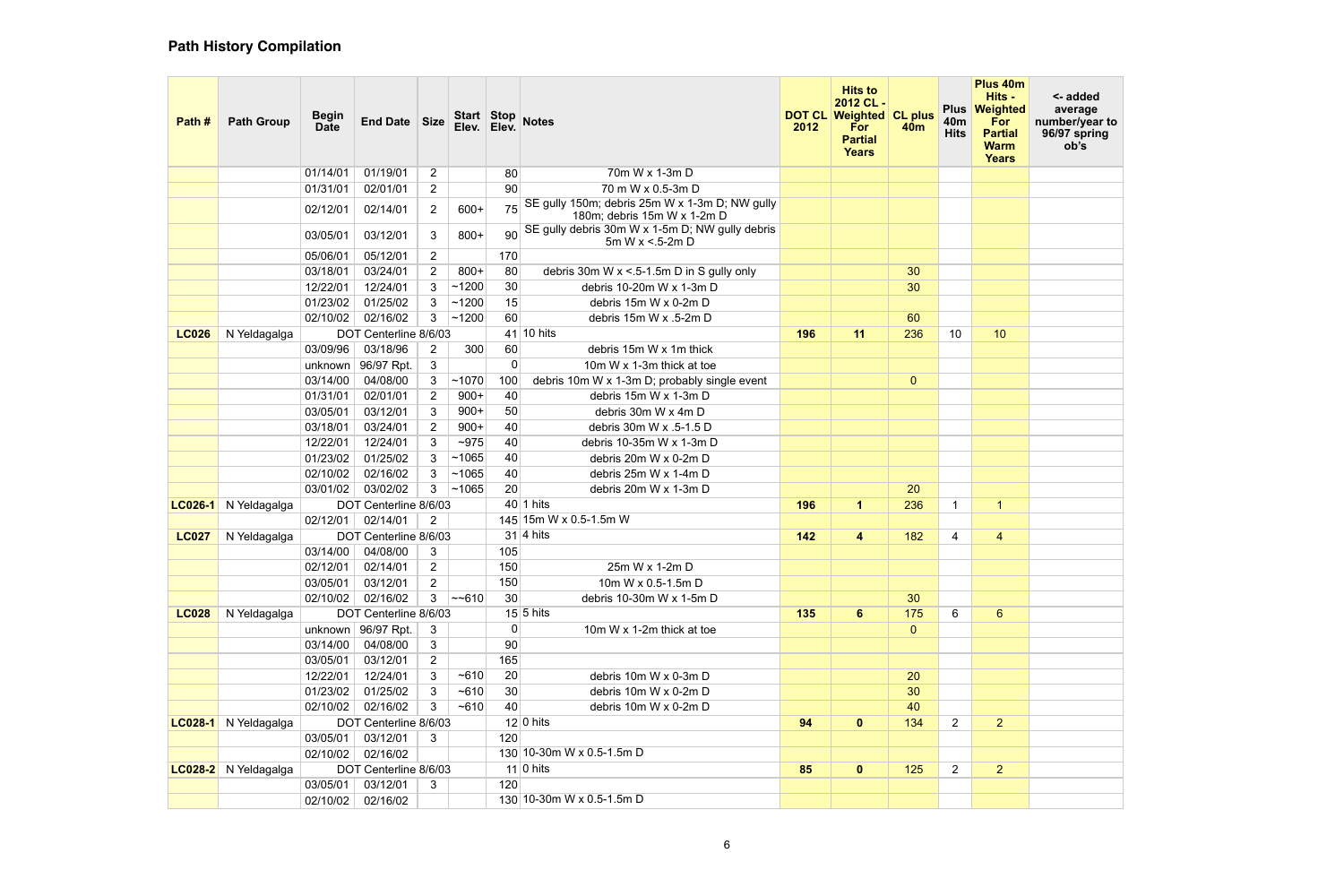| Path #         | <b>Path Group</b> | <b>Begin</b><br><b>Date</b> | <b>End Date</b>       | <b>Size</b>    | Elev.  | Elev.           | Start Stop Notes                             | 2012 | <b>Hits to</b><br>2012 CL-<br><b>DOT CL Weighted CL plus</b><br><b>For</b><br><b>Partial</b><br><b>Years</b> | <b>40m</b>     | <b>Plus</b><br>40 <sub>m</sub><br><b>Hits</b> | Plus 40m<br>Hits -<br>Weighted<br><b>For</b><br><b>Partial</b><br><b>Warm</b><br><b>Years</b> | <- added<br>average<br>number/year to<br>96/97 spring<br>ob's |
|----------------|-------------------|-----------------------------|-----------------------|----------------|--------|-----------------|----------------------------------------------|------|--------------------------------------------------------------------------------------------------------------|----------------|-----------------------------------------------|-----------------------------------------------------------------------------------------------|---------------------------------------------------------------|
| <b>LC029</b>   | N Yeldagalga      |                             | DOT Centerline 8/6/03 |                |        |                 | $12$ 7 hits                                  | 99   | 8                                                                                                            | 139            |                                               | $\mathbf{7}$                                                                                  |                                                               |
|                |                   | 02/09/96                    | 02/10/96              |                |        | 60              |                                              |      |                                                                                                              |                |                                               |                                                                                               |                                                               |
|                |                   | unknown                     | 96/97 Rpt.            | 3 <sup>1</sup> |        | 0               | 10m W x 1-3m thick at toe                    |      |                                                                                                              | $\overline{0}$ |                                               |                                                                                               |                                                               |
|                |                   | 03/14/00                    | 04/08/00              | 3              | ~1885  | 10              | debris 12m W x 1-4m D; probably single event |      |                                                                                                              |                |                                               |                                                                                               |                                                               |
|                |                   | 02/12/01                    | 02/14/01              | $\overline{2}$ | $550+$ | 8               | debris 5m W $x < 5-1.5$ m D                  |      |                                                                                                              | 8              |                                               |                                                                                               |                                                               |
|                |                   | 12/22/01                    | 12/24/01              | 3              | ~1855  | 40 <sup>1</sup> | debris 10-20m W x 0-3m D                     |      |                                                                                                              |                |                                               |                                                                                               |                                                               |
|                |                   | 01/23/02                    | 01/25/02              |                | $-915$ | 50              | debris 15m W x 0-3m D                        |      |                                                                                                              |                |                                               |                                                                                               |                                                               |
|                |                   | 02/10/02                    | 02/16/02              | 3              | $-915$ | 15              | debris 15m W x 1-3m D                        |      |                                                                                                              | 15             |                                               |                                                                                               |                                                               |
| <b>LC030</b>   | N Yeldagalga      |                             | DOT Centerline 8/6/03 |                |        |                 | $40 0 \text{ hits}$                          | 169  | $\mathbf{0}$                                                                                                 | 209            | $\mathbf 0$                                   | $\overline{0}$                                                                                |                                                               |
| <b>LC031</b>   | N Yeldagalga      |                             | DOT Centerline 8/6/03 |                |        |                 | $40 0$ hits                                  | 377  | $\mathbf{0}$                                                                                                 | 417            | $\mathbf 0$                                   | $\overline{0}$                                                                                |                                                               |
| <b>LC031-1</b> | <b>Wild Bird</b>  |                             |                       |                |        |                 |                                              |      | $\mathbf 0$                                                                                                  |                |                                               | $\overline{0}$                                                                                |                                                               |
| <b>LC031-2</b> | <b>Wild Bird</b>  |                             |                       |                |        |                 |                                              |      | $\mathbf 0$                                                                                                  |                |                                               | $\overline{0}$                                                                                |                                                               |
| <b>LC032</b>   | South Katzehin    |                             | DOT Centerline 8/6/03 |                |        |                 | $26 0 \text{ hits}$                          | 109  | $\mathbf{0}$                                                                                                 | 149            | $\mathbf 0$                                   | $\overline{0}$                                                                                |                                                               |
| <b>LC033</b>   | South Katzehin    |                             | DOT Centerline 8/6/03 |                |        |                 | $33 0 \text{ hits}$                          | 111  | $\mathbf{0}$                                                                                                 | 151            | $\mathbf 0$                                   | $\overline{0}$                                                                                |                                                               |
| <b>LC034</b>   | South Katzehin    |                             | DOT Centerline 8/6/03 |                |        |                 | $48 0 \text{ hits}$                          | 37   | $\mathbf{0}$                                                                                                 | 77             | 0                                             | $\overline{0}$                                                                                |                                                               |
| <b>LC035</b>   | North Katzehin    |                             | DOT Centerline 8/6/03 |                |        |                 | $14 0 \text{ hits}$                          | 50   | $\mathbf{0}$                                                                                                 | 90             | $\mathbf 0$                                   | $\overline{0}$                                                                                |                                                               |
|                |                   |                             |                       |                |        |                 |                                              |      |                                                                                                              |                |                                               |                                                                                               |                                                               |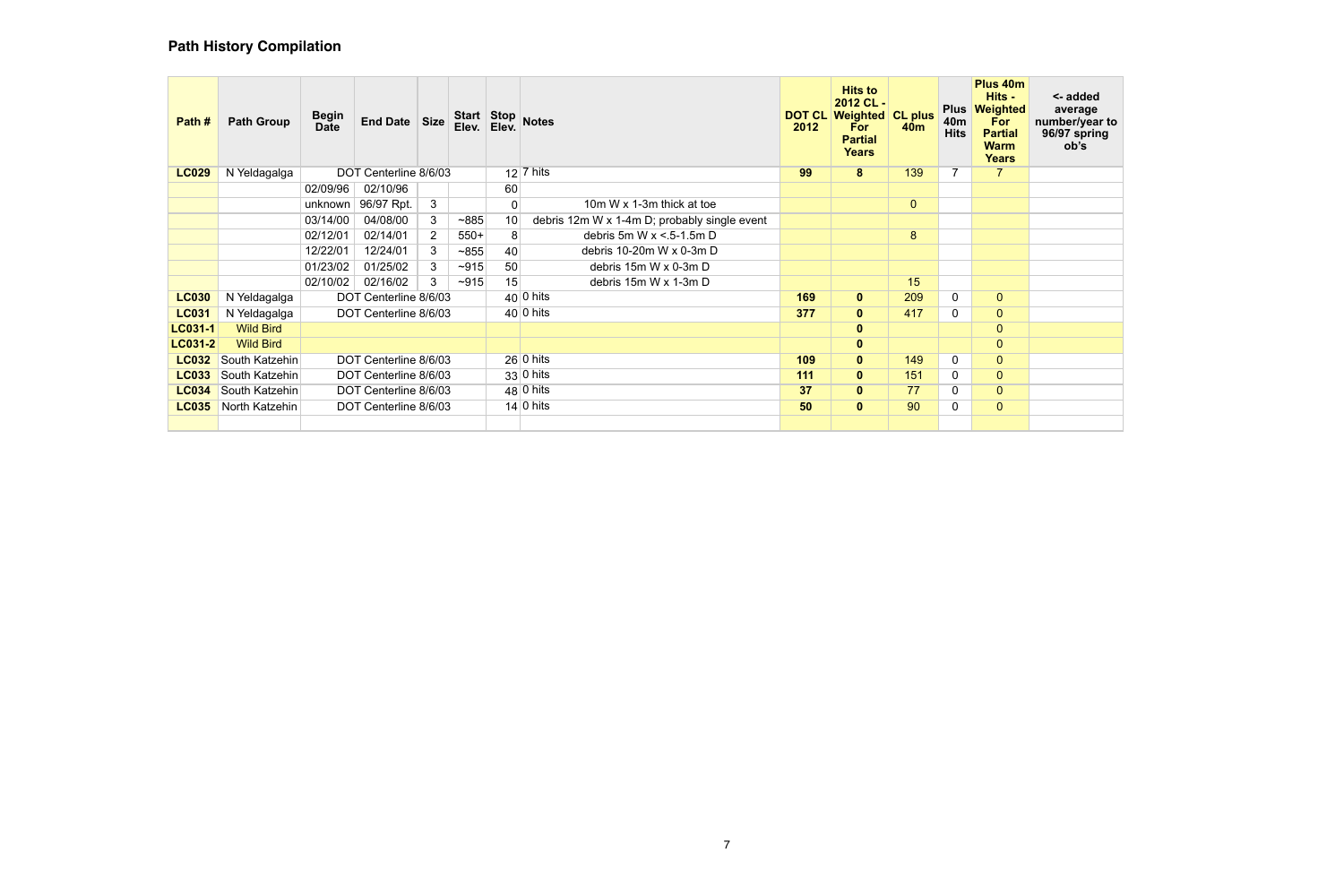#### **Avalanche Path Characteristics**

|                 |                    | L Max Width ft at L Max Width m at |           | Starting            |      | Starting           |                        |                  |                                          |                     |                                                                            |                                            |                                                                               |                           |
|-----------------|--------------------|------------------------------------|-----------|---------------------|------|--------------------|------------------------|------------------|------------------------------------------|---------------------|----------------------------------------------------------------------------|--------------------------------------------|-------------------------------------------------------------------------------|---------------------------|
| Path #          | <b>Path Group</b>  | alignment                          | alignment | <b>Elevation ft</b> |      | <b>Elevation m</b> | <b>Elevation Class</b> | <b>Path Size</b> | <b>Start Type</b>                        | <b>Start Aspect</b> | <b>Path Type</b>                                                           | <b>Runout Angle</b>                        | <b>Comments</b>                                                               | 2012 changes              |
| LC001           | Berners Bay        | 1600                               |           | 488                 | 4900 |                    | $1493$ high            | very large       | big bowl                                 | W                   | classic confined; wide track                                               | decreases abruptly                         |                                                                               |                           |
| LC002           | N Kensington       | 1500                               |           | 457                 | 5900 |                    | $1798$ high            | very large       | big bowl                                 | <b>WSW</b>          | classic confined; very wide track                                          | decreases gradually                        |                                                                               |                           |
| LC003           | N Kensington       | 100                                |           | 30 <sup>°</sup>     | 3500 |                    | $1067$ high            | small            | broad face                               | <b>WSW</b>          | narrow gully                                                               | steep                                      |                                                                               |                           |
| LC003-1         | N Kensington       | 100                                |           | 30                  | 1500 |                    | 457 medium low         | small            | landslide scar                           | <b>WSW</b>          | 2001 landslide scar                                                        | decreases moderately                       | Stops above alignment.                                                        |                           |
| LC004           | N Kensington       | 200                                |           | 61                  | 1000 |                    | $305$ low              | small            | open scrub forest                        | <b>WSW</b>          | open scrub forest & small gully                                            | steep                                      |                                                                               |                           |
| LC005           | <b>Eldred Rock</b> | 200                                |           | 61                  | 5500 |                    | 1676 high              | large            | big bowl                                 | l W                 | classic confined to bench at 600' (183m); steep gully &<br>spillover below | abrupt bench; steep again<br>below         |                                                                               |                           |
| LC005-1         | <b>Eldred Rock</b> | 100                                |           | 30 <sup>°</sup>     | 3100 |                    | $945$ high             | small            | slight gully                             | <b>WSW</b>          | shallow gully                                                              | decreases markedly                         | Usually stops above alignment.                                                |                           |
| LC006           | <b>Eldred Rock</b> | 700                                |           | 213                 | 5100 |                    | $1554$ high            | very large       | big gullied bowl                         | W                   | classic confined, angled track                                             | decreases moderately                       |                                                                               |                           |
| <b>LC007</b>    | <b>Eldred Rock</b> | 100                                |           | 30                  | 2100 |                    | 640 medium high        | small            | small bowl /gully                        | W                   | narrow gully                                                               | decreases markedly                         | Usually stops above alignment.                                                |                           |
| <b>LC008</b>    | <b>Eldred Rock</b> | 200                                |           | 61                  | 3400 |                    | 1036 high              | medium           | medium bowl                              | W                   | classic confined                                                           | decreases markedly                         |                                                                               |                           |
| LC009           | <b>Eldred Rock</b> | 100                                |           | 30 <sup>°</sup>     | 2700 |                    | 823 medium high        | small            | small bowl & gullies                     | W                   | narrow gully                                                               | slight decrease                            |                                                                               |                           |
| LC010           | <b>Eldred Rock</b> | 100                                |           | 30 <sup>1</sup>     | 1500 |                    | 457 medium low         | small            | narrow gully                             | W                   | narrow gully                                                               | slight decrease                            |                                                                               |                           |
| LC011           | <b>Eldred Rock</b> | 100                                |           | 30                  | 1500 |                    | 457 medium low         | small            | narrow gully                             | W                   | narrow gully                                                               | slight decrease                            |                                                                               |                           |
| LC012           | <b>Eldred Rock</b> | 150                                |           | 46                  | 5924 |                    | 1806 high              | large            | big bowl & broad gullies                 | l W                 | bowl & gullies to bench at 500' (153m); narrow gully &<br>spillover below  | moderate decrease to bench;<br>steep below | Usually stops above alignment.                                                |                           |
| LC013           | <b>Eldred Rock</b> | 600                                |           | 183                 | 5300 |                    | $1615$ high            | very large       | 2 big gullied bowls                      | $\mathsf{W}$        | classic confined                                                           | decreases gradually                        |                                                                               |                           |
| LC014           | <b>Eldred Rock</b> | 600                                |           | 183                 | 4700 |                    | 1432 high              | very large       | rollover, very broad bowl                | l W                 | classic broad confined main path; infrequent broad                         | decreases gradually                        |                                                                               | width increased from 2008 |
|                 |                    |                                    |           |                     |      |                    |                        |                  |                                          |                     | track                                                                      |                                            |                                                                               | slides                    |
| LC015           | <b>Eldred Rock</b> | 100                                |           | 30                  | 800  |                    | $244$ low              | small            | cliff notch                              | <b>WSW</b>          | gully in cliff                                                             | decreases markedly                         | Usually stops above alignment.                                                |                           |
| LC016           | S Yeldagalga       | 300                                |           | 91                  | 3200 |                    | $975$ high             | large            | glacier & rollover in big bowl           | W                   | broad start & track; runout gully with broad spillover                     | decreases markedly at<br>700' (213m) bench | Former ice avalanche area; now inactive; slides stop well<br>above alignment. |                           |
| <b>LC017</b>    | S Yeldagalga       | 150                                |           | 46                  | 4800 |                    | $1463$ high            | medium           | broad face                               | W                   | face to bowl & gullies                                                     | decreases markedly                         | Usually stops above alignment.                                                |                           |
| LC018           | S Yeldagalga       | 125                                |           | 38                  | 4700 |                    | 1432 high              | medium           | part of a big bowl                       | W                   | bowl to narrow gully                                                       | decreases moderately                       | Unusually large events may combine with LC019.                                |                           |
| LC019           | S Yeldagalga       | 800                                |           | 244                 | 6300 |                    | 1920 high              | very large       | big bowl                                 | <b>WSW</b>          | classic confined; broad track feeds from several areas                     | slight decrease                            | Unusually large events may combine with LC018.                                |                           |
| LC019-1         | S Yeldagalga       | 100                                |           | 30                  | 3200 |                    | 975 high               | small            | small bowl                               | W                   | narrow gully                                                               | decreases markedly                         | Usually stops above alignment.                                                |                           |
| LC020           | S Yeldagalga       | 300                                |           | 91                  | 3700 |                    | $1128$ high            | medium           | small bowl                               | <b>WNW</b>          | classic confined, broad gully track                                        | slight decrease                            | Very active path.                                                             |                           |
| LC021           | S Yeldagalga       | 400                                |           | 122                 | 4800 |                    | $1463$ high            | very large       | big bowl                                 | W                   | classic confined, very large bowl to broad gully track                     | slight decrease                            | Most active path studied.                                                     |                           |
| LC022           | S Yeldagalga       | 100                                |           | 30                  | 1500 |                    | 457 medium low         | small            | small rock slab & talus                  | W                   | small unconfined track                                                     | moderate decrease                          |                                                                               |                           |
| LC023           | S Yeldagalga       | 100                                |           | 30                  | 2900 |                    | 884   medium high      | medium           | rock slabs & gully                       | W                   | narrow gully                                                               | moderate decrease                          |                                                                               |                           |
| LC024           | S Yeldagalga       | 225                                |           | 69                  | 3700 |                    | $1128$ high            | medium           | multiple rock slabs, small bowls, & W    |                     | wide scrub bowl to short confined track & runout                           | moderate decrease                          |                                                                               |                           |
|                 |                    |                                    |           |                     |      |                    |                        |                  | gullies                                  |                     |                                                                            |                                            |                                                                               |                           |
| LC025           | N Yeldagalga       | 325                                |           | 99                  | 4300 |                    | $1311$ high            | medium           | medium gullied bowl                      | $\overline{w}$      | bowl to twin gullies to single runout                                      | decreases markedly                         |                                                                               |                           |
| LC026           | N Yeldagalga       | 175                                |           | 53                  | 4000 |                    | $1219$ high            | medium           | multiple gullies & small bowls           | <b>WSW</b>          | multiple confined gullies to single runout                                 | moderate decrease                          |                                                                               |                           |
| LC026-1         | N Yeldagalga       | 100                                |           | 30 <sup>°</sup>     | 1100 |                    | $335$ low              | small            | small cliff & talus                      | <b>WSW</b>          | small unconfined track                                                     | moderate decrease                          |                                                                               |                           |
| LC027           | N Yeldagalga       | 75                                 |           | 23                  | 2000 |                    | 610 medium low         | small            | narrow gully                             | <b>WSW</b>          | narrow gully                                                               | moderate decrease                          |                                                                               |                           |
| LC028           | N Yeldagalga       | 75                                 |           | 23                  | 2200 |                    | 671 medium high        | small            | 2 narrow gullies                         | <b>WSW</b>          | narrow gully                                                               | minimal decrease                           |                                                                               |                           |
| LC028-1         | N Yeldagalga       | 125                                |           | 38                  | 1700 |                    | 518 medium high        | small            | scrub forest, gully, & cliff             | <b>WSW</b>          | talus & gully in forest                                                    | moderate decrease                          | Usually stops above alignment.                                                |                           |
| LC028-2         | N Yeldagalga       | 75                                 |           | 23                  | 1800 |                    | 549 medium high        | small            | scrub forest, gully, & cliff             | <b>WSW</b>          | talus & gully in forest                                                    | moderate decrease                          | Usually stops above alignment.                                                |                           |
| LC029           | N Yeldagalga       | 75                                 |           | 23                  | 3000 |                    | $914$ high             | medium           | scrub forest bowl & gullies              | <b>WSW</b>          | multiple narrow gullies to single runout                                   | moderate decrease                          |                                                                               |                           |
| LC030           | N Yeldagalga       | 100                                |           | 30                  | 1500 |                    | 457 medium low         | small            | landslide scar                           | <b>WSW</b>          | landslide scar                                                             | minimal decrease                           |                                                                               |                           |
| LC031           | N Yeldagalga       | 100                                |           | 30                  | 650  |                    | 198 low                | small            | cliff gully                              | <b>WSW</b>          | narrow gully                                                               | moderate decrease                          |                                                                               |                           |
| LC031-1         | <b>Wild Bird</b>   | 100                                |           | 30 <sup>°</sup>     | 3400 |                    | 1036 medium high       | medium           | broad shoulder                           | <b>SW</b>           | narrow gully                                                               | moderate decrease                          |                                                                               | new path from realignment |
| LC031-2         | <b>Wild Bird</b>   | 100                                |           | 30                  | 3400 |                    | 1036 medium high       | medium           | broad shoulder                           | <b>SW</b>           | narrow gully                                                               | moderate decrease                          |                                                                               | new path from realignment |
| LC032           | S Katzehin         | 100                                |           | 30                  | 900  |                    | $274$ low              | small            | gully through cliffs                     | <b>WSW</b>          | gully in forest                                                            | moderate decrease                          | Usually stops above alignment.                                                |                           |
| LC033           | S Katzehin         | 100                                |           | 30 <sup>°</sup>     | 900  |                    | $274$ low              | small            | gully through cliffs                     | <b>WSW</b>          | gully in forest                                                            | moderate decrease                          | Usually stops above alignment.                                                |                           |
| LC034           | S Katzehin         | 100                                |           | 30                  | 700  |                    | $213$ low              | small            | gully through cliffs                     | <b>WSW</b>          | gully in forest                                                            | moderate decrease                          |                                                                               |                           |
| LC035           | N Katzehin         | 225                                |           | 69                  | 3400 |                    | 1036 high              | large            | multiple big bowls, faces, & gullies WSW |                     | confined large diagonal gully                                              | decreases markedly                         |                                                                               |                           |
|                 |                    |                                    |           |                     |      |                    |                        |                  |                                          |                     |                                                                            |                                            |                                                                               |                           |
| <b>WLC 001A</b> |                    | 1000                               |           | 305                 | 1300 |                    | 396 medium high        |                  |                                          |                     |                                                                            |                                            |                                                                               |                           |
| <b>WLC 001B</b> |                    | 1000                               |           | 305                 | 1300 |                    | 396 medium high        |                  |                                          |                     |                                                                            |                                            |                                                                               |                           |
| WLC002A         |                    | 940                                |           | 242                 |      |                    |                        |                  |                                          |                     |                                                                            | 32                                         | 14                                                                            |                           |
| WLC002B         |                    | 590                                |           | 206                 |      |                    |                        |                  |                                          |                     |                                                                            |                                            |                                                                               |                           |
| WLC003          |                    | 0                                  |           | $\Omega$            |      |                    |                        |                  |                                          |                     |                                                                            | Deep Max                                   | Light Typ                                                                     |                           |
| WLC004          |                    | $\Omega$                           |           | $\vert 0 \vert$     |      |                    |                        |                  |                                          |                     |                                                                            |                                            |                                                                               |                           |
|                 |                    |                                    |           | 59                  |      |                    |                        |                  |                                          |                     |                                                                            |                                            |                                                                               |                           |
| <b>WLC005</b>   |                    | 240                                |           |                     |      |                    |                        |                  |                                          |                     |                                                                            |                                            |                                                                               |                           |
| WLC006A         |                    | 960                                |           | 342                 |      |                    |                        |                  |                                          |                     |                                                                            |                                            |                                                                               |                           |
| WLC006B         |                    | 960                                |           | 383                 |      |                    |                        |                  |                                          |                     |                                                                            |                                            |                                                                               |                           |
| WLC006C         |                    | 960                                |           | 300                 |      |                    |                        |                  |                                          |                     |                                                                            |                                            |                                                                               |                           |
| <b>WLC007</b>   |                    | 120                                |           | 41                  |      |                    |                        |                  |                                          |                     |                                                                            |                                            |                                                                               |                           |
| <b>WLC008</b>   |                    | 260                                |           | 88                  |      |                    |                        |                  |                                          |                     |                                                                            |                                            |                                                                               |                           |
| WLC009A         |                    | 478                                |           | 837                 |      |                    |                        |                  |                                          |                     |                                                                            |                                            |                                                                               |                           |
| WLC009B         |                    | 478                                |           | 636                 |      |                    |                        |                  |                                          |                     |                                                                            |                                            |                                                                               |                           |
| WLC009C         |                    | 478                                |           | 524                 |      |                    |                        |                  |                                          |                     |                                                                            |                                            |                                                                               |                           |
| WLC010A         |                    | 250                                |           | 59                  |      |                    |                        |                  |                                          |                     |                                                                            |                                            |                                                                               |                           |
| WLC010B         |                    | 250                                |           | 200                 |      |                    |                        |                  |                                          |                     |                                                                            |                                            |                                                                               |                           |
| WLC010C         |                    | 250                                |           | 224                 |      |                    |                        |                  |                                          |                     |                                                                            |                                            |                                                                               |                           |
| WLC010D         |                    | 250                                |           | 200                 |      |                    |                        |                  |                                          |                     |                                                                            |                                            |                                                                               |                           |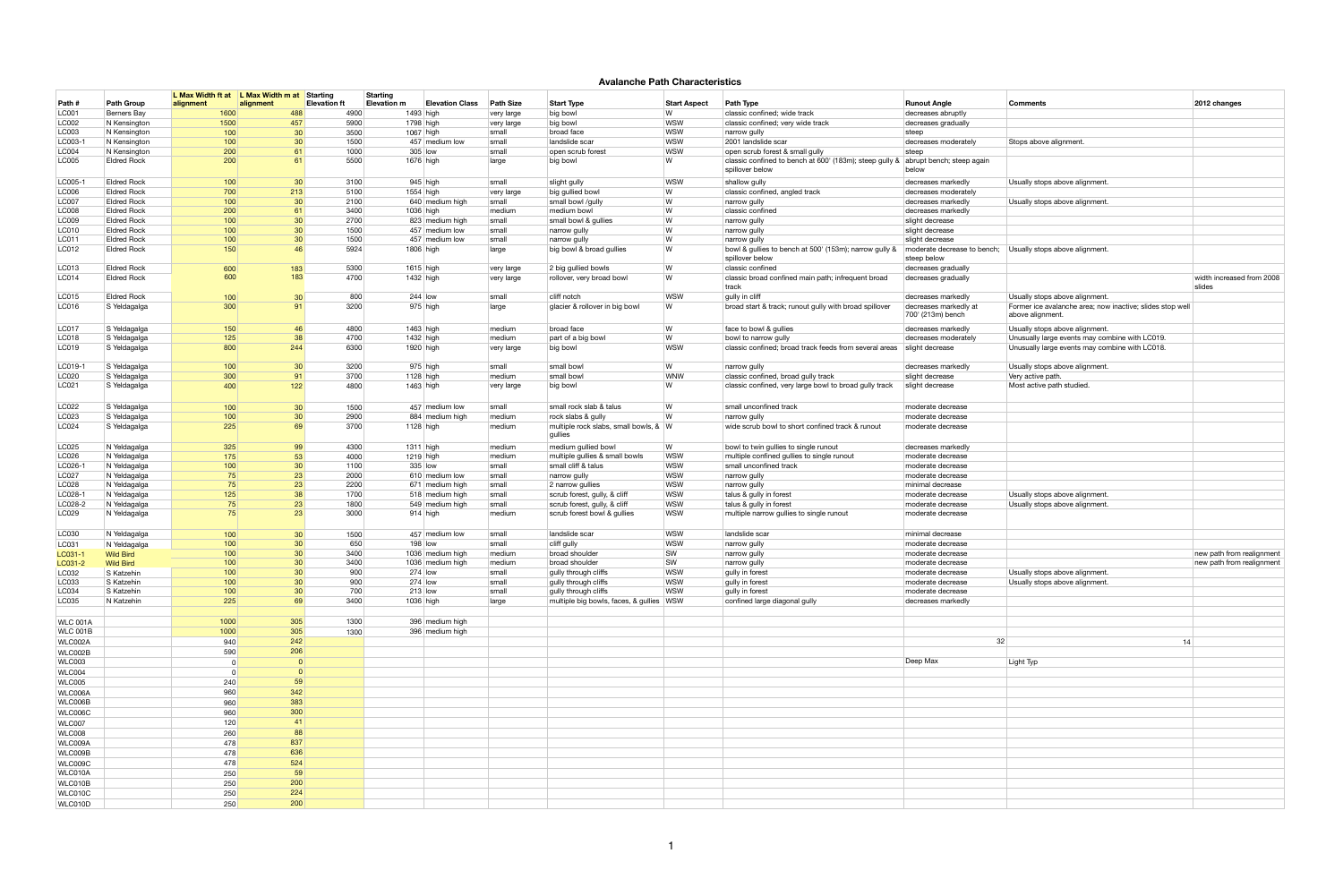| return   |           |       |                       | number     |
|----------|-----------|-------|-----------------------|------------|
| interval | frequency | size  | number                | times size |
| 300.000  | 0.003     | 5.000 | 1                     | 5.000      |
| 100.000  | 0.010     | 4.500 | 3                     | 13.500     |
| 30.000   | 0.033     | 4.000 | 10                    | 40.000     |
| 10.000   | 0.100     | 3.750 | 30                    | 112.500    |
| 3.000    | 0.333     | 3.500 | 100                   | 350.000    |
| 1.000    | 1.000     | 3.250 | 300                   | 975.000    |
| 0.333    | 3.000     | 3.000 | 900                   | 2700.000   |
| 0.100    | 10.000    | 2.750 | 3000                  | 8250.000   |
| 0.033    | 30.000    | 2.500 | 9000                  | 22500.000  |
| 0.010    | 100.000   | 2.250 | 30000                 | 67500.000  |
| 0.003    | 300.000   | 1.000 | 90000                 | 90000.000  |
|          |           |       |                       |            |
|          |           |       | avg size, 300 years   | 1.443      |
|          |           |       | avg size, 3 years     | 1.442      |
|          |           |       | difference            | 0.001      |
|          |           |       |                       |            |
|          |           |       | avg 3 and larger, 300 |            |
|          |           |       | years                 | 3.122      |
|          |           |       | avg 3 and larger, 3   |            |
|          |           |       | years                 | 3.096      |
|          |           |       | difference on a scale |            |
|          |           |       | of 1-5                | 0.026      |
|          |           |       |                       |            |
|          |           |       | difference as         |            |
|          |           |       | multiplier, used to   |            |
|          |           |       | adjust widths         | 0.005      |
| return   |           |       |                       | number     |
| interval | frequency | size  | number                | times size |

1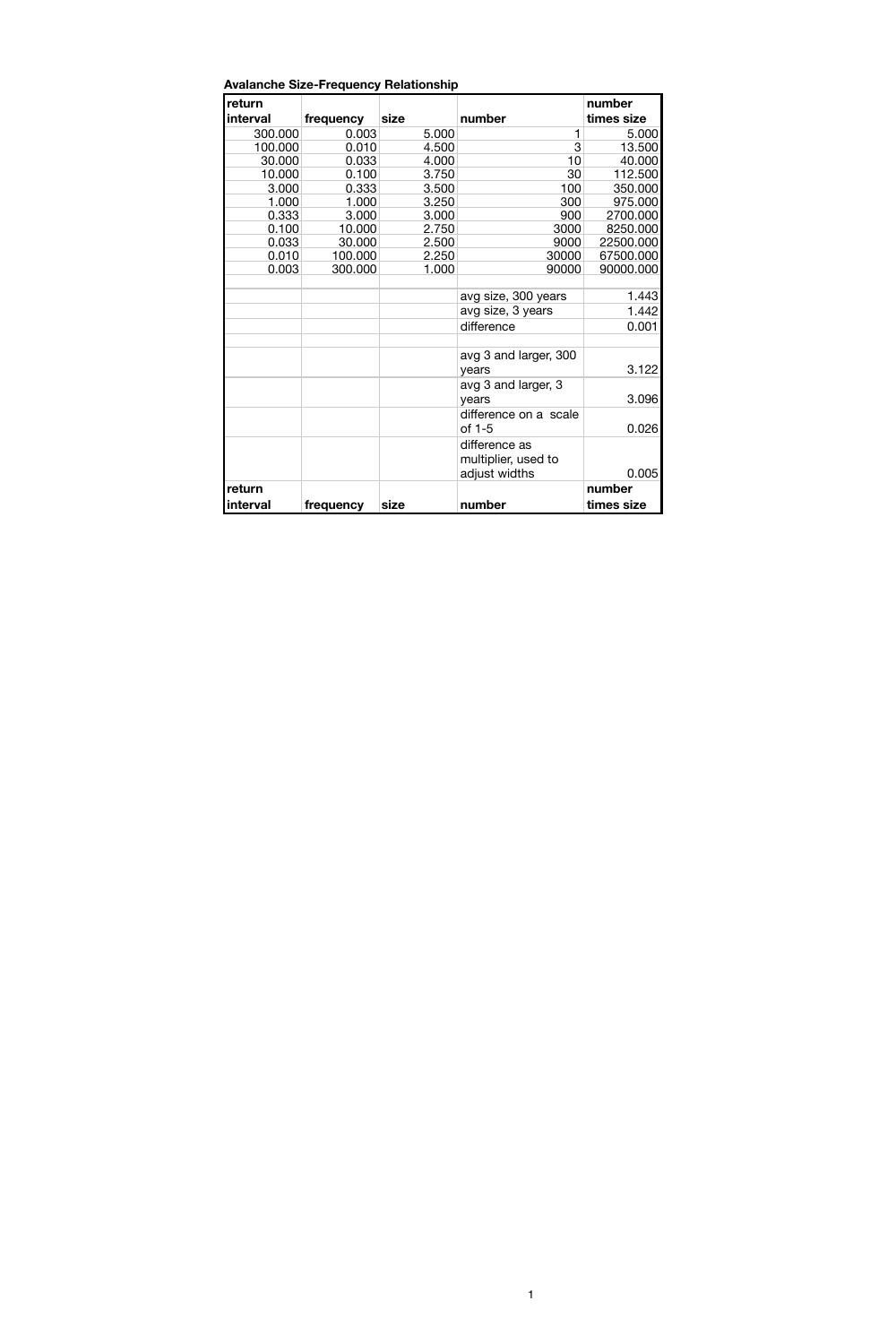|                                                                                                                                                                                                                                                                                                                                |                                                                                                                                                                                                                                                                                                                                                                                                                                                                                                                                                                                                                            |                                       |                                                                                                                                                                                                                                                                                                                                                                                                                                                                                          |                                                                                                                                                                                                                                                                                                                                                                                                                                                      |                                                                                                          |                                                                                                                                                          |              |                          |             |     |                                        |                           |                   |                                 | <b>Calculated Avalanche Return Intervals</b> |                             |        |                                                                                          |                                                  |                                        |                                                              |                                                                                                                                                                                                                                                                                                                                                                        |                                                                                                                                                                                                                                                                                                               |                                                                                                                                                                                                                                                                                                              |                                                                                                                                                                                                                                                                                                                                                 |                                                                                                                                                                                                                                                                                                                                                                                |                                                                                                                                                                                                                                                                                                                   |                                                                                                                                                                                                                                                                                                                                                        |                                                                                                                                                                                                                                                                                                     |                                                                                                                                                                                                                         |                                                                                                                                                                                                                                                                                                                 |                                                                                                                                                                  |                                                                                                                                                                                                                       |
|--------------------------------------------------------------------------------------------------------------------------------------------------------------------------------------------------------------------------------------------------------------------------------------------------------------------------------|----------------------------------------------------------------------------------------------------------------------------------------------------------------------------------------------------------------------------------------------------------------------------------------------------------------------------------------------------------------------------------------------------------------------------------------------------------------------------------------------------------------------------------------------------------------------------------------------------------------------------|---------------------------------------|------------------------------------------------------------------------------------------------------------------------------------------------------------------------------------------------------------------------------------------------------------------------------------------------------------------------------------------------------------------------------------------------------------------------------------------------------------------------------------------|------------------------------------------------------------------------------------------------------------------------------------------------------------------------------------------------------------------------------------------------------------------------------------------------------------------------------------------------------------------------------------------------------------------------------------------------------|----------------------------------------------------------------------------------------------------------|----------------------------------------------------------------------------------------------------------------------------------------------------------|--------------|--------------------------|-------------|-----|----------------------------------------|---------------------------|-------------------|---------------------------------|----------------------------------------------|-----------------------------|--------|------------------------------------------------------------------------------------------|--------------------------------------------------|----------------------------------------|--------------------------------------------------------------|------------------------------------------------------------------------------------------------------------------------------------------------------------------------------------------------------------------------------------------------------------------------------------------------------------------------------------------------------------------------|---------------------------------------------------------------------------------------------------------------------------------------------------------------------------------------------------------------------------------------------------------------------------------------------------------------|--------------------------------------------------------------------------------------------------------------------------------------------------------------------------------------------------------------------------------------------------------------------------------------------------------------|-------------------------------------------------------------------------------------------------------------------------------------------------------------------------------------------------------------------------------------------------------------------------------------------------------------------------------------------------|--------------------------------------------------------------------------------------------------------------------------------------------------------------------------------------------------------------------------------------------------------------------------------------------------------------------------------------------------------------------------------|-------------------------------------------------------------------------------------------------------------------------------------------------------------------------------------------------------------------------------------------------------------------------------------------------------------------|--------------------------------------------------------------------------------------------------------------------------------------------------------------------------------------------------------------------------------------------------------------------------------------------------------------------------------------------------------|-----------------------------------------------------------------------------------------------------------------------------------------------------------------------------------------------------------------------------------------------------------------------------------------------------|-------------------------------------------------------------------------------------------------------------------------------------------------------------------------------------------------------------------------|-----------------------------------------------------------------------------------------------------------------------------------------------------------------------------------------------------------------------------------------------------------------------------------------------------------------|------------------------------------------------------------------------------------------------------------------------------------------------------------------|-----------------------------------------------------------------------------------------------------------------------------------------------------------------------------------------------------------------------|
| Path #<br>LC001<br>LC002<br>LC003<br>LC003-1<br>LC004<br>LC005<br>LC006<br>LC007<br>LC008<br>LC009<br>LC010<br>LC011<br>LC012<br>LC013<br>LC014<br>LC015<br>LC016<br>LC018<br>LC019<br>LC019-1<br>$\sim$<br>LC023<br>LC024<br>LC025<br>LC026<br>LC028<br>LC028-2<br>LC029                                                      | <b>Path Group</b><br>Berners Bay<br>N Kensingtor<br>N Kensingtor<br>N Kensingtor<br>N Kensington<br><b>Eldred Rock</b><br><b>Eldred Rock</b><br>Eldred Rock<br><b>Eldred Rock</b><br><b>Eldred Rock</b><br><b>Eldred Rock</b><br><b>Eldred Rock</b><br>Eldred Rock<br>Eldred Rock<br><b>Eldred Rock</b><br><b>Eldred Rock</b><br><b>Eldred Rock</b><br>S Yeldagalga<br>S Yeldagalga<br>S Yeldagalga<br>S Yeldagalga<br>S Yeldagalga<br>$\sim$ $\sim$<br>reldagalg<br>S Yeldaqalqa<br>S Yeldagalg<br>S Yeldagalga<br>S Yeldagalga<br>l Yeldaqalq<br>N Yeldaqalo<br>N Yeldaɑalo<br>N Yeldaɑalo<br>N Yeldagalo<br>N Yeldagalg | Calculated<br><b>Weighted to 2.6x</b> | ⊪weighted<br>0.000<br>2.368<br>0.000<br>0.000<br>0.000<br>0.000<br>0.000<br>0.000<br>9.211<br>9.237<br>0.000<br>0.000<br>6.737<br>1.368<br>2.737<br>5.105<br>3.737<br>0.000<br>9.842<br>0.000<br>0.000<br>16.816<br>0.000<br>0.000<br>0.000<br>0.000<br>0.000<br>13.947<br>3.737<br>13.079<br>2.737<br>0.000<br>$\sim$ $\sim$ $\sim$<br>7.684<br>0.000<br>16.684<br>1.368<br>0.000<br>17.053<br>0.000<br>19.421<br>1.000<br>11.947<br>0.000<br>0.000<br>1.000<br>0.000<br>0.000<br>1.000 | weianted<br>2.737<br>0.000<br>0.000<br>1.368<br>0.000<br>1.368<br>0.000<br>0.000<br>0.000<br>8.842<br>4.105<br>0.000<br>1.368<br>2.737<br>0.000<br>0.000<br>2.368<br>0.000<br>1.368<br>0.000<br>0.000<br>0.000<br>0.000<br>1.368<br>0.000<br>$\sim$ $\sim$ $\sim$<br>4.105<br>0.000<br>2.868<br>0.000<br>0.000<br>0.000<br>1.368<br>0.000<br>0.000<br>1.368<br>5.474<br>0.000<br>5.474<br>2.737<br>0.000<br>2.737<br>0.000<br>7.842                  | 0.000<br>0.000<br>0.000<br>0.000<br>1.000<br>0.000<br>0.000<br>0.000<br>0.000<br>0.000<br>0.000<br>0.000 | <b>Total</b>                                                                                                                                             | <b>Total</b> | <b>Total</b><br>Observec |             | 6.5 | Warm Years. Warm Years.                |                           | <b>Warm Years</b> | ald Years.<br><b>35 through</b> |                                              | l Years. I Cold Years       | vear-r | Cold Years, Cold Years, Cold Years,<br>througr<br>Near-misses                            | 95-96<br>through<br>୬୪-୬୬,<br><b>Near-misses</b> |                                        | 6.8<br>12.3<br>10.9<br>13.7<br>16 4<br>10.9<br>5.5           | <b>300.000</b><br>3.000<br>100.000<br>300.000<br>300.000<br>30.000<br>1000.000<br>0.857<br>100.000<br>30.000<br>6.000<br>1.500<br>2.000<br>30.000<br>0.0<br>30.000<br>10.000<br>300.000<br>100.000<br>100.000<br>100.000<br>2.000<br>300.000<br>$- - - -$<br>300.000<br>6.000<br>10.000<br>10.000<br>6.000<br>30.000<br>10.000<br>6.000<br>300.000<br>300.000<br>6.000 | 30.000<br>6.000<br>10.000<br>30.000<br>100.000<br>3.000<br>100.000<br>0.923<br>30.000<br>10.000<br>1.00<br>6.000<br>6.000<br>0.750<br>10.000<br>0.444<br>100.000<br>30.000<br>30.000<br>10.000<br>0.571<br>6.000<br>0.000<br>30.000<br>0.750<br>0.400<br>0.667<br>6.000<br>3.000<br>1.500<br>30.000<br>30.000 | 10.000<br>1.000<br>3.000<br>10.000<br>30.000<br>1.000<br>30.000<br>0.333<br>10.000<br>3.000<br>0.333<br>6.000<br>1.000<br>1.000<br>3.000<br>1.000<br>30.000<br>10.000<br>10.000<br>3.000<br>0.333<br>3.000<br>10.000<br>1.000<br>0.333<br>0.333<br>1000<br>0.333<br>0.333<br>1.000<br>0.333<br>0.333<br>1000 | 0.003<br>0.333<br>$\sqrt{0.010}$<br>0.003<br>0.003<br>0.033<br>0.001<br>1.167<br>0.010<br>0.033<br>0.167<br>0.667<br>$\vert 0.500 \vert$<br>0.033<br>0.033<br>0.100<br>0.003<br> 0.010 <br>0.010<br>0.010<br>0.500<br>0.003<br>$\sim$ $\sim$<br>0.003<br>0.167<br>0.100<br>0.100<br>0.167<br>0.033<br>0.100<br>0.167<br>0.003<br>0.003<br>0.167 | 0.033<br>0.167<br>0.100<br>0.033<br>0.010<br>0.333<br>0.010<br>1.083<br>0.033<br>0.100<br>1.000<br>0.167<br>0.167<br>1.333<br>0.100<br>2.250<br>0.010<br>$\vert 0.033 \vert$<br>$\vert 0.033 \vert$<br>0.100<br>1.750<br>0.167<br>0.417<br>$\vert 0.033 \vert$<br>1.333<br>0.833<br>2.500<br>1.500<br>0.167<br>$\vert$ 0.333<br>0.667<br>0.033<br>$\vert 0.033 \vert$<br>1.000 | 1.000<br>0.333<br>0.100<br>0.033<br>1.000<br>0.033<br>3.003<br>0.100<br>0.333<br>3.003<br>0.167<br>1.000<br>1.000<br>0.333<br>1.000<br>0.033<br>0.100<br>0.100<br>0.333<br>3.003<br>0.333<br>$ -$<br>0.333<br>0.100<br>1.000<br>3.003<br>3.003<br>1.000 <sub>l</sub><br>3.003<br>1.000<br>3.003<br>3.003<br>1.000 | 300.000<br>2.533<br> 0.000 <br>300.000<br>100.000<br>30.000<br>300.000<br>0.651<br> 0.000 <br>80.000  <br>4.385<br>1.175<br>1.606  <br> 0.000 <br> 0.000 <br>3.000<br>100.000<br>1000.000<br>100.000<br> 0.000 <br>1.606<br>300.000<br>0.339<br>100.000<br>4.385<br>0.000<br>0.0001<br>6.000<br>0.000<br>10.000<br>6.000<br>30.000<br> 0.000 <br> 0000 | 4.385<br>4.385<br>30.000<br>30.000<br>0.610<br>0.983<br>0.650<br>4.385<br>0.891<br>1.606<br>2.533.<br>0.610<br>4.385<br>0.357<br>30.000<br>300.000<br>2.533<br>0.430<br>0.459<br>'.192<br>2.092<br>30.000<br>0.360<br>0.352<br>0.309<br>0.502<br>4.385<br>1.096<br>1.096<br>2.192<br>2.192<br>0.765 | 1.00<br>0.000<br>10.000<br>1.000<br>1.500<br>0.400<br>1.000<br>1.500<br>1.500<br>1.000<br>1.000<br>0.667<br>10.000<br>100.000<br>3.000<br>1.000<br>0.66<br>10.000<br>1.500<br>0.300<br>3.000<br>1.000<br>1.000<br>1,500 | <b>Plunging</b><br>0.003<br>0.395<br>0.033<br>0.003<br>0.010<br>0.033<br>0.003<br>1.535<br>0.033<br>0.033<br>0.228<br>0.851<br>0.623<br>0.033<br>0.033<br>0.000<br>0.010<br>0.001<br>0.010<br>0.033<br>0.623<br>0.003<br>0.228<br>0.000<br>0.000<br>0.167<br>0.033<br>0.100<br>0.167<br>0.033<br>0.033<br>0.167 | 0.228<br>0.228<br>0.033<br>0.033<br>1.018<br>1.539  <br>0.228<br>0.456<br>1.123<br>0.623<br>0.395<br>1.640<br>0.228<br>2.803<br>0.033<br>0.395<br>2.325<br>2.180 | Freauencia<br>Light (FL)<br>1.000<br>0.333<br>0.333<br>0.100<br>0.100<br>1.000<br>0.667<br>2.500<br>0.333<br>1,000<br>1.333<br>0.667<br>0.667<br>1.000<br>1,000<br>1.500<br>0.100<br>0.010<br>0.333<br>1.000<br>1.500 |
| LC031<br>LC032<br>LC033<br>LC034<br>LC035<br><b>WLC 001A</b><br><b>WLC 001B</b><br>WLC002A<br>WLC002E<br>WLC003<br>WLC004<br><b>WLC005</b><br>WLC006A<br>WLC006B<br>WLC006C<br>WLC007<br><b>WLC008</b><br>WLC009A<br>WLC009B<br>WLC009C<br>WLC010A<br>WLC010B<br>WLC010C<br>WLC010D<br><b>Path #</b><br>tallies<br>multipliers | N Yeldaqalq<br>N Yeldagalga<br><b>Wild Bird</b><br><b>Wild Bird</b><br>S Katzehir<br>S Katzehi<br>S Katzehin<br>N Katzehin<br><b>Path Group</b>                                                                                                                                                                                                                                                                                                                                                                                                                                                                            | Calculated                            | 0.000<br>0.000<br>0.000<br>0.000<br>0.000<br>0.000<br>0.000<br>0.010<br>0.003<br>0.003<br>0.010<br>0.003<br>0.003<br>0.003<br>0.001<br>0.001<br>0.003<br>0.003<br>0.003<br>0.003<br>0.003<br>0.003<br>0.003<br>0.003<br>0.003<br>$0.003$<br>$0.003$<br>0.003                                                                                                                                                                                                                             | 0.000<br>0.000<br>0.000<br>0.000<br>0.000<br>0.000<br>0.000<br>0.000<br>WLC all estimated WLC all estimated WLC all estimated<br>0.100<br>0.100<br>0.010<br>0.100<br>0.100<br>0.003<br>0.003<br>1.000<br>0.030<br>1.000<br>1.000<br>1.000<br>1.000<br>1.000<br>1.000<br>1.000<br>0.300<br>1.000<br>1.000<br>3.000<br>1.000<br>0.100<br>1.000<br>0.100<br>0.100<br>1.000<br>0.100<br>Weighted to 2.6x Weighted to 2.6x Weighted to 2.6x Partial Years | 0.000<br>0.000<br>0.000<br>0.003<br>0.003<br>1.000<br>1.000<br>3.000<br>3.000<br>1.000<br>1.000          | new, no record new, no record new, no record new, no record new, no record<br>new, no record new, no record new, no record new, no record new, no record |              |                          | 54.0<br>2.1 |     | Warm Years, Warm Years.<br>2.1         | througl<br>98-99,<br>59.0 |                   |                                 | 106                                          | l Years. I Cold Year<br>2.0 |        | Cold Years, Cold Years, Cold Years,<br>95-96<br>through<br>98-99,<br>118<br>149.0<br>2.5 | 95-96<br>through<br>∣Near-misses                 | 0.0<br>2.6x<br>42.4<br>3.8             | 0.0<br>0.0<br>0.0<br>2.6x<br>$161.5$ $\vert$<br>203.9<br>3.5 | 300.000<br>300.000<br>1000.000<br>1000.000<br>1000.000<br>1000.000<br>. വ<br>1000.000<br>300,000<br>Plunaina                                                                                                                                                                                                                                                           | 30.000<br>10.000<br>1.000<br>1.000<br>300.000<br>300.000<br>300.000<br>30.000                                                                                                                                                                                                                                 | 30.000<br>3.000<br>0.333<br>0.333<br>30.000<br>100.000<br>30.000<br>10.000                                                                                                                                                                                                                                   | 0.003<br>0.003<br>0.001<br>0.001<br>0.001<br>0.001<br>0.001<br>0.003                                                                                                                                                                                                                                                                            | 0.033<br> 0.100 <br>1.000<br>1.000<br>0.003<br>0.003<br>0.003<br>0.033<br>Deep FD                                                                                                                                                                                                                                                                                              | 0.033<br>0.333<br>3.003 <sub>1</sub><br>0.100                                                                                                                                                                                                                                                                     | 100.000<br>300.000<br>1000.000<br>1000.000<br>000.000<br>000.000<br>000.000<br>100,000<br>Plunging<br>8468.3                                                                                                                                                                                                                                           | 30.000<br>10.000<br>1.000<br>1.000<br>00.000<br>100.000<br>00.000<br>0.000<br>Deep FD<br>844.6                                                                                                                                                                                                      | 0.000<br>3.000<br>0.333<br>0.333<br>80.000<br>80.000<br>30.000<br>0.000<br><b>Light FL</b><br>292                                                                                                                       | 0.003<br>0.001<br>0.001<br>0.001<br>0.001<br>0.001<br>0.010<br><b>Plunging FP</b>                                                                                                                                                                                                                               | Deep FD                                                                                                                                                          | / weighted   Fully weig<br><b>Frequencie</b><br><b>Light FL</b>                                                                                                                                                       |
| avg multiplied<br>correction                                                                                                                                                                                                                                                                                                   |                                                                                                                                                                                                                                                                                                                                                                                                                                                                                                                                                                                                                            |                                       |                                                                                                                                                                                                                                                                                                                                                                                                                                                                                          |                                                                                                                                                                                                                                                                                                                                                                                                                                                      |                                                                                                          |                                                                                                                                                          |              |                          |             |     | Used these values for warm years 2012. |                           |                   |                                 |                                              |                             |        |                                                                                          |                                                  | Used these values for cold years 2012. |                                                              |                                                                                                                                                                                                                                                                                                                                                                        |                                                                                                                                                                                                                                                                                                               |                                                                                                                                                                                                                                                                                                              |                                                                                                                                                                                                                                                                                                                                                 |                                                                                                                                                                                                                                                                                                                                                                                |                                                                                                                                                                                                                                                                                                                   |                                                                                                                                                                                                                                                                                                                                                        |                                                                                                                                                                                                                                                                                                     |                                                                                                                                                                                                                         |                                                                                                                                                                                                                                                                                                                 |                                                                                                                                                                  |                                                                                                                                                                                                                       |

# **Calculated Avalanche Return Intervals**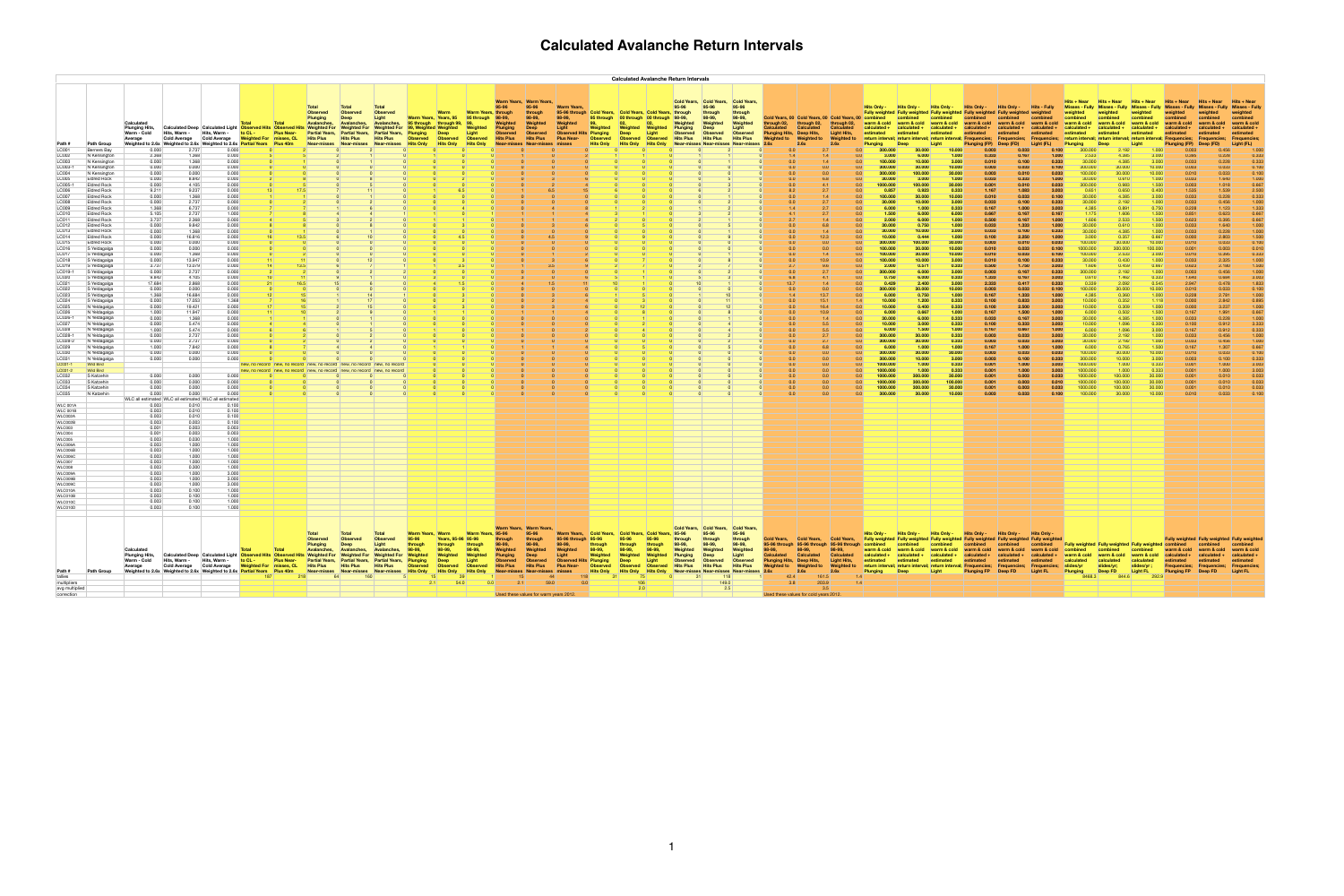|                              | <b>Plunging</b><br><b>Calculated</b><br><b>AHI Width L</b><br>ft with 0.005 | Deep<br><b>Calculated</b><br><b>AHI Width L</b><br>ft with 0.005 | <b>Light</b><br><b>Calculated</b><br><b>AHI Width L</b><br>ft with 0.005 | L Max             | L Max<br><b>Width</b> | Plunging<br>Observed | <b>Plunging</b><br>Percentage of | Plunging<br>Percentage<br>of Typical | <b>Deep</b><br><b>Observed</b> | Deep<br>Percentage<br>of Max Width | Deep<br>Percentage<br>of Typical | Light<br><b>Observed</b> | Light<br>Percentage<br>of Max Width | Light<br>Percentage<br>of Typical |
|------------------------------|-----------------------------------------------------------------------------|------------------------------------------------------------------|--------------------------------------------------------------------------|-------------------|-----------------------|----------------------|----------------------------------|--------------------------------------|--------------------------------|------------------------------------|----------------------------------|--------------------------|-------------------------------------|-----------------------------------|
| Path#                        | correction                                                                  | correction                                                       | correction                                                               | <b>Width ft</b> m |                       | Width m              | Max Width m                      | Width m                              | Width m                        | lm.                                | Width m                          | Width m                  | m                                   | Width m                           |
| LC001                        | 1126                                                                        | 965                                                              | 482                                                                      | 1600              | 488                   |                      |                                  |                                      | 30                             | 0.2                                | 0.1                              |                          |                                     |                                   |
| LC002                        | 754                                                                         | 754                                                              | 452                                                                      | 1500              | 457                   |                      |                                  |                                      | 295                            | 2.1                                | 0.6                              |                          |                                     |                                   |
| LC003<br>LC003-1             | 900                                                                         | 80                                                               | 30                                                                       | 100               | 30                    |                      |                                  |                                      |                                |                                    |                                  |                          |                                     |                                   |
| <b>LC004</b>                 | 90<br>181                                                                   | 50<br>101                                                        | 30<br>60                                                                 | 100<br>200        | 30<br>61              |                      |                                  |                                      |                                |                                    |                                  |                          |                                     |                                   |
| <b>LC005</b>                 | 141                                                                         | $121$                                                            | 60                                                                       | 200               | 61                    |                      |                                  |                                      |                                |                                    |                                  |                          |                                     |                                   |
| LC005-1                      | 90                                                                          | 80                                                               | 30                                                                       | 100               | 30                    |                      |                                  |                                      |                                |                                    |                                  |                          |                                     |                                   |
| <b>LC006</b>                 | 211                                                                         | 492                                                              | 211                                                                      | 700               | 213                   | 135                  | 2.1                              |                                      | 32                             | 0.5                                | 0.1                              |                          |                                     |                                   |
| <b>LC007</b>                 | 90                                                                          | 80                                                               | 30                                                                       | 100               | 30                    |                      |                                  |                                      |                                |                                    |                                  |                          |                                     |                                   |
| <b>LC008</b>                 | 161                                                                         | 161                                                              | 60                                                                       | 200               | 61                    |                      |                                  |                                      |                                |                                    |                                  |                          |                                     |                                   |
| LC009                        | 90                                                                          | 80                                                               | 30                                                                       | 100               | 30                    |                      |                                  |                                      | 13                             | 1.3                                | 0.4                              |                          |                                     |                                   |
| LC010                        | 90                                                                          | 80                                                               | 30                                                                       | 100               | 30                    |                      |                                  |                                      | 15                             | 1.6                                | 0.5                              | 13                       | 1.3                                 | 0.4                               |
| LC011                        | 90                                                                          | 80                                                               | 30                                                                       | 100               | 30                    |                      |                                  |                                      | 11                             | 1.1                                | 0.3                              |                          |                                     |                                   |
| LC012                        | 60                                                                          | 90                                                               | 45                                                                       | 150               | 46                    |                      |                                  |                                      |                                |                                    |                                  |                          |                                     |                                   |
| LC013                        | 121                                                                         | 181                                                              | 181                                                                      | 600               | 183                   |                      |                                  |                                      | 30                             | 0.5                                | 0.2                              |                          |                                     |                                   |
| <b>LC014</b>                 | 482                                                                         | $121$                                                            | 181                                                                      | 600               | 183                   |                      |                                  |                                      | 20                             | 0.4                                | 0.1                              | 20                       | 0.4                                 | 0.1                               |
| LC015                        | 90                                                                          | 80                                                               | 30                                                                       | 100               | 30                    |                      |                                  |                                      |                                |                                    |                                  |                          |                                     |                                   |
| LC016                        | 271                                                                         | $121$                                                            | 90                                                                       | 300               | 91                    |                      |                                  |                                      |                                |                                    |                                  |                          |                                     |                                   |
| <b>LC017</b><br><b>LC018</b> | 136<br>113                                                                  | 75<br>101                                                        | 45<br>38                                                                 | 150<br>125        | 46<br>38              |                      |                                  |                                      | 24                             | 2.1                                | 0.6                              | 30                       | 2.6                                 | 0.8                               |
| LC019                        | 563                                                                         | 482                                                              | 241                                                                      | 800               | 244                   |                      |                                  |                                      | 38                             | 0.5                                | 0.2                              |                          |                                     |                                   |
| LC019-1                      | 90                                                                          | 80                                                               | 30                                                                       | 100               | 30                    |                      |                                  |                                      |                                |                                    |                                  |                          |                                     |                                   |
| LC020                        | 241                                                                         | 181                                                              | 90                                                                       | 300               | 91                    | 90                   | 3.2                              | 1.0                                  | 44                             | 1.6                                | 0.5                              | 25                       | 0.9                                 | 0.3                               |
| LC021                        | 362                                                                         | 240                                                              | $121$                                                                    | 400               | $122$                 | 131                  | 3.5                              | 1.1                                  | 66                             | 1.8                                | 0.5                              | 80                       | 2.2                                 | 0.7                               |
| LC022                        | 90                                                                          | 80                                                               | 30                                                                       | 100               | 30                    |                      |                                  |                                      |                                |                                    |                                  |                          |                                     |                                   |
| LC023                        | 90                                                                          | 80                                                               | 30                                                                       | 100               | 30                    |                      |                                  |                                      | 18                             | 1.9                                | 0.6                              |                          |                                     |                                   |
| LC024                        | 158                                                                         | 136                                                              | 68                                                                       | 225               | 69                    |                      |                                  |                                      | 20                             | 1.0                                | 0.3                              | 30                       | 1.4                                 | 0.4                               |
| LC025                        | 229                                                                         | 131                                                              | 98                                                                       | 325               | 99                    |                      |                                  |                                      | 22                             | 0.7                                | 0.2                              |                          |                                     |                                   |
| LC026                        | 123                                                                         | 106                                                              | 53                                                                       | 175               | 53                    |                      |                                  |                                      | 20                             | 1.2                                | 0.4                              |                          |                                     |                                   |
| LC026-1                      | 90                                                                          | 80                                                               | 30                                                                       | 100               | 30                    |                      |                                  |                                      |                                |                                    |                                  |                          |                                     |                                   |
| LC027                        | 68                                                                          | 60                                                               | 23                                                                       | 75                | 23                    |                      |                                  |                                      | 20                             | 2.9                                | 0.9                              |                          |                                     |                                   |
| LC028                        | 68                                                                          | 60                                                               | 23                                                                       | 75                | 23                    |                      |                                  |                                      | 10                             | 1.4                                | 0.4                              |                          |                                     |                                   |
| LC028-1                      | $113$                                                                       | $101$                                                            | 38                                                                       | 125               | 38                    |                      |                                  |                                      |                                |                                    |                                  |                          |                                     |                                   |
| LC028-2<br>LC029             | 68<br>68                                                                    | 60<br>60                                                         | 23<br>23                                                                 | 75<br>75          | 23<br>23              |                      |                                  |                                      | 12                             | 1.7                                | 0.5                              |                          |                                     |                                   |
| LC030                        | 90                                                                          | 80                                                               | 30                                                                       | 100               | 30 <sub>2</sub>       |                      |                                  |                                      |                                |                                    |                                  |                          |                                     |                                   |
| LC031                        | 90                                                                          | 80                                                               | 30                                                                       | 100               | 30 <sub>2</sub>       |                      |                                  |                                      |                                |                                    |                                  |                          |                                     |                                   |
| LC31-1                       | 90                                                                          | 80                                                               | 30                                                                       | 100               | 30 <sub>2</sub>       |                      |                                  |                                      |                                |                                    |                                  |                          |                                     |                                   |
| LC31-2                       | 90                                                                          | 80                                                               | 30                                                                       | 100               | 30 <sub>2</sub>       |                      |                                  |                                      |                                |                                    |                                  |                          |                                     |                                   |
| LC032                        | 90                                                                          | 80                                                               | 30                                                                       | 100               | 30 <sup>°</sup>       |                      |                                  |                                      |                                |                                    |                                  |                          |                                     |                                   |
| LC033                        | 90                                                                          | 80                                                               | 30                                                                       | 100               | 30 <sub>2</sub>       |                      |                                  |                                      |                                |                                    |                                  |                          |                                     |                                   |
| LC034                        | 90                                                                          | 80                                                               | 30                                                                       | 100               | 30 <sub>2</sub>       |                      |                                  |                                      |                                |                                    |                                  |                          |                                     |                                   |
| LC035                        | 204                                                                         | 113                                                              | 68                                                                       | 225               | 69                    |                      |                                  |                                      |                                |                                    |                                  |                          |                                     |                                   |
|                              |                                                                             |                                                                  |                                                                          |                   |                       |                      |                                  |                                      |                                |                                    |                                  |                          |                                     |                                   |
| WLC 001A                     | 905                                                                         | 503                                                              | 302                                                                      | 1000              | 305                   |                      |                                  |                                      |                                |                                    |                                  |                          |                                     |                                   |
| WLC 001B                     | 905                                                                         | 503                                                              | 302                                                                      | 1000              | 305                   |                      |                                  |                                      |                                |                                    |                                  |                          |                                     |                                   |
| WLC002A                      | 850                                                                         | 472                                                              | 283                                                                      | 940               | 286                   |                      |                                  |                                      |                                |                                    |                                  |                          |                                     |                                   |
| WLC002B                      | 534                                                                         | 296                                                              | 178                                                                      | 590               | 180                   |                      |                                  |                                      |                                |                                    |                                  |                          |                                     |                                   |
| WLC003                       | $\Omega$                                                                    | $\mathbf{0}$                                                     | $\mathbf{0}$                                                             | 0                 | $\pmb{0}$             |                      |                                  |                                      |                                |                                    |                                  |                          |                                     |                                   |
| WLC004                       | $\Omega$                                                                    | 0                                                                | $\mathbf{0}$                                                             | $\mathbf{0}$      | $\overline{0}$        |                      |                                  |                                      |                                |                                    |                                  |                          |                                     |                                   |
| WLC005                       | 217                                                                         | $121$                                                            | 72                                                                       | 240               | 73                    |                      |                                  |                                      |                                |                                    |                                  |                          |                                     |                                   |
| WLC006A                      | 868                                                                         | 482                                                              | 289                                                                      | 960               | 293                   |                      |                                  |                                      |                                |                                    |                                  |                          |                                     |                                   |
| WLC006B                      | 868                                                                         | 482                                                              | 289                                                                      | 960               | 293                   |                      |                                  |                                      |                                |                                    |                                  |                          |                                     |                                   |
| WLC006C                      | 868                                                                         | 482                                                              | 289                                                                      | 960               | 293                   |                      |                                  |                                      |                                |                                    |                                  |                          |                                     |                                   |

#### **Avalanche Path Widths**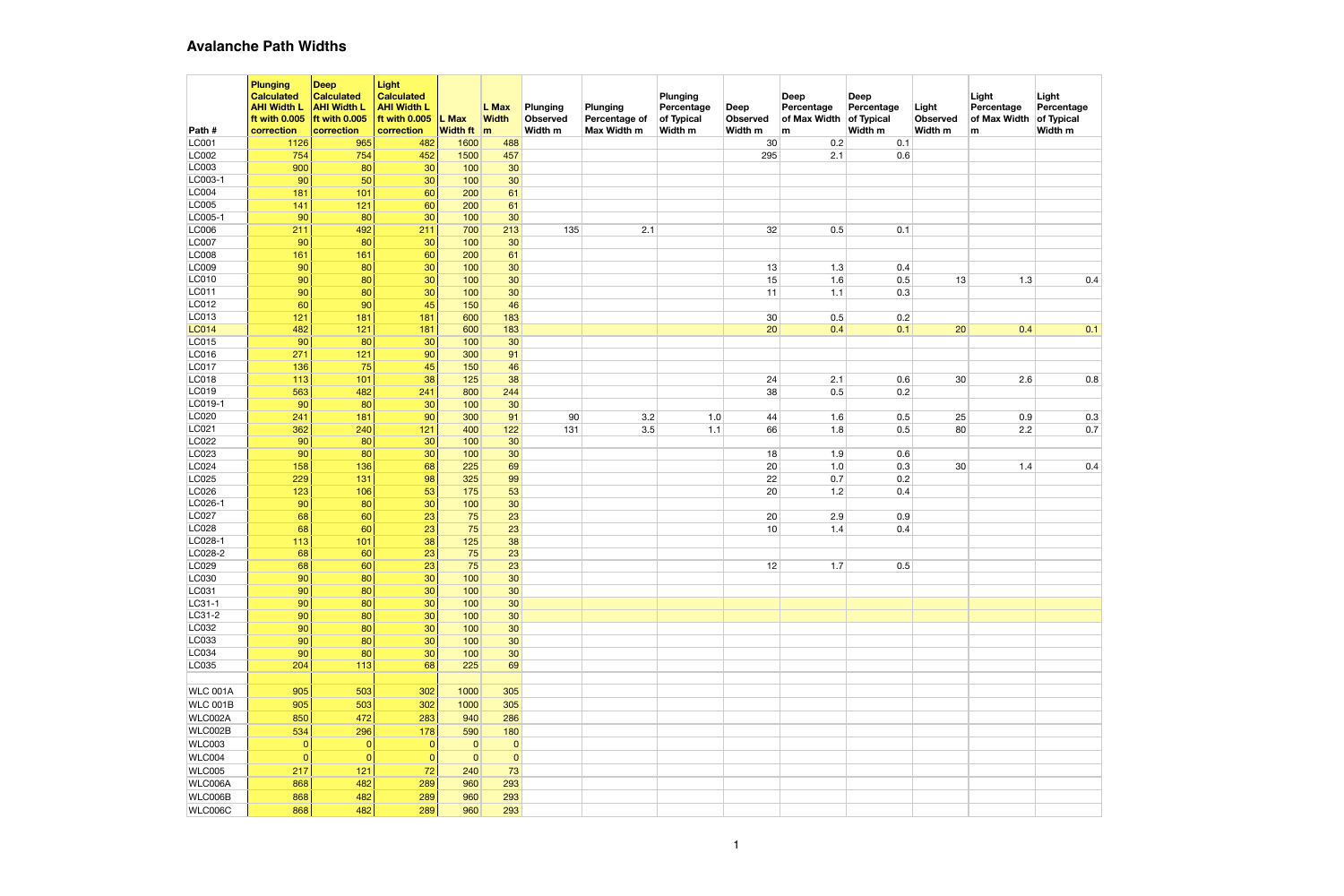|         | 17107.3                                        | 11263.8                                 | 6199.7                                  |                                   |              |                            |                              |                               |                            |                    |                       |                     |                     |                       |
|---------|------------------------------------------------|-----------------------------------------|-----------------------------------------|-----------------------------------|--------------|----------------------------|------------------------------|-------------------------------|----------------------------|--------------------|-----------------------|---------------------|---------------------|-----------------------|
| Path #  | If with $0.005$ Ift with $0.005$<br>correction | <b>correction</b>                       | l ft with 0.005<br>correction           | <b>L</b> Max<br><b>Width ft</b> m | <b>Width</b> | <b>Observed</b><br>Width m | Percentage of<br>Max Width m | of Typical<br>Width m         | <b>Observed</b><br>Width m | of Max Width<br>m  | of Typical<br>Width m | Observed<br>Width m | of Max Width<br>m   | of Typical<br>Width m |
|         | <b>Calculated</b><br><b>AHI Width L</b>        | <b>Calculated</b><br><b>AHI Width L</b> | <b>Calculated</b><br><b>AHI Width L</b> |                                   | L Max        | Plunging                   | <b>Plunging</b>              | <b>Plunging</b><br>Percentage | Deep                       | Deep<br>Percentage | Deep<br>Percentage    | Light               | Light<br>Percentage | Light<br>Percentage   |
|         | <b>Plunging</b>                                | Deep                                    | <b>Light</b>                            |                                   |              |                            |                              |                               |                            |                    |                       |                     |                     |                       |
|         |                                                |                                         |                                         |                                   |              |                            |                              |                               |                            |                    |                       |                     |                     |                       |
|         |                                                |                                         |                                         |                                   |              |                            |                              |                               |                            |                    |                       |                     |                     |                       |
| WLC010D | 226                                            | 126                                     | 75                                      | 250                               | 76           |                            |                              |                               |                            |                    |                       |                     |                     |                       |
| WLC010C | 226                                            | 126                                     | 75                                      | 250                               | 76           |                            |                              |                               |                            |                    |                       |                     |                     |                       |
| WLC010B | 226                                            | 126                                     | 75                                      | 250                               | 76           |                            |                              |                               |                            |                    |                       |                     |                     |                       |
| WLC010A | 226                                            | 126                                     | 75                                      | 250                               | 76           |                            |                              |                               |                            |                    |                       |                     |                     |                       |
| WLC009C | 432                                            | 240                                     | 144                                     | 478                               | 146          |                            |                              |                               |                            |                    |                       |                     |                     |                       |
| WLC009B | 432                                            | 240                                     | 144.                                    | 478                               | 146          |                            |                              |                               |                            |                    |                       |                     |                     |                       |
| WLC009A | 432                                            | 240                                     | 144                                     | 478                               | 146          |                            |                              |                               |                            |                    |                       |                     |                     |                       |
| WLC008  | 235                                            | 131                                     | 78                                      | 260                               | 79           |                            |                              |                               |                            |                    |                       |                     |                     |                       |
| WLC007  | 109                                            | 60                                      | 36                                      | 120                               | 37           |                            |                              |                               |                            |                    |                       |                     |                     |                       |

#### **Avalanche Path Widths**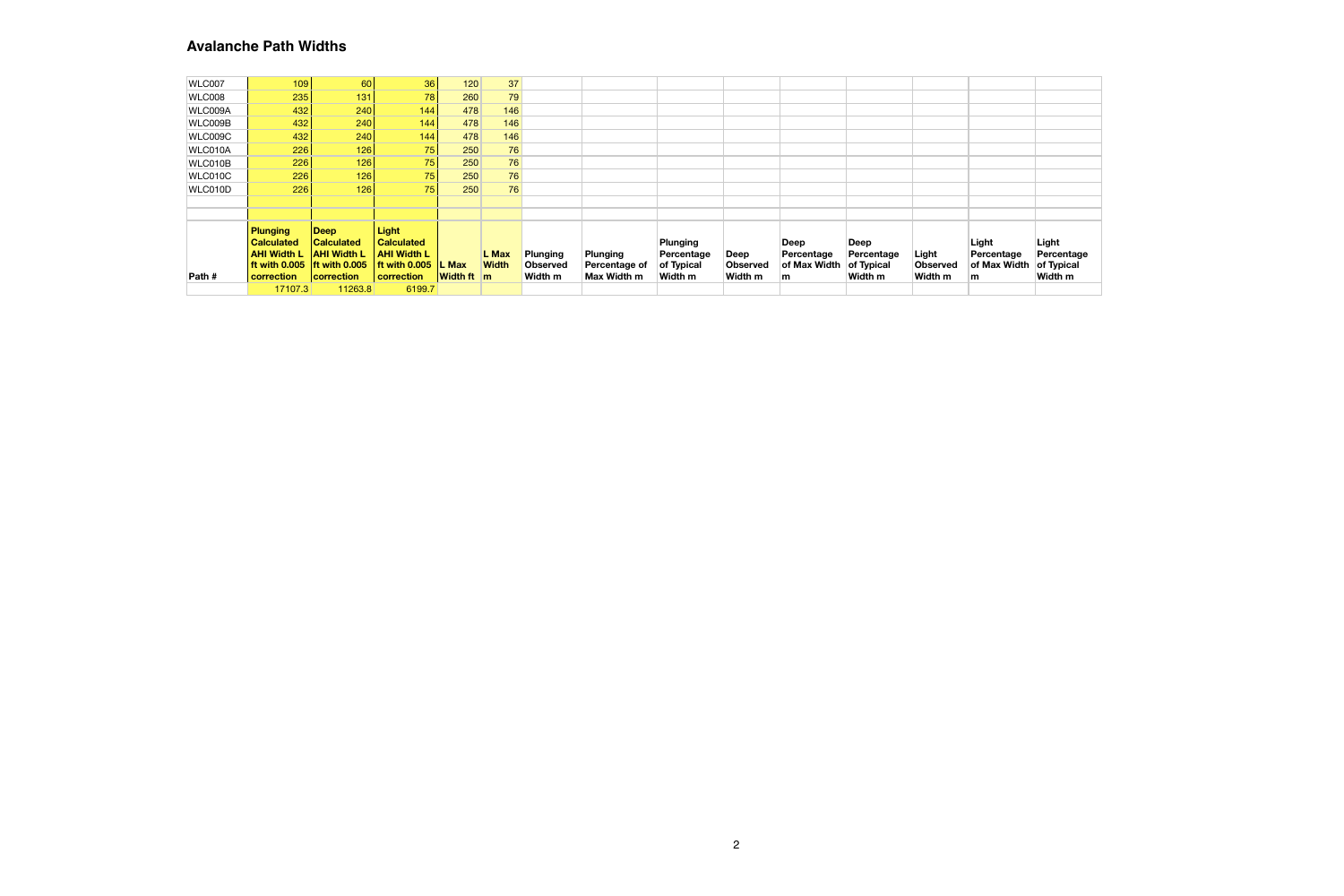| <b>HIGHWAY</b>                         |               |                     |               |          |            |            | frequencies<br>changed |
|----------------------------------------|---------------|---------------------|---------------|----------|------------|------------|------------------------|
| <b>SEGMENT:</b>                        |               | <b>E Lynn 1 - 8</b> |               | $AHI =$  | 68.07      |            | 2012?                  |
| ADT:                                   |               | 310                 |               |          |            |            |                        |
| <b>WAIT</b>                            |               |                     |               |          |            |            |                        |
| <b>PERIOD:</b>                         |               | 1                   |               |          |            |            |                        |
| Q - LENGTH:                            |               | 646                 |               |          |            |            |                        |
|                                        |               |                     |               |          |            |            |                        |
| <b>Paths East</b><br><b>Lynn 1 - 8</b> |               |                     |               |          |            |            |                        |
|                                        |               |                     |               |          |            |            |                        |
|                                        |               |                     |               |          |            |            |                        |
|                                        |               |                     |               |          |            |            |                        |
| Path                                   | Number        | <b>ADT</b>          | Velocity      | StopDist | L Max      | LP         |                        |
| Elynn1                                 |               | 460                 | 40            | 320      | 1600       | 1126       |                        |
| ELynn2                                 |               | 460                 | 40            | 320      | 1500       | 754        |                        |
| ELynn3                                 |               | 460                 | 40            | 320      | 100        | 900        |                        |
| ELynn3-1                               |               | 460                 | 40            | 320      | 100        | 90         |                        |
| ELynn4                                 |               | 460                 | 40            | 320      | 200        | 181        |                        |
| ELynn5                                 |               | 460                 | 40            | 320      | 200        | 141        |                        |
| ELynn5-1                               |               | 460                 | 40            | 320      | 100        | 90         |                        |
| ELynn6                                 |               | 460                 | 40            | 320      | 600        | 211        |                        |
| ELynn7                                 |               | 460                 | 40            | 320      | 100        | 90         |                        |
| ELynn8                                 |               | 460                 | 40            | 320      | 200        | 161        |                        |
|                                        |               |                     |               |          |            |            |                        |
|                                        |               |                     |               |          |            |            |                        |
|                                        |               |                     |               |          |            |            |                        |
| LD                                     | LL            | F <sub>P</sub>      | FD            | FL       | <b>PMP</b> | <b>PMD</b> |                        |
| 965                                    | 482           | 0.003               | 0.033         | 0.100    | 0.000      | 0.004      |                        |
| 754                                    | 452           | 0.333               | 0.167         | 1.000    | 0.032      | 0.016      |                        |
| 80                                     | 30            | 0.010               | 0.100         | 0.333    | 0.001      | 0.004      |                        |
| 50                                     | 30            | 0.003               | 0.033         | 0.100    | 0.000      | 0.001      |                        |
| 101                                    | 60            | 0.003               | 0.010         | 0.033    | 0.000      | 0.000      |                        |
| 121                                    | 60            | 0.033               | 0.333         | 1.000    | 0.001      | 0.013      |                        |
| 80                                     | 30            | 0.001               | 0.001         | 0.010    | 0.000      | 0.000      |                        |
| 492                                    | 211           | 1.167               | 1.083         | 3.003    | 0.056      | 0.080      |                        |
| 80                                     | 30            | 0.010               | 0.033         | 0.100    | 0.000      | 0.001      |                        |
| 161                                    | 60            | 0.033               | 0.100         | 0.333    | 0.001      | 0.004      |                        |
|                                        |               |                     |               |          |            |            |                        |
|                                        |               |                     |               |          |            |            |                        |
|                                        |               |                     |               |          |            |            |                        |
|                                        |               |                     |               |          |            |            |                        |
|                                        |               |                     |               |          |            |            |                        |
|                                        |               |                     |               |          |            |            |                        |
|                                        |               |                     |               |          |            |            |                        |
|                                        |               |                     |               |          |            |            |                        |
|                                        |               |                     |               |          |            |            |                        |
| <b>PML</b>                             | <b>AHI MP</b> | <b>AHI MD</b>       | <b>AHI ML</b> | $P$ 2nd  | N Wait P   | N Wait D   |                        |
| 0.007                                  | 0.005         | 0.039               | 0.022         | 0.050    | 22.512     | 19.296     |                        |
| 0.070                                  | 0.390         | 0.162               | 0.210         | 0.150    | 15.075     | 15.075     |                        |
| 0.011                                  | 0.013         | 0.036               | 0.032         | 0.150    | 18.009     | 1.608      |                        |
| 0.003                                  | 0.001         | 0.011               | 0.010         | 0.000    | 1.809      | 1.005      |                        |

| AHI Calculation Table, ELC Paths 1 to 8 |  |  |  |  |  |  |
|-----------------------------------------|--|--|--|--|--|--|
|-----------------------------------------|--|--|--|--|--|--|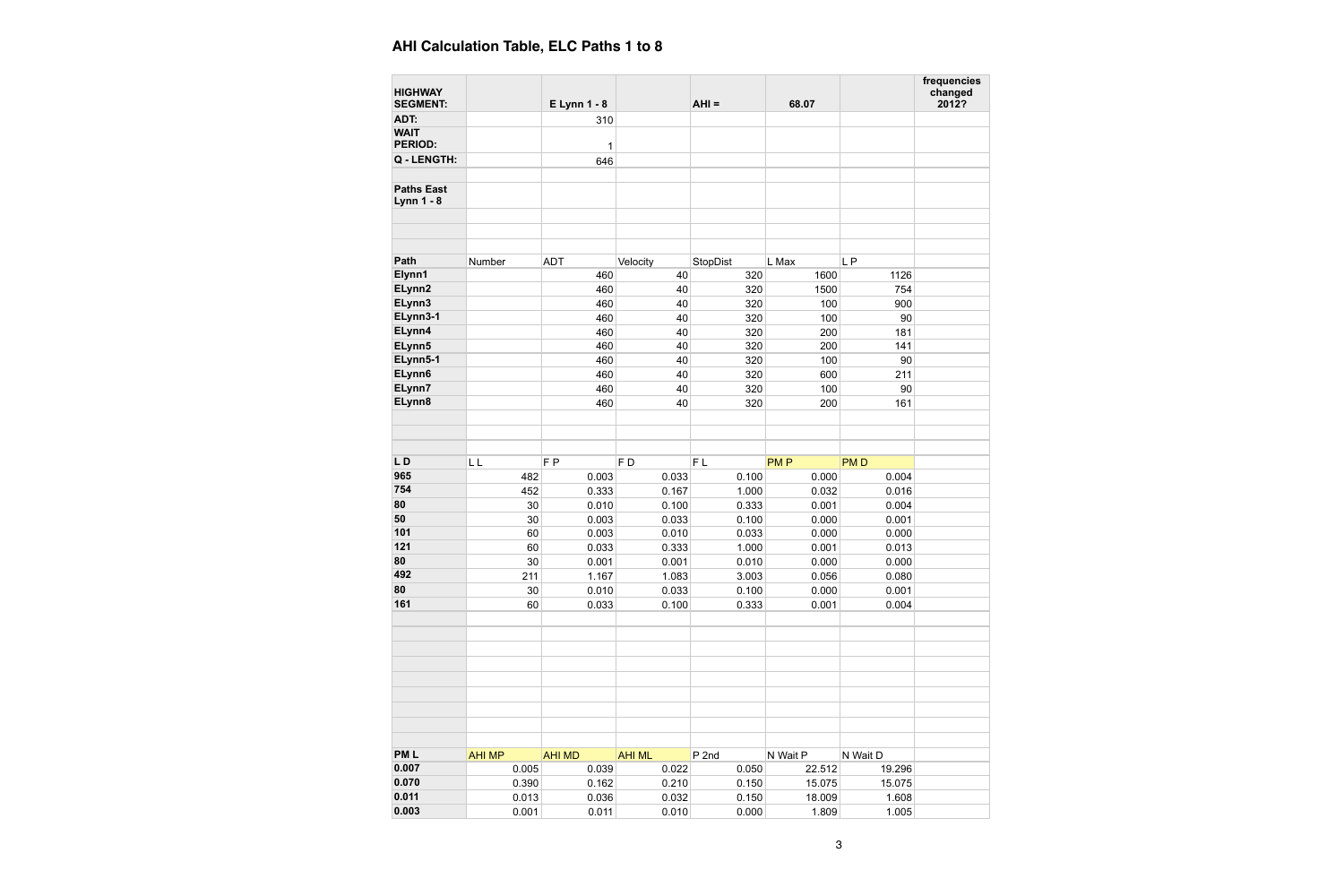| <b>HIGHWAY</b><br><b>SEGMENT:</b> |            | <b>E Lynn 1 - 8</b> |            | $AHI =$       | 68.07         |               | fred<br>$c$ |
|-----------------------------------|------------|---------------------|------------|---------------|---------------|---------------|-------------|
| 0.001                             | 0.002      | 0.004               | 0.003      | 0.150         | 3.618         | 2.010         |             |
| 0.035                             | 0.017      | 0.133               | 0.104      | 0.150         | 2.814         | 2.412         |             |
| 0.000                             | 0.000      | 0.000               | 0.001      | 0.150         | 1.809         | 1.608         |             |
| 0.145                             | 0.675      | 0.799               | 0.434      | 0.200         | 4.221         | 9.849         |             |
| 0.003                             | 0.004      | 0.012               | 0.010      | 0.150         | 1.809         | 1.608         |             |
| 0.012                             | 1.108      | 1.197               | 0.825      | 0.150         | 3.216         | 3.216         |             |
| N Wait L                          | <b>PWP</b> | <b>PWD</b>          | <b>PWL</b> | <b>AHI WP</b> | <b>AHI WD</b> | <b>AHI WL</b> |             |
| 9.6                               | 0.0        | 0.0                 | 0.0        | 0.0           | 0.3           | 0.1           |             |
| 9.0                               | 0.8        | 0.4                 | 1.4        | 9.0           | 3.8           | 4.1           |             |
| 0.6                               | 0.0        | $0.0\,$             | 0.0        | 0.3           | 0.2           | 0.1           |             |
| 0.6                               | 0.0        | 0.0                 | 0.0        | 0.0           | 0.0           | 0.0           |             |
| $1.2$                             | 0.0        | 0.0                 | 0.0        | 0.0           | 0.0           | 0.0           |             |
| $1.2$                             | 0.0        | 0.1                 | 0.2        | 0.2           | 1.2           | 0.5           |             |
| 0.6                               | 0.0        | $0.0\,$             | $0.0\,$    | 0.0           | 0.0           | $0.0\,$       |             |
| 4.2                               | 1.0        | 2.1                 | 2.5        | 11.8          | 21.3          | 7.6           |             |
| 0.6                               | 0.0        | 0.0                 | 0.0        | 0.0           | 0.1           | 0.0           |             |
| $1.2$                             | 0.0        | 0.0                 | 0.1        | 0.2           | 0.5           | 0.2           |             |
| P <sub>M</sub>                    | P W        | AHI                 | Vol (yd3)  |               |               |               |             |
| 0.012                             | 0.084      | 0.577               | 561.013    |               |               |               |             |
| 0.119                             | 2.487      | 17.646              | 5527.500   |               |               |               |             |
| 0.015                             | 0.081      | 0.737               | 180.630    |               |               |               |             |
| 0.004                             | 0.000      | 0.022               | 33.277     |               |               |               |             |
| 0.002                             | 0.011      | 0.079               | 24.120     |               |               |               |             |
| 0.049                             | 0.316      | 2.171               | 701.267    |               |               |               |             |
| 0.000                             | 0.001      | 0.010               | 3.149      |               |               |               |             |
| 0.281                             |            |                     | 9423.309   |               |               |               |             |
| 0.005                             | 5.654      | 42.671              | 43.997     |               |               |               |             |
| 0.017                             | 0.020      | 0.166               | 276.933    |               |               |               |             |
|                                   | 0.125      | 3.986               |            |               |               |               |             |
|                                   |            | 68.067              | 16775.194  |               |               |               |             |
|                                   |            |                     |            |               |               |               |             |
|                                   |            |                     |            |               |               |               |             |
|                                   |            |                     |            |               |               |               |             |

| frequencies<br>changed<br>2012? |  |  |  |  |  |  |  |  |
|---------------------------------|--|--|--|--|--|--|--|--|
|                                 |  |  |  |  |  |  |  |  |
|                                 |  |  |  |  |  |  |  |  |
|                                 |  |  |  |  |  |  |  |  |
|                                 |  |  |  |  |  |  |  |  |
|                                 |  |  |  |  |  |  |  |  |
|                                 |  |  |  |  |  |  |  |  |
|                                 |  |  |  |  |  |  |  |  |
|                                 |  |  |  |  |  |  |  |  |
|                                 |  |  |  |  |  |  |  |  |
|                                 |  |  |  |  |  |  |  |  |
|                                 |  |  |  |  |  |  |  |  |
|                                 |  |  |  |  |  |  |  |  |
|                                 |  |  |  |  |  |  |  |  |
|                                 |  |  |  |  |  |  |  |  |
|                                 |  |  |  |  |  |  |  |  |
|                                 |  |  |  |  |  |  |  |  |
|                                 |  |  |  |  |  |  |  |  |
|                                 |  |  |  |  |  |  |  |  |
|                                 |  |  |  |  |  |  |  |  |
|                                 |  |  |  |  |  |  |  |  |
|                                 |  |  |  |  |  |  |  |  |
|                                 |  |  |  |  |  |  |  |  |
|                                 |  |  |  |  |  |  |  |  |
|                                 |  |  |  |  |  |  |  |  |
|                                 |  |  |  |  |  |  |  |  |
|                                 |  |  |  |  |  |  |  |  |
|                                 |  |  |  |  |  |  |  |  |
|                                 |  |  |  |  |  |  |  |  |
|                                 |  |  |  |  |  |  |  |  |
|                                 |  |  |  |  |  |  |  |  |
|                                 |  |  |  |  |  |  |  |  |
|                                 |  |  |  |  |  |  |  |  |
|                                 |  |  |  |  |  |  |  |  |
|                                 |  |  |  |  |  |  |  |  |
|                                 |  |  |  |  |  |  |  |  |
|                                 |  |  |  |  |  |  |  |  |

# **AHI Calculation Table, ELC Paths 1 to 8**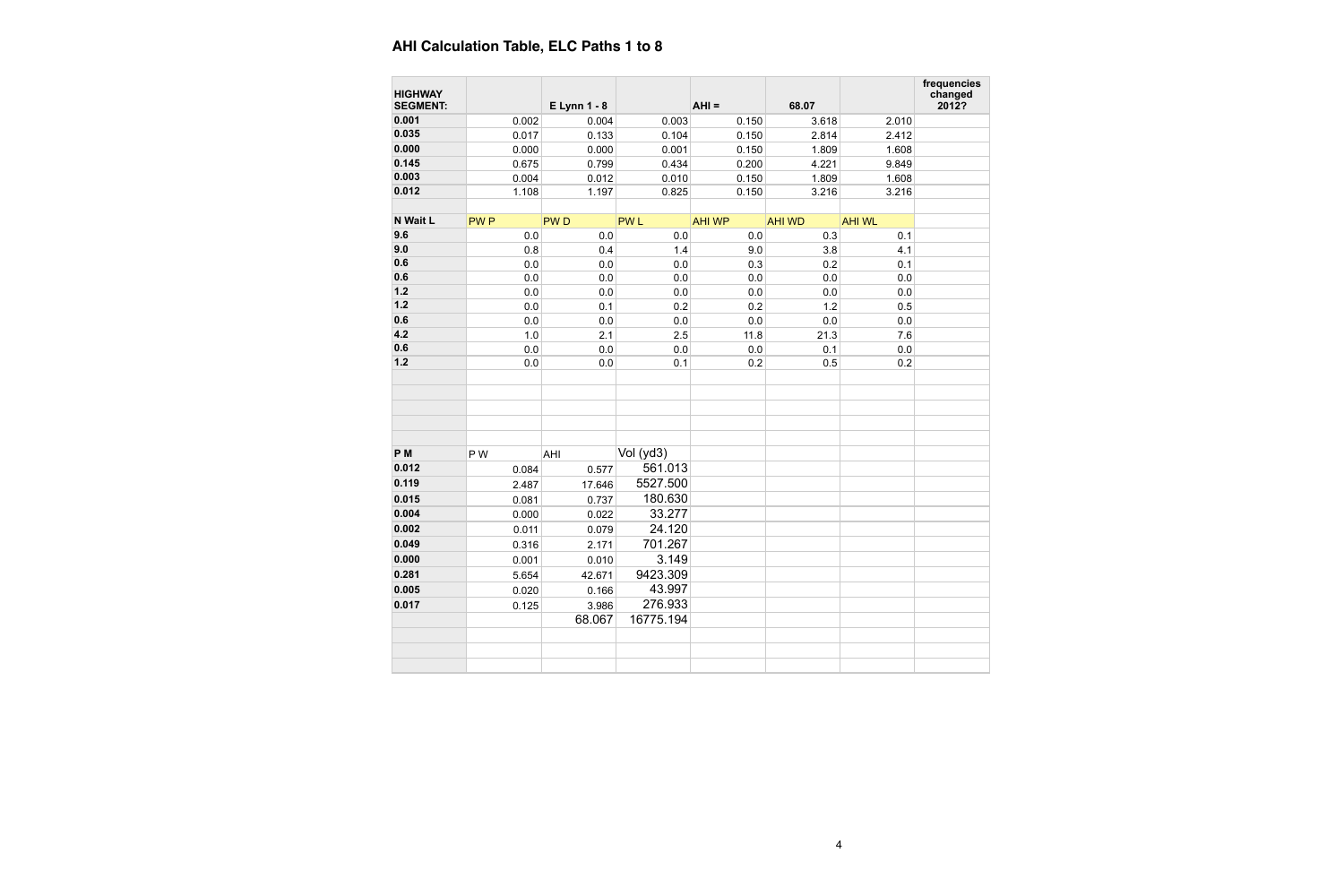| <b>HIGHWAY</b><br><b>SEGMENT:</b> |               | <b>East Lynn</b> |                | $AHI =$  | 27.86      |            |
|-----------------------------------|---------------|------------------|----------------|----------|------------|------------|
| ADT:                              |               | 310              |                |          |            |            |
| <b>WAIT</b><br><b>PERIOD:</b>     |               | 1                |                |          |            |            |
| Q - LENGTH:                       |               | 646              |                |          |            |            |
| <b>East</b>                       | Lynn 9-18     |                  |                |          |            |            |
|                                   |               |                  |                |          |            |            |
| Path                              | Number        | <b>ADT</b>       | Velocity       | StopDist | L Max      | LP         |
| ELynn9                            |               | 460              | 40             | 320      | 100        | 90         |
| ELynn10                           |               | 460              | 40             | 320      | 100        | 90         |
| ELynn11                           |               | 460              | 40             | 320      | 100        | 90         |
| ELynn12                           |               | 460              | 40             | 320      | 150        | 60         |
| ELynn13                           |               | 460              | 40             | 320      | 550        | 121        |
| ELynn14                           |               | 460              | 40             | 320      | 500        | 482        |
| ELynn15                           |               | 460              | 40             | 320      | 100        | 90         |
| Elynn16                           |               | 460              | 40             | 320      | 300        | 271        |
| ELynn17                           |               | 460              | 40             | 320      | 150        | 136        |
| ELynn18                           |               | 460              | 40             | 320      | 125        | 113        |
|                                   |               |                  |                |          |            |            |
| LD                                | LL            | F <sub>P</sub>   | F <sub>D</sub> | FL       | <b>PMP</b> | <b>PMD</b> |
| 80                                | 30            | 0.17             | 1.00           | 3.00     | 0.01       | 0.04       |
| 80                                | 30            | 0.67             | 0.17           | 0.17     | 0.02       | 0.01       |
| 80                                | 30            | 0.50             | 0.17           | 1.00     | 0.02       | 0.01       |
| 90                                | 45            | 0.03             | 1.33           | 1.00     | 0.00       | 0.05       |
| 181                               | 181           | 0.03             | 0.10           | 0.33     | 0.00       | 0.00       |
| 121                               | 181           | 0.10             | 2.25           | 1.00     | 0.01       | 0.09       |
| 80                                | 30            | 0.00             | 0.01           | 0.03     | 0.00       | 0.00       |
| 121                               | 90            | 0.01             | 0.01           | 0.01     | 0.00       | 0.00       |
| 75                                | 45            | 0.01             | 0.03           | 0.10     | 0.00       | 0.00       |
| 101                               | 38            | 0.01             | 0.10           | 0.33     | 0.00       | 0.00       |
|                                   |               |                  |                |          |            |            |
| <b>PML</b>                        | <b>AHI MP</b> | <b>AHI MD</b>    | <b>AHI ML</b>  | P 2nd    | N Wait P   | N Wait D   |
| 0.095                             | 0.075         | 0.363            | 0.286          | 0.150    | 1.809      | 1.608      |
| 0.005                             | 0.298         | 0.061            | 0.016          | 0.150    | 1.809      | 1.608      |
| 0.032                             | 0.224         | 0.061            | 0.095          | 0.150    | 1.809      | 1.608      |
| 0.033                             | 0.014         | 0.497            | 0.099          | 0.100    | 1.206      | 1.809      |
| 0.015                             | 0.016         | 0.045            | 0.045          | 0.150    | 2.412      | 3.618      |

# **AHI Calculation Table, ELC Paths 9 to 18**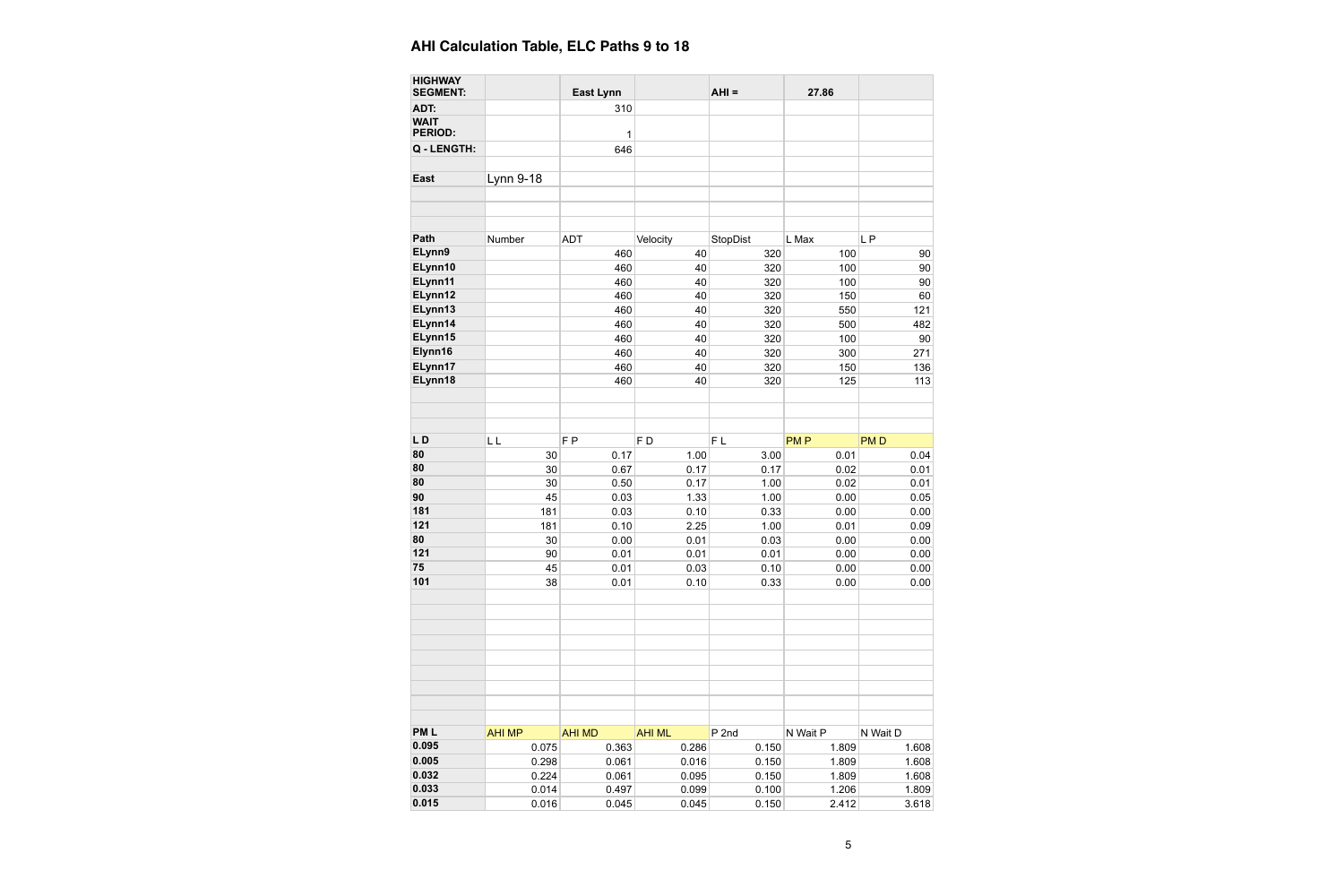| <b>HIGHWAY</b><br><b>SEGMENT:</b> |            | <b>East Lynn</b> |            | $AHI =$       | 27.86         |               |
|-----------------------------------|------------|------------------|------------|---------------|---------------|---------------|
| 0.045                             | 0.087      | 0.900            | 0.136      | 0.100         | 9.648         | 2.412         |
| 0.001                             | 0.001      | 0.004            | 0.003      | 0.150         | 1.809         | 1.608         |
| 0.000                             | 0.006      | 0.004            | 0.001      | 0.150         | 5.427         | 2.412         |
| 0.003                             | 0.005      | 0.012            | 0.010      | 0.150         | 2.714         | 1.508         |
| 0.011                             | 0.726      | 1.946            | 0.693      | 0.150         | 2.261         | 2.010         |
| N Wait L                          | <b>PWP</b> | <b>PWD</b>       | <b>PWL</b> | <b>AHI WP</b> | <b>AHI WD</b> | <b>AHI WL</b> |
| 0.603                             | 0.045      | 0.241            | 0.272      | 0.543         | 2.412         | 0.815         |
| 0.603                             | 0.181      | 0.040            | 0.015      | 2.171         | 0.402         | 0.045         |
| 0.603                             | 0.136      | 0.040            | 0.090      | 1.628         | 0.402         | 0.271         |
| 0.905                             | 0.004      | 0.241            | 0.090      | 0.048         | 2.412         | 0.271         |
| 3.618                             | 0.012      | 0.054            | 0.181      | 0.145         | 0.543         | 0.543         |
| 3.618                             | 0.096      | 0.543            | 0.362      | 1.158         | 5.427         | 1.085         |
| 0.603                             | 0.001      | 0.002            | 0.003      | 0.011         | 0.024         | 0.009         |
| 1.809                             | 0.008      | 0.004            | 0.003      | 0.098         | 0.036         | 0.008         |
| 0.905                             | 0.004      | 0.008            | 0.014      | 0.049         | 0.075         | 0.041         |
| 0.754                             | 0.003      | 0.030            | 0.038      | 0.041         | 0.302         | 0.113         |
|                                   |            |                  |            |               |               |               |
| P <sub>M</sub>                    | P W        | AHI              | Vol (yd3)  |               |               |               |
| 0.138                             | 0.558      | 4.494            | 1240.104   |               |               |               |
| 0.036                             | 0.236      | 2.992            | 524.833    |               |               |               |
| 0.056                             | 0.266      | 2.681            | 591.833    |               |               |               |
| 0.084                             | 0.336      | 3.342            | 1118.900   |               |               |               |
| 0.021                             | 0.247      | 1.337            | 549.400    |               |               |               |
| 0.143                             | 1.001      | 8.794            | 3336.600   |               |               |               |
| 0.002                             | 0.006      | 0.052            | 14.070     |               |               |               |
| 0.001                             | 0.014      |                  | 32.160     |               |               |               |
| 0.005                             |            | 0.154            | 55.945     |               |               |               |
| 0.015                             | 0.025      | 0.192            | 158.288    |               |               |               |
|                                   | 0.071      | 3.820            |            |               |               |               |
|                                   |            | 27.857           | 7622.133   |               |               |               |
|                                   |            |                  |            |               |               |               |
|                                   |            |                  |            |               |               |               |

# **AHI Calculation Table, ELC Paths 9 to 18**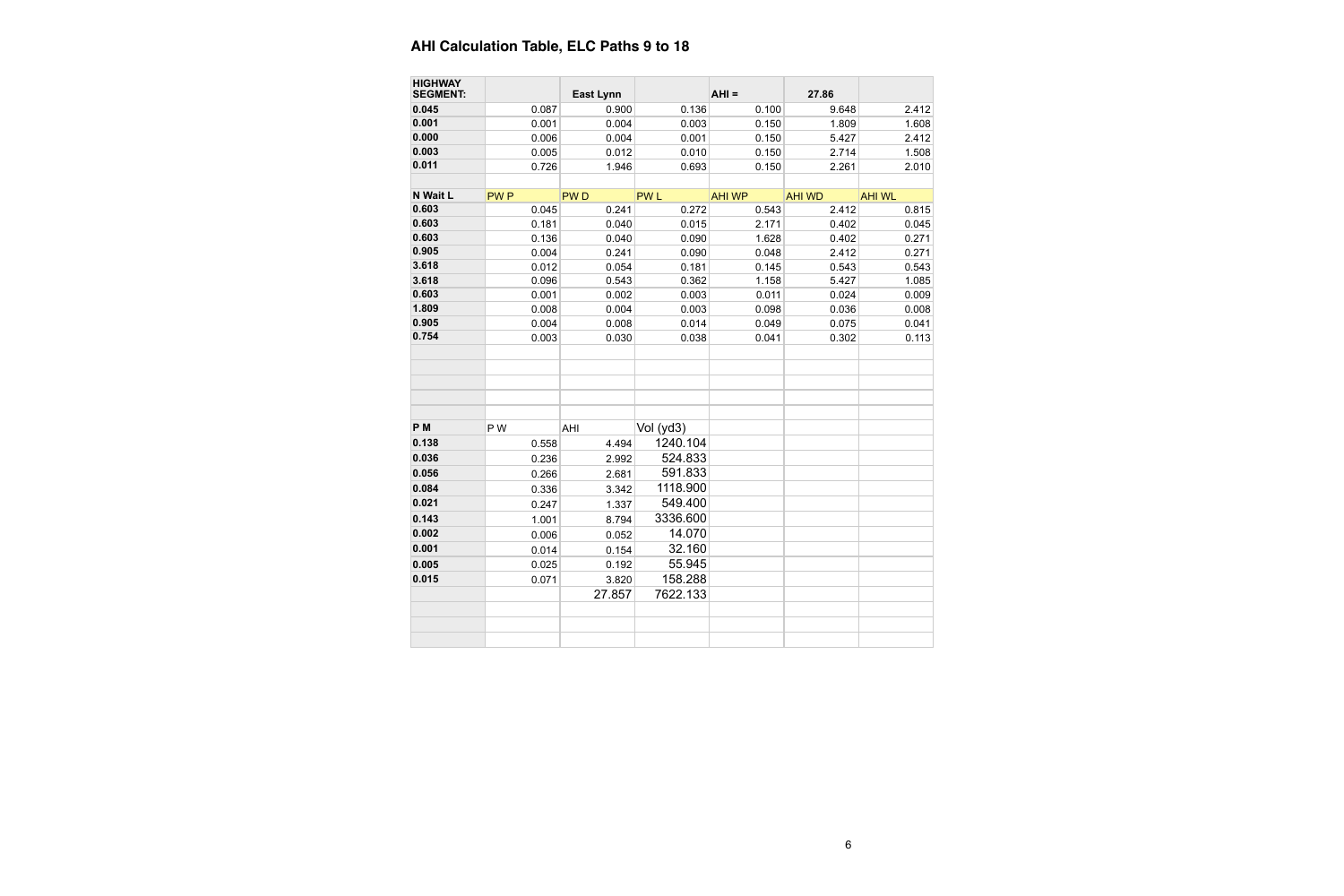| <b>HIGHWAY</b><br><b>SEGMENT:</b> |                        | <b>East Lynn</b>       |                        | $AHI =$                   | 174.32             |                         |
|-----------------------------------|------------------------|------------------------|------------------------|---------------------------|--------------------|-------------------------|
| ADT:                              |                        | 310                    |                        |                           |                    |                         |
| <b>WAIT</b><br><b>PERIOD:</b>     |                        | 1                      |                        |                           |                    |                         |
| Q - LENGTH:                       |                        | 646                    |                        |                           |                    |                         |
| <b>East</b>                       | Lynn 19 - 26-1         |                        |                        |                           |                    |                         |
|                                   |                        |                        |                        |                           |                    |                         |
| Path                              | Number                 | <b>ADT</b>             | Velocity               | StopDist                  | L Max              | <b>LP</b>               |
| ELynn19                           |                        | 460                    | 40                     | 320                       | 800                | 563                     |
| ELynn19-1                         |                        | 460                    | 40                     | 320                       | 100                | 90                      |
| ELynn20                           |                        | 460                    | 40                     | 320                       | 300                | 241                     |
| ELynn21                           |                        | 460                    | 40                     | 320                       | 400                | 362                     |
| ELynn22                           |                        | 460                    | 40                     | 320                       | 100                | 90                      |
| ELynn23                           |                        | 460                    | 40                     | 320                       | 100                | 90                      |
| ELynn24                           |                        | 460                    | 40                     | 320                       | 225                | 158                     |
| ELynn25                           |                        | 460                    | 40                     | 320                       | 325                | 229                     |
| ELynn26                           |                        | 460                    | 40                     | 320                       | 175                | 123                     |
| ELynn26-1                         |                        | 460                    | 40                     | 320                       | 100                | 90                      |
|                                   |                        |                        |                        |                           |                    |                         |
| LD                                | L L                    | F <sub>P</sub>         | F <sub>D</sub>         | FL                        | <b>PMP</b>         | <b>PMD</b>              |
| 482.400                           | 241.200                | 0.500                  | 1.750                  | 3.003                     | 0.040              | 0.127                   |
| 80.400                            | 30.150                 | 0.003                  | 0.167                  | 0.333                     | 0.000              | 0.006                   |
| 180.900                           | 90.450                 | 1.333                  | 0.167                  | 3.003                     | 0.068              | 0.008                   |
| 240.000                           | 120.600                | 2.333                  | 0.417                  | 0.333                     | 0.144              | 0.021                   |
| 80.400                            | 30.150                 | 0.003                  | 0.033                  | 0.100                     | 0.000              | 0.001                   |
| 80.400                            | 30.150                 | 0.167                  | 1.333                  | 1.000                     | 0.006              | 0.048                   |
| 135.675                           | 67.838                 | 0.100                  | 0.833                  | 3.003                     | 0.004              | 0.034                   |
| 130.650                           | 97.988                 | 0.100                  | 2.500                  | 3.003                     | 0.005              | 0.102                   |
| 105.525                           | 52.763                 | 0.167                  | 1.500                  | 1.000                     | 0.007              | 0.058                   |
| 80.400                            | 30.150                 | 0.033                  | 0.167                  | 3.003                     | 0.001              | 0.006                   |
|                                   |                        |                        |                        |                           |                    |                         |
| <b>PML</b><br>0.153               | <b>AHI MP</b><br>0.481 | <b>AHI MD</b><br>1.274 | <b>AHI ML</b><br>0.459 | P <sub>2nd</sub><br>0.200 | N Wait P<br>11.256 | N Wait D<br>9.648       |
|                                   |                        |                        |                        |                           |                    |                         |
|                                   |                        |                        |                        |                           |                    |                         |
|                                   | 0.001                  | 0.061                  | 0.032                  | 0.150                     | 1.809              |                         |
| 0.011<br>0.112<br>0.013           | 0.815<br>1.733         | 0.076<br>0.212         | 0.336<br>0.040         | 0.150<br>0.200            | 4.824<br>7.236     | 1.608<br>3.618<br>4.800 |

#### **AHI Calculation Table, ELC Paths 19 to 26-1**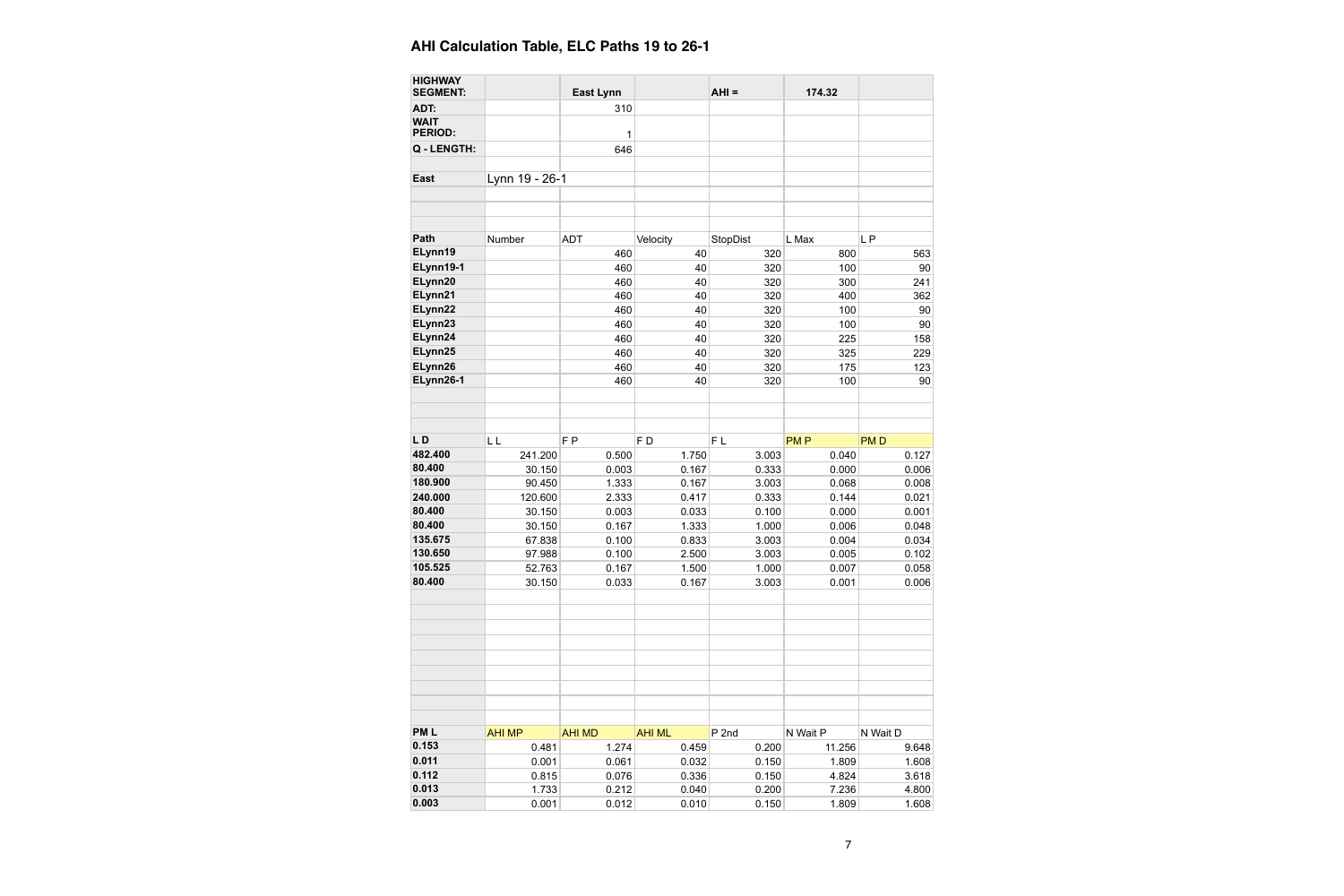| <b>HIGHWAY</b><br><b>SEGMENT:</b> |             | <b>East Lynn</b> |                       | $AHI =$       | 174.32        |               |
|-----------------------------------|-------------|------------------|-----------------------|---------------|---------------|---------------|
| 0.032                             | 0.074       | 0.485            | 0.095                 | 0.150         | 1.800         | 1.608         |
| 0.106                             | 0.052       | 0.345            | 0.317                 | 0.200         | 3.166         | 2.714         |
| 0.114                             | 0.060       | 1.022            | 0.342                 | 0.200         | 4.573         | 2.613         |
| 0.034                             | 0.080       | 0.579            | 0.101                 | 0.200         | 2.462         | 2.111         |
| 0.095                             | 3.298       | 4.065            | 1.731                 | 0.250         | 1.809         | 1.608         |
|                                   |             |                  |                       |               |               |               |
| N Wait L                          | <b>PWP</b>  | <b>PWD</b>       | <b>PWL</b>            | <b>AHI WP</b> | <b>AHI WD</b> | <b>AHI WL</b> |
| 4.824                             | 1.126       | 3.377            | 2.897                 | 13.507        | 33.768        | 8.692         |
| 0.603                             | 0.001       | 0.040            | 0.030                 | 0.011         | 0.402         | 0.090         |
| 1.809                             | 0.965       | 0.090            | 0.815                 | 11.578        | 0.905         | 2.445         |
| 2.412                             | 3.377       | 0.400            | 0.161                 | 40.522        | 4.000         | 0.482         |
| 0.603                             | 0.001       | 0.008            | 0.009                 | 0.011         | 0.080         | 0.027         |
| 0.603                             | 0.045       | 0.322            | 0.090                 | 0.540         | 3.216         | 0.271         |
| 1.357                             | 0.063       | 0.452            | 0.815                 | 0.760         | 4.523         | 2.445         |
| 1.960                             | 0.091       | 1.307            | 1.177                 | 1.097         | 13.065        | 3.531         |
| 1.055                             | 0.082       | 0.633            | 0.211                 | 0.985         | 6.332         | 0.633         |
| 0.603                             | 0.015       | 0.067            | 0.453                 | 0.181         | 0.670         | 1.358         |
| P <sub>M</sub><br>0.320           | PW<br>7.400 | AHI<br>58.181    | Vol(yd3)<br>12332.829 |               |               |               |
| 0.017                             | 0.071       | 0.597            | 158.343               |               |               |               |
| 0.187                             | 1.870       | 16.153           | 4155.811              |               |               |               |
| 0.179                             | 3.938       | 46.988           | 6562.667              |               |               |               |
| 0.005                             | 0.018       | 0.142            | 39.977                |               |               |               |
| 0.086                             | 0.457       | 4.682            | 1015.667              |               |               |               |
| 0.145                             | 1.330       | 8.441            | 2217.383              |               |               |               |
| 0.221                             | 2.575       | 19.118           | 4291.637              |               |               |               |
| 0.098                             | 0.926       | 8.711            | 1543.792              |               |               |               |
| 0.103                             | 0.535       | 11.304           | 713.037               |               |               |               |
|                                   |             | 174.315          | 33031.141             |               |               |               |
|                                   |             |                  |                       |               |               |               |
|                                   |             |                  |                       |               |               |               |
|                                   |             |                  |                       |               |               |               |
|                                   |             |                  |                       |               |               |               |

# **AHI Calculation Table, ELC Paths 19 to 26-1**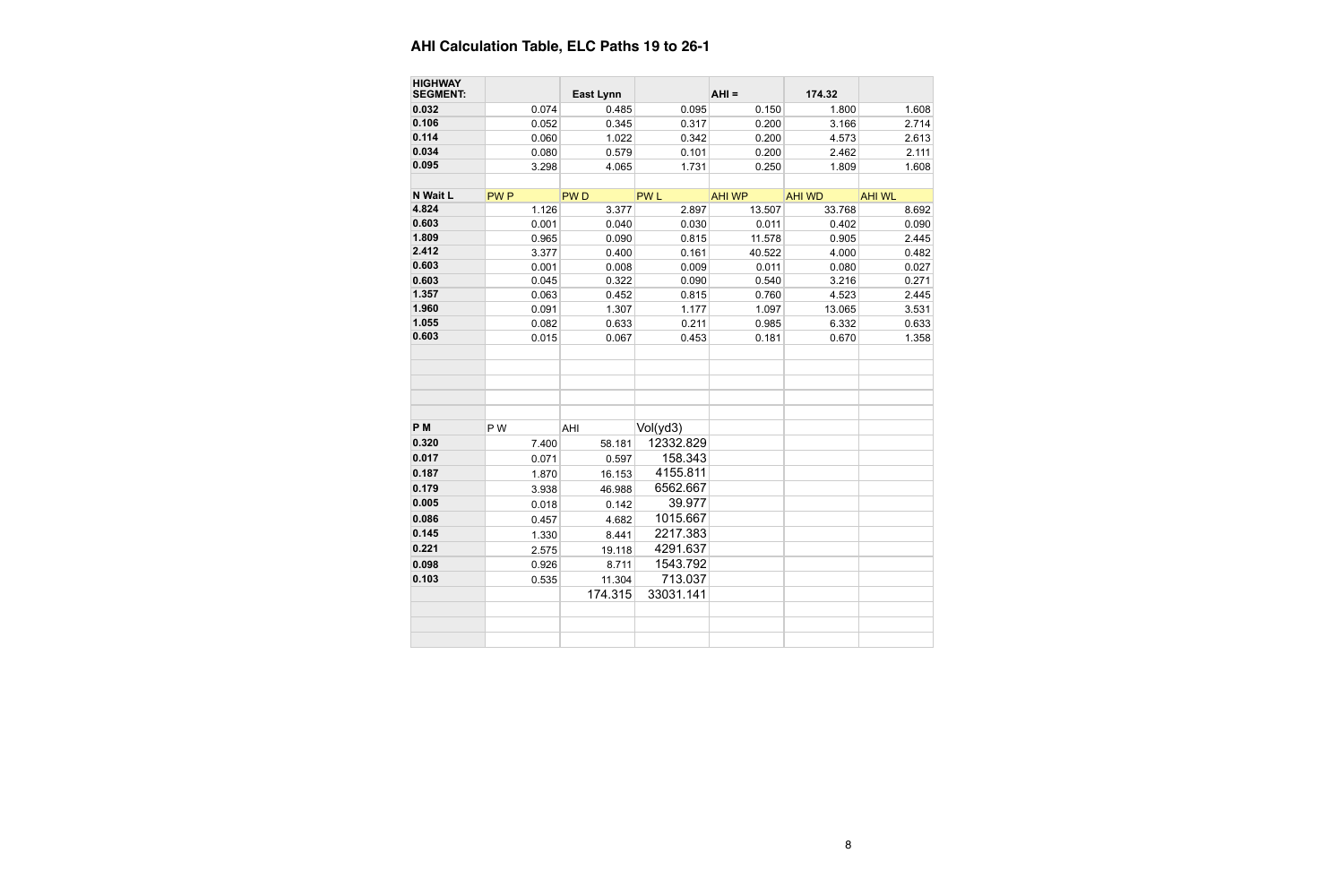| <b>HIGHWAY</b><br><b>SEGMENT:</b> |               | <b>East Lynn</b> |                | $AHI =$        | 0.02       |            |
|-----------------------------------|---------------|------------------|----------------|----------------|------------|------------|
| ADT:                              |               | 310              |                |                |            |            |
| <b>WAIT</b><br><b>PERIOD:</b>     |               | 1                |                |                |            |            |
| Q - LENGTH:                       |               | 646              |                |                |            |            |
| <b>East</b>                       | Lynn 27 - 34  |                  |                |                |            |            |
|                                   |               |                  |                |                |            |            |
| Path                              | Number        | <b>ADT</b>       | Velocity       | StopDist       | L Max      | LP         |
| ELynn27                           |               | 460              | 40             | 320            | 75         | 68         |
| ELynn28                           |               | 460              | 40             | 320            | 75         | 68         |
| ELynn28-1                         |               | 460              | 40             | 320            | 125        | 113        |
| ELynn28-2                         |               | 460              | 40             | 320            | 75         | 68         |
| ELynn29                           |               | 460              | 40             | 320            | 75         | 68         |
| ELynn30                           |               | 460              | 40             | 320            | 100        | 90         |
| ELynn31                           |               | 460              | 40             | 320            | 100        | 90         |
| ELynn31-1                         |               | 460              | 40             | 320            | 100        | 90         |
| ELynn31-2                         |               | 460              | 40             | 320            | 100        | 90         |
| ELynn32                           |               | 460              | 40             | 320            | 100        | 90         |
| ELynn33                           |               | 460              | 40             | 320            | 100        | 90         |
| ELynn34                           |               | 460              | 40             | 320            | 100        | 90         |
|                                   |               |                  |                |                |            |            |
| LD                                | LL            | F <sub>P</sub>   | F <sub>D</sub> | F <sub>L</sub> | <b>PMP</b> | <b>PMD</b> |
| 60                                | 23            | 0.100            | 0.333          | 3.003          | 0.004      | 0.012      |
| 60                                | 23            | 0.167            | 0.667          | 1.000          | 0.006      | 0.023      |
| 101                               | 38            | 0.003            | 0.033          | 3.003          | 0.000      | 0.001      |
| 60                                | 23            | 0.003            | 0.033          | 3.003          | 0.000      | 0.001      |
| 60                                | 23            | 0.167            | 1.000          | 1.000          | 0.006      | 0.035      |
| 80                                | 30            | 0.003            | 0.033          | 0.033          | 0.000      | 0.001      |
| 80                                | 30            | 0.003            | 0.100          | 0.333          | 0.000      | 0.004      |
| 80                                | 30            | 0.001            | 1.000          | 3.003          | 0.000      | 0.036      |
| 80                                | 30            | 0.001            | 1.000          | 3.003          | 0.000      | 0.036      |
| 80                                | 30            | 0.001            | 0.003          | 0.033          | 0.000      | 0.000      |
| 80                                | 30            | 0.001            | 0.003          | 0.010          | 0.000      | 0.000      |
| 80                                | 30            | 0.001            | 0.003          | 0.033          | 0.000      | 0.000      |
|                                   |               |                  |                |                |            |            |
| <b>PML</b>                        | <b>AHI MP</b> | <b>AHI MD</b>    | <b>AHI ML</b>  | $P$ 2nd        | N Wait P   | N Wait D   |
| 0.09                              | 0.042         | 0.115            | 0.280          | 0.150          | 1.357      | 1.206      |
| 0.03                              | 0.070         | 0.230            | 0.093          | 0.150          | 1.357      | 1.206      |
| 0.10                              | 0.002         | 0.013            | 0.292          | 0.150          | 2.261      | 2.010      |
|                                   |               |                  |                |                |            |            |

# **AHI Calculation Table, ELC Paths 27 to 34**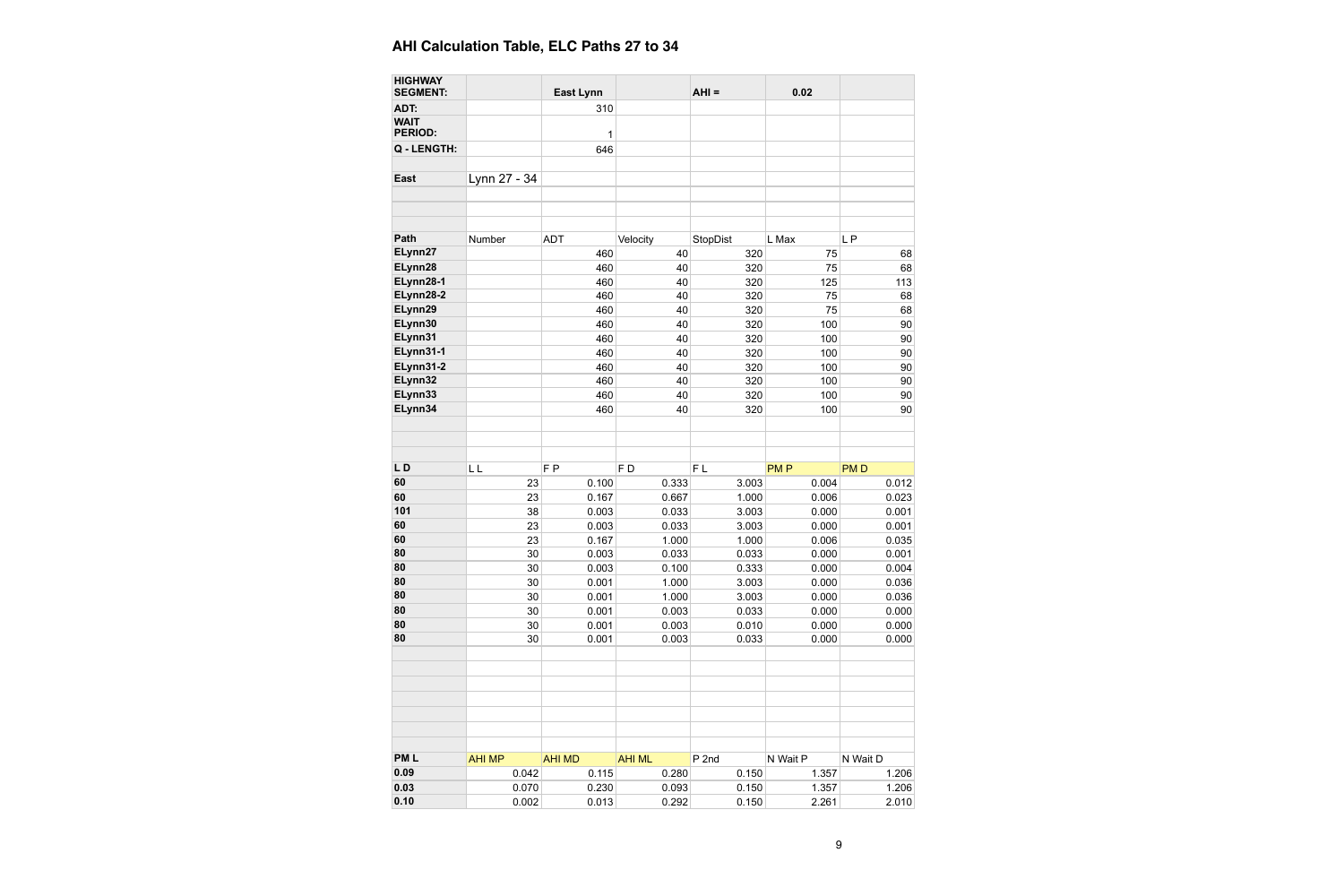| <b>HIGHWAY</b><br><b>SEGMENT:</b> |                | <b>East Lynn</b> |                | $AHI =$        | 0.02           |                |
|-----------------------------------|----------------|------------------|----------------|----------------|----------------|----------------|
| 0.09                              |                |                  |                |                |                |                |
| 0.03                              | 0.001          | 0.012            | 0.280          | 0.150          | 1.357          | 1.206          |
| 0.00                              | 0.070          | 0.345            | 0.093          | 0.150<br>0.150 | 1.357          | 1.206          |
| 0.01                              | 0.001          | 0.012            | 0.003<br>0.032 |                | 1.809          | 1.608          |
| 0.10                              | 0.001          | 0.036            |                | 0.150          | 1.809          | 1.608          |
| 0.10                              | 0.000          | 0.363            | 0.286          | 0.150          | 1.809          | 1.608          |
| 0.00                              | 0.000<br>0.000 | 0.363<br>0.001   | 0.286<br>0.003 | 0.150<br>0.150 | 1.809<br>1.809 | 1.608<br>1.608 |
| 0.00                              | 0.000          | 0.001            | 0.001          | 0.150          | 1.809          | 1.608          |
| 0.00                              | 0.000          | 0.001            | 0.003          | 0.150          | 1.809          | 1.608          |
|                                   |                |                  |                |                |                |                |
| N Wait L                          | <b>PWP</b>     | <b>PWD</b>       | <b>PWL</b>     | <b>AHI WP</b>  | <b>AHI WD</b>  | <b>AHI WL</b>  |
| $\bf{0}$                          | 0.020          | 0.060            | 0.204          | 0.244          | 0.603          | 0.611          |
| $\bf{0}$                          | 0.034          | 0.121            | 0.068          | 0.407          | 1.206          | 0.204          |
| 1                                 | 0.001          | 0.010            | 0.340          | 0.014          | 0.101          | 1.019          |
| $\bf{0}$                          | 0.001          | 0.006            | 0.204          | 0.008          | 0.060          | 0.611          |
| 0                                 | 0.034          | 0.181            | 0.068          | 0.407          | 1.809          | 0.204          |
| 1                                 | 0.001          | 0.008            | 0.003          | 0.011          | 0.080          | 0.009          |
| 1                                 | 0.001          | 0.024            | 0.030          | 0.011          | 0.241          | 0.090          |
| 1                                 | 0.000          | 0.241            | 0.272          | 0.003          | 2.412          | 0.815          |
| 1                                 | 0.000          | 0.241            | 0.272          | 0.003          | 2.412          | 0.815          |
| 1                                 | 0.000          | 0.001            | 0.003          | 0.003          | 0.008          | 0.009          |
| 1                                 | 0.000          | 0.001            | 0.001          | 0.003          | 0.008          | 0.003          |
| 1                                 | 0.000          | 0.001            | 0.003          | 0.003          | 0.008          | 0.009          |
|                                   |                |                  |                |                |                |                |
|                                   |                |                  |                |                |                |                |
|                                   |                |                  |                |                |                |                |
| P <sub>M</sub>                    | P W            | AHI              | Vol(yd3)       |                |                |                |
| 0.11                              | 0.284          | 1.896            | 631.928        |                |                |                |
| 0.06                              | 0.222          | 2.210            | 494.125        |                |                |                |
| 0.10                              | 0.351          | 1.439            | 779.350        |                |                |                |
| 0.09                              | 0.210          | 0.973            | 467.610        |                |                |                |
| 0.07                              | 0.283          | 2.928            | 628.125        |                |                |                |
| 0.00                              | 0.012          | 0.117            | 26.577         |                |                |                |
| 0.01                              | 0.055          | 0.412            | 122.610        |                |                |                |
| 0.13                              | 0.513          | 3.880            | 1140.207       |                |                |                |
| 0.13                              | 0.513          | 3.880            | 1140.207       |                |                |                |
| 0.00                              | 0.004          | 0.025            | 9.090          |                |                |                |
| 0.00                              | 0.002          | 0.017            | 4.400          |                |                |                |
| 0.00                              |                |                  | 9.090          |                |                |                |
|                                   | 0.004          | 0.025            |                |                |                |                |
|                                   |                | 17.803           |                |                |                |                |
|                                   |                |                  |                |                |                |                |
|                                   |                |                  |                |                |                |                |

# **AHI Calculation Table, ELC Paths 27 to 34**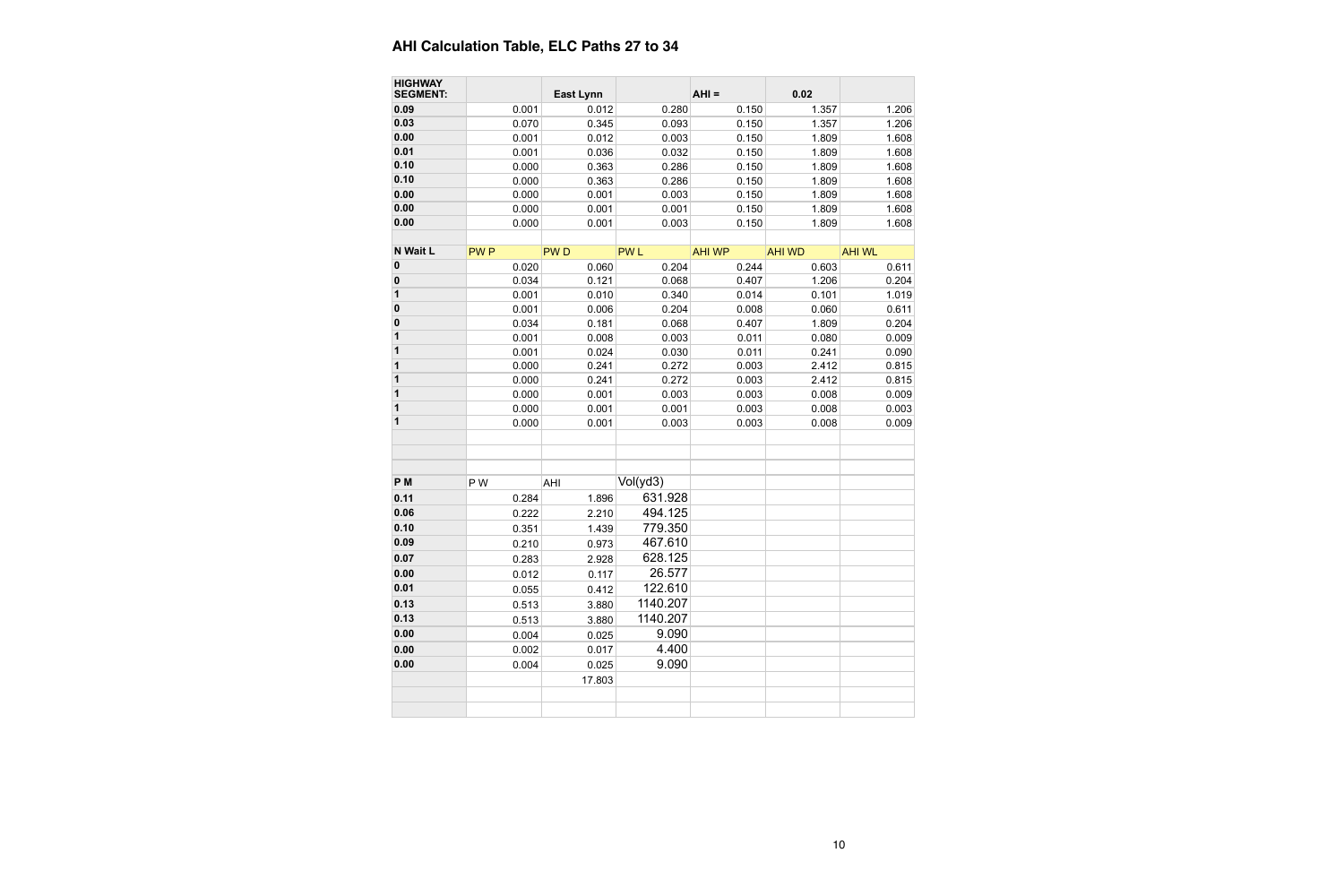| <b>HIGHWAY</b><br><b>SEGMENT:</b> |               | <b>East Lynn</b> |               | $AHI =$          | 0.22       |            |
|-----------------------------------|---------------|------------------|---------------|------------------|------------|------------|
| ADT:                              |               | 310              |               |                  |            |            |
| <b>WAIT</b><br><b>PERIOD:</b>     |               | 1                |               |                  |            |            |
| Q - LENGTH:                       |               | 646              |               |                  |            |            |
| <b>East</b>                       | Lynn 35 - 40E |                  |               |                  |            |            |
|                                   |               |                  |               |                  |            |            |
| Path                              | Number        | <b>ADT</b>       | Velocity      | StopDist         | L Max      | LP         |
| ELynn35                           |               | 460              | 40            | 320              | 225        | 204        |
| ELynn36                           |               | 310              | 40            | 320              |            |            |
| ELynn37                           |               | 310              | 40            | 320              |            |            |
| ELynn38                           |               | 310              | 40            | 320              |            |            |
| ELynn39                           |               | 310              | 40            | 320              |            |            |
| ELynn40A                          |               | 310              | 40            | 320              |            |            |
| ELynn40B                          |               | 310              | 40            | 320              |            |            |
| ELynn40C                          |               | 310              | 40            | 320              |            |            |
| ELynn40D                          |               | 310              | 40            | 320              |            |            |
| ELynn40E                          |               | 310              | 40            | 320              |            |            |
|                                   |               |                  |               |                  |            |            |
|                                   |               |                  |               |                  |            |            |
|                                   |               |                  |               |                  |            |            |
| LD                                | LL            | F <sub>P</sub>   | FD            | FL               | <b>PMP</b> | <b>PMD</b> |
| 113.063                           | 67.838        | 0.003            | 0.033         | 0.100            | 0.000      | 0.001      |
|                                   |               |                  |               |                  | 0.00       | 0.00       |
|                                   |               |                  |               |                  | 0.00       | 0.00       |
|                                   |               |                  |               |                  |            |            |
|                                   |               |                  |               |                  | 0.00       | 0.00       |
|                                   |               |                  |               |                  | 0.00       | 0.00       |
|                                   |               |                  |               |                  | 0.00       | 0.00       |
|                                   |               |                  |               |                  | 0.00       | 0.00       |
|                                   |               |                  |               |                  | 0.00       | 0.00       |
|                                   |               |                  |               |                  | 0.00       | 0.00       |
|                                   |               |                  |               |                  | 0.00       | 0.00       |
|                                   |               |                  |               |                  |            |            |
|                                   |               |                  |               |                  |            |            |
|                                   |               |                  |               |                  |            |            |
|                                   |               |                  |               |                  |            |            |
|                                   |               |                  |               |                  |            |            |
|                                   |               |                  |               |                  |            |            |
|                                   |               |                  |               |                  |            |            |
|                                   |               |                  |               |                  |            |            |
|                                   |               |                  |               |                  |            |            |
| <b>PML</b>                        | <b>AHI MP</b> | <b>AHI MD</b>    | <b>AHI ML</b> | P <sub>2nd</sub> | N Wait P   | N Wait D   |
| 0.004                             | 0.002         | 0.013            | 0.011         | 0.150            | 4.070      | 2.261      |
| 0.00                              | 0.00          | 0.00             | 0.00          | 0.15             | 0          | $\pmb{0}$  |
| 0.00                              | 0.00          | 0.00             | 0.00          | 0.15             | $\pmb{0}$  | $\pmb{0}$  |
| 0.00                              | 0.00          | 0.00             | 0.00          | 0.15             | $\pmb{0}$  | $\pmb{0}$  |
| 0.00                              | 0.00          | 0.00             | 0.00          | 0.15             | $\pmb{0}$  | $\pmb{0}$  |
|                                   |               |                  |               |                  |            |            |

# **AHI Calculation Table, ELC Path 35**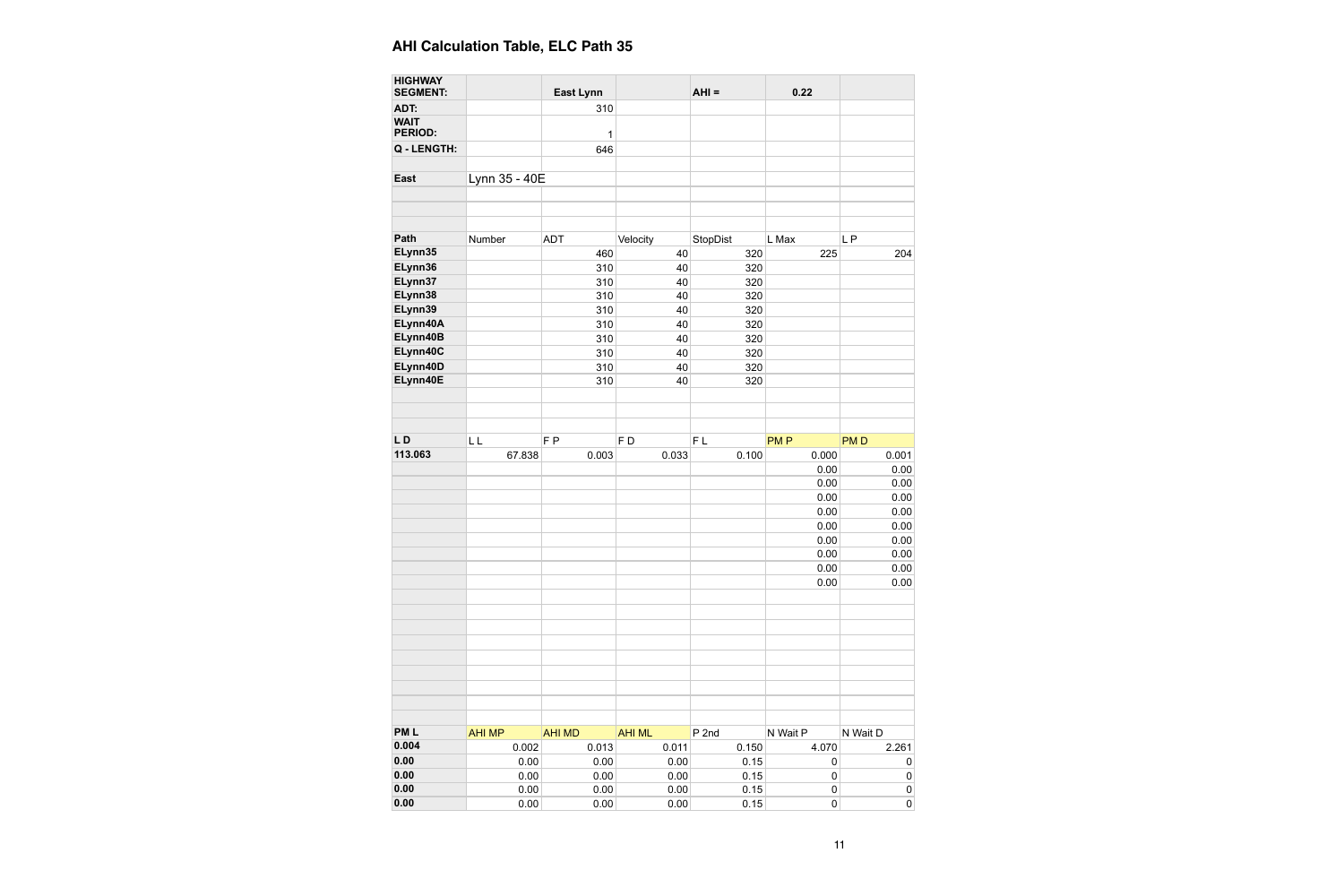| <b>HIGHWAY</b><br><b>SEGMENT:</b> |            | <b>East Lynn</b> |                  | $AHI =$       | 0.22          |               |
|-----------------------------------|------------|------------------|------------------|---------------|---------------|---------------|
| 0.00                              | 0.00       | 0.00             | 0.00             | 0.15          | $\pmb{0}$     | $\mathbf 0$   |
| 0.00                              | 0.00       | 0.00             | 0.00             | 0.15          | $\pmb{0}$     | $\mathbf{0}$  |
| 0.00                              | 0.00       | 0.00             | 0.00             | 0.15          | $\pmb{0}$     | $\mathbf{0}$  |
| 0.00                              | 0.00       | 0.00             | 0.00             | 0.15          | $\pmb{0}$     | $\mathbf 0$   |
| 0.00                              | 0.00       | 0.01             | 0.01             | 0.20          | $\mathbf 0$   | $\mathbf 0$   |
|                                   |            |                  |                  |               |               |               |
| N Wait L                          | <b>PWP</b> | <b>PWD</b>       | <b>PWL</b>       | <b>AHI WP</b> | <b>AHI WD</b> | <b>AHI WL</b> |
| 1.357                             | 0.002      | 0.011            | 0.020            | 0.024         | 0.113         | 0.061         |
| 0                                 | 0.00       | 0.00             | 0.00             | 0.00          | 0.00          | 0.00          |
| $\bf{0}$                          | 0.00       | 0.00             | 0.00             | 0.00          | 0.00          | 0.00          |
| $\bf{0}$                          | 0.00       | 0.00             | 0.00             | 0.00          | 0.00          | 0.00          |
| 0                                 | 0.00       | 0.00             | 0.00             | 0.00          | 0.00          | 0.00          |
| 0                                 | 0.00       | 0.00             | 0.00             | 0.00          | 0.00          | 0.00          |
| $\bf{0}$                          | 0.00       | 0.00             | 0.00             | 0.00          | 0.00          | 0.00          |
| 0                                 | 0.00       | 0.00             | 0.00             | 0.00          | 0.00          | 0.00          |
| 0                                 | 0.00       | 0.00             | 0.00             | 0.00          | 0.00          | 0.00          |
| $\bf{0}$                          | 0.00       | 0.00             | 0.00             | 0.00          | 0.00          | 0.00          |
|                                   |            |                  |                  |               |               |               |
| P <sub>M</sub>                    | P W        | AHI              | Vol(yd3)         |               |               |               |
| 0.005                             | 0.034      | 0.224            | 74.873           |               |               |               |
| 0.00                              | 0.00       | 0.000            | 0                |               |               |               |
| 0.00                              | 0.00       | 0.000            | $\mathbf 0$      |               |               |               |
| 0.00                              | 0.00       | 0.000            | $\boldsymbol{0}$ |               |               |               |
| 0.00                              | 0.00       | 0.000            | $\mathbf 0$      |               |               |               |
| 0.00                              | 0.00       | 0.000            | $\pmb{0}$        |               |               |               |
| 0.00                              | 0.00       | 0.000            | $\mathbf 0$      |               |               |               |
| 0.00                              | 0.00       | 0.000            | $\boldsymbol{0}$ |               |               |               |
| 0.00                              | 0.00       | 0.000            | $\mathbf 0$      |               |               |               |
| 0.00                              | 0.00       |                  | $\mathbf 0$      |               |               |               |
|                                   |            | 0.224            | 75               |               |               |               |
|                                   |            |                  |                  |               |               |               |
|                                   |            | 288.266          |                  |               |               |               |
|                                   |            |                  |                  |               |               |               |

# **AHI Calculation Table, ELC Path 35**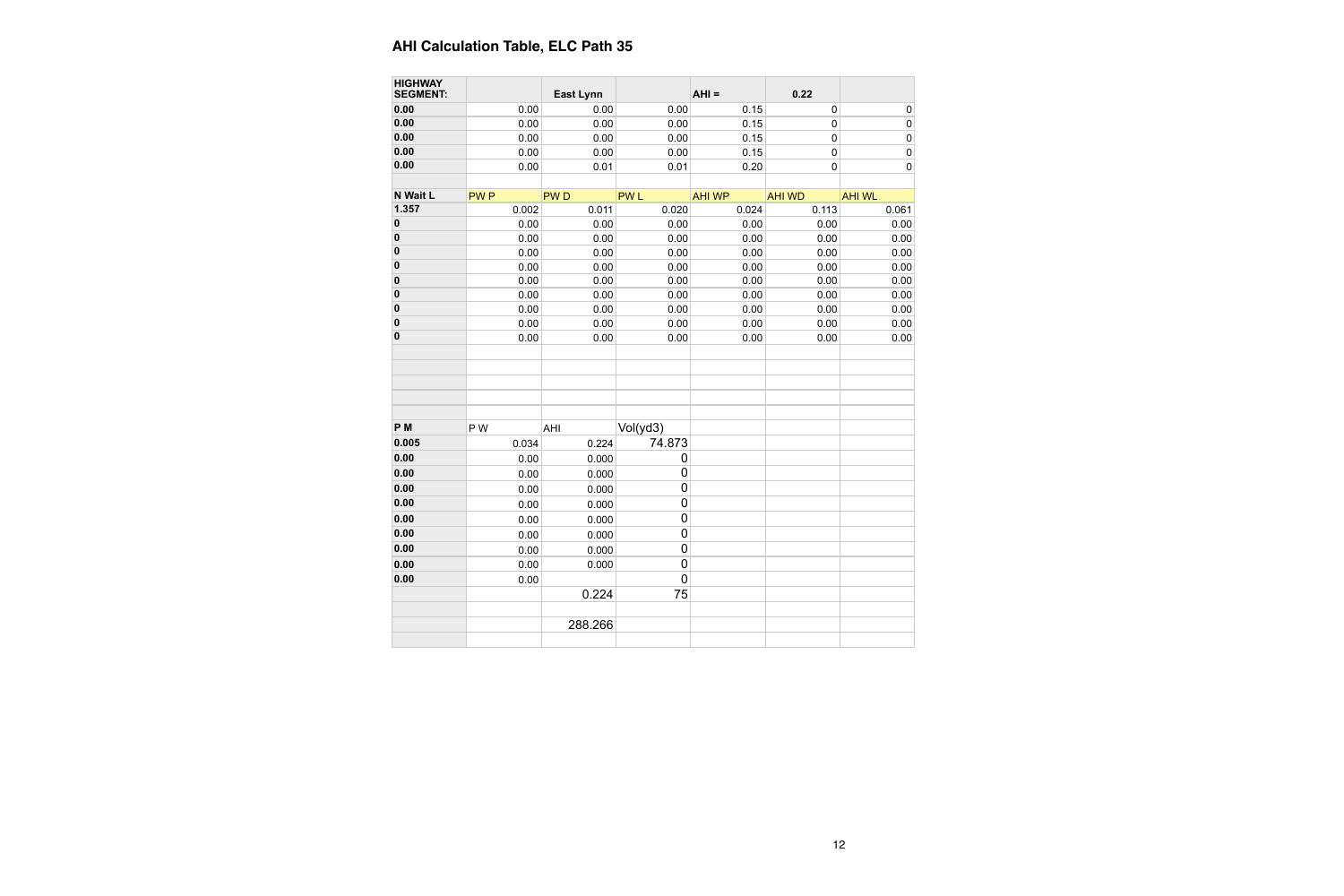| Path #                             | <b>Path Group</b>                                 | <b>Unmitigated</b><br><b>AHI</b> | <b>Structurally</b><br><b>Mitigated AHI</b> | notes                            | Exploder &<br><b>Forecasting</b><br><b>Factor</b> | <b>AHI With Exploders</b><br>& Forecasting | <b>Unmitigated</b><br><b>Waiting AHI</b> | <b>Unmitigated</b><br><b>Moving AHI</b> | <b>Unmitigated</b><br><b>Total AHI</b> | <b>Structurally</b><br><b>Mitigated</b><br><b>AHI</b> |
|------------------------------------|---------------------------------------------------|----------------------------------|---------------------------------------------|----------------------------------|---------------------------------------------------|--------------------------------------------|------------------------------------------|-----------------------------------------|----------------------------------------|-------------------------------------------------------|
| <b>ELC019</b>                      | S Yeldagalga                                      | 58.18                            |                                             | 0.00 800'/244m snowshed          | 0.3                                               | 0.00                                       | 55.97                                    | 2.21                                    | 58.18                                  | 0.00                                                  |
| <b>ELC021</b>                      | S Yeldagalga                                      | 46.99                            | 0.00                                        | 400'/122m snowshed               | 0.3                                               | 0.00                                       | 45.00                                    | 1.98                                    | 46.99                                  | 0.00                                                  |
| <b>ELC006</b>                      | <b>Eldred Rock</b>                                | 42.67                            |                                             | 8.53 bridge 0.2x                 | 0.3                                               | 2.56                                       | 40.76                                    | 1.91                                    | 42.67                                  | 8.53                                                  |
| <b>ELC025</b>                      | N Yeldagalga                                      | 19.12                            |                                             | 11.47 bridge 0.2x for half       | 0.3                                               | 3.44                                       | 17.69                                    | 1.42                                    | 19.12                                  | 11.47                                                 |
| <b>ELC002</b>                      | N Kensington                                      | 17.65                            |                                             | 8.82 33'/10m elevated fill 0.5 x | 0.3                                               | 2.65                                       | 16.88                                    | 0.76                                    | 17.65                                  | 8.82                                                  |
| <b>ELC020</b>                      | S Yeldagalga                                      | 16.15                            |                                             | 0.00 300' snowshed               | 0.3                                               | 0.00                                       | 14.93                                    | 1.23                                    | 16.15                                  | 0.00                                                  |
| <b>ELC026-1</b>                    | N Yeldagalga                                      | 11.30                            | 11.30                                       |                                  | 0.3                                               | 3.39                                       | 2.21                                     | 9.09                                    | 11.30                                  | 11.30                                                 |
| <b>ELC014</b>                      | <b>Eldred Rock</b>                                | 8.79                             |                                             | 4.40 33'/10m elevated fill 0.5 x | 0.3                                               | 1.32                                       | 7.67                                     | 1.12                                    | 8.79                                   | 4.40                                                  |
| <b>ELC026</b>                      | N Yeldagalga                                      | 8.71                             |                                             | 1.74 bridge $0.2x$               | 0.3                                               | 0.52                                       | 7.95                                     | 0.76                                    | 8.71                                   | 1.74                                                  |
| <b>ELC024</b>                      | S Yeldagalga                                      | 8.44                             | 8.44                                        |                                  | 0.3                                               | 2.53                                       | 7.73                                     | 0.71                                    | 8.44                                   | 8.44                                                  |
| <b>ELC023</b>                      | S Yeldagalga                                      | 4.68                             | 4.68                                        |                                  | 0.3                                               | 1.40                                       | 4.03                                     | 0.65                                    | 4.68                                   | 4.68                                                  |
| <b>ELC009</b>                      | <b>Eldred Rock</b>                                | 4.49                             | 4.49                                        |                                  | 0.3                                               | 1.35                                       | 3.77                                     | 0.72                                    | 4.49                                   | 4.49                                                  |
| <b>ELC008</b>                      | <b>Eldred Rock</b>                                | 3.99                             |                                             | $0.80$ bridge $0.2x$             | 0.3                                               | 0.24                                       | 0.86                                     | 3.13                                    | 3.99                                   | 0.80                                                  |
| <b>ELC031-1</b><br><b>ELC031-2</b> | <b>Wild Bird</b><br><b>Wild Bird</b>              | 3.88<br>3.88                     |                                             | 3.88 new path<br>3.88 new path   | 0.3<br>0.3                                        | 1.16<br>1.16                               | 3.23<br>3.23                             | 0.65<br>0.65                            | 3.88<br>3.88                           | 3.88<br>3.88                                          |
| <b>ELC018</b>                      | S Yeldagalga                                      | 3.82                             | 3.82                                        |                                  | 0.3                                               | 1.15                                       | 0.46                                     | 3.37                                    | 3.82                                   | 3.82                                                  |
| <b>ELC012</b>                      | <b>Eldred Rock</b>                                | 3.34                             |                                             | $0.67$ bridge $0.2x$             | 0.3                                               | 0.20                                       | 2.73                                     | 0.61                                    | 3.34                                   | 0.67                                                  |
| <b>ELC010</b>                      | <b>Eldred Rock</b>                                | 2.99                             | 2.99                                        |                                  | 0.3                                               | 0.90                                       | 2.62                                     | 0.37                                    | 2.99                                   | 2.99                                                  |
| <b>ELC029</b>                      | N Yeldagalga                                      | 2.93                             |                                             | $0.59$ bridge $0.2x$             | 0.3                                               | 0.18                                       | 2.42                                     | 0.51                                    | 2.93                                   | 0.59                                                  |
| ELC011                             | <b>Eldred Rock</b>                                | 2.68                             | 2.68                                        |                                  | 0.3                                               | 0.80                                       | 2.30                                     | 0.38                                    | 2.68                                   | 2.68                                                  |
| <b>ELC028</b>                      | N Yeldagalga                                      | 2.21                             |                                             | $0.44$ bridge $0.2x$             | 0.3                                               | 0.13                                       | 1.82                                     | 0.39                                    | 2.21                                   | 0.44                                                  |
| <b>ELC005</b>                      | <b>Eldred Rock</b>                                | 2.17                             |                                             | $0.43$ bridge $0.2x$             | 0.3                                               | 0.13                                       | 1.92                                     | 0.25                                    | 2.17                                   | 0.43                                                  |
| <b>ELC027</b>                      | N Yeldagalga                                      | 1.90                             | 1.90                                        |                                  | 0.3                                               | 0.57                                       | 1.46                                     | 0.44                                    | 1.90                                   | 1.90                                                  |
| <b>ELC028-1</b>                    | N Yeldagalga                                      | 1.44                             | 1.44                                        |                                  | 0.3                                               | 0.43                                       | 1.13                                     | 0.31                                    | 1.44                                   | 1.44                                                  |
| <b>ELC013</b>                      | <b>Eldred Rock</b>                                | 1.34                             | 1.34                                        |                                  | 0.3                                               | 0.40                                       | 1.23                                     | 0.11                                    | 1.34                                   | 1.34                                                  |
| <b>ELC028-2</b>                    | N Yeldagalga                                      | 0.97                             | 0.97                                        |                                  | 0.3                                               | 0.29                                       | 0.68                                     | 0.29                                    | 0.97                                   | 0.97                                                  |
| <b>ELC003</b>                      | N Kensington                                      | 0.74                             | 0.74                                        |                                  | 0.3                                               | 0.22                                       | 0.66                                     | 0.08                                    | 0.74                                   | 0.74                                                  |
| <b>ELC019-1</b>                    | S Yeldagalga                                      | 0.60                             | 0.60                                        |                                  | 0.3                                               | 0.18                                       | 0.50                                     | 0.09                                    | 0.60                                   | 0.60                                                  |
| ELC001                             | Berners Bay                                       | 0.58                             | 0.58                                        |                                  | 0.3                                               | 0.17                                       | 0.51                                     | 0.07                                    | 0.58                                   | 0.58                                                  |
| <b>ELC031</b>                      | N Yeldagalga                                      | 0.41                             |                                             | $0.00$ tunnels                   | 0.3                                               | 0.00                                       | 0.34                                     | 0.07                                    | 0.41                                   | 0.00                                                  |
| <b>ELC035</b>                      | N Katzehin                                        | 0.22                             |                                             | $0.04$ fill $0.2x$               | 0.3                                               | 0.01                                       | 0.20                                     | 0.03                                    | 0.22                                   | 0.04                                                  |
| <b>ELC017</b>                      | S Yeldagalga                                      | 0.19                             |                                             | $0.04$ bridge $0.2x$             | 0.3                                               | 0.01                                       | 0.16                                     | 0.03                                    | 0.19                                   | 0.04                                                  |
| <b>ELC007</b>                      | <b>Eldred Rock</b>                                | 0.17                             | 0.17                                        |                                  | 0.3                                               | 0.05                                       | 0.14                                     | 0.03                                    | 0.17                                   | 0.17                                                  |
| <b>ELC016</b>                      | S Yeldagalga                                      | 0.15                             |                                             | $0.03$ bridge $0.2x$             | 0.3                                               | 0.01                                       | 0.14                                     | 0.01                                    | 0.15                                   | 0.03                                                  |
| ELC022                             | S Yeldagalga                                      | 0.14                             | 0.14                                        |                                  | 0.3                                               | 0.04                                       | 0.12                                     | 0.02                                    | 0.14                                   | 0.14                                                  |
| <b>ELC030</b>                      | N Yeldagalga                                      | 0.12                             | 0.12                                        |                                  | 0.3                                               | 0.04                                       | 0.10                                     | 0.02                                    | 0.12                                   | 0.12                                                  |
| ELC004                             | N Kensington                                      | 0.08                             | 0.08                                        |                                  | 0.3                                               | 0.02                                       | 0.07                                     | 0.01                                    | 0.08                                   | 0.08                                                  |
| <b>ELC015</b>                      | <b>Eldred Rock</b>                                | 0.05                             | 0.05                                        |                                  | 0.3                                               | 0.02                                       | 0.04                                     | 0.01                                    | 0.05                                   | 0.05                                                  |
| <b>ELC032</b>                      | S Katzehin                                        | 0.03                             | 0.03                                        |                                  | 0.3                                               | 0.01                                       | 0.02                                     | 0.00                                    | 0.03                                   | 0.03                                                  |
| ELC034                             | S Katzehin                                        | 0.03                             | 0.03                                        |                                  | 0.3                                               | 0.01                                       | 0.02                                     | 0.00                                    | 0.03                                   | 0.03                                                  |
| <b>ELC003-1</b>                    | N Kensington                                      | 0.02                             | 0.02                                        |                                  | 0.3                                               | 0.01                                       | 0.00                                     | 0.02                                    | 0.02                                   | 0.02                                                  |
| <b>ELC033</b>                      | S Katzehin                                        | 0.02                             | 0.02                                        |                                  | 0.3                                               | 0.00                                       | 0.01                                     | 0.00                                    | 0.02                                   | 0.02                                                  |
| <b>ELC005-1</b>                    | <b>Eldred Rock</b>                                | 0.01                             | 0.01                                        |                                  | 0.3                                               | 0.00                                       | 0.01                                     | 0.00                                    | 0.01                                   | 0.01                                                  |
| Total                              | <b>Without Exploders</b>                          | 288.27                           | 92.39                                       |                                  |                                                   |                                            | 253.72                                   | 34.54                                   | 288.27                                 | 92.39                                                 |
| Total                              | <b>With Exploders &amp;</b><br><b>Forecasting</b> | 86.48                            | 27.72                                       |                                  |                                                   | 27.72                                      |                                          |                                         |                                        | 27.72                                                 |

# **East Lynn AHI and Mitigation**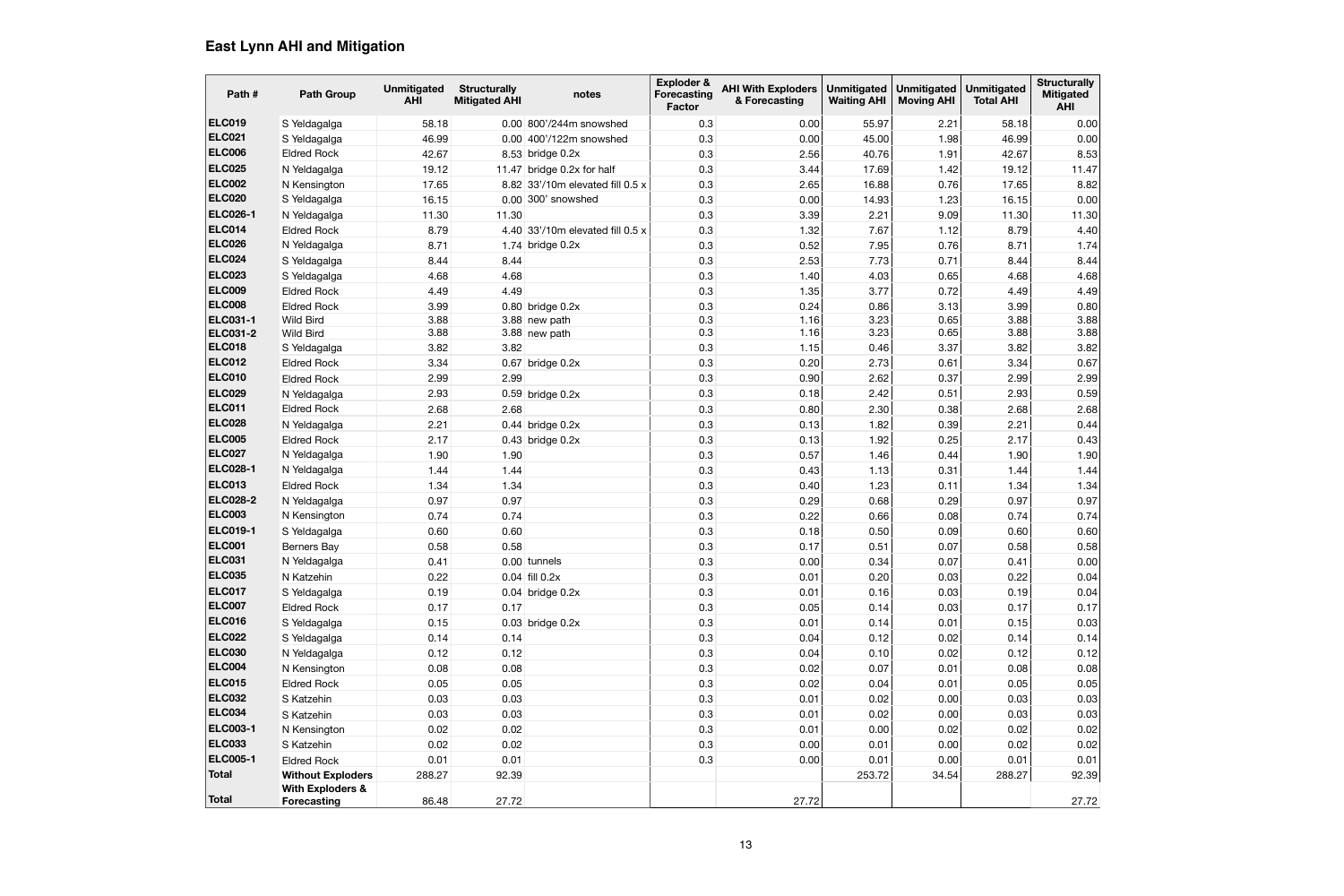|                                                                |                                  | <b>AHI Comparison</b>                              |                                                 |                                        |                                                       |
|----------------------------------------------------------------|----------------------------------|----------------------------------------------------|-------------------------------------------------|----------------------------------------|-------------------------------------------------------|
| <b>Highway</b>                                                 | <b>Unmitigated</b><br><b>AHI</b> | <b>Daily</b><br><b>Observations</b><br>& Forecasts | Forecasting,<br>Closure, &<br><b>Explosives</b> | <b>Structural</b><br><b>Mitigation</b> | <b>Special</b><br><b>Explosives</b><br><b>Methods</b> |
| * Little Cottonwood, UT                                        | 1045                             | $\overline{\mathsf{x}}$                            | $\overline{\mathsf{x}}$                         | $\overline{\mathsf{x}}$                | $\overline{\mathsf{x}}$                               |
| <b>Rogers Pass, BC</b>                                         | 1004                             | $\pmb{\mathsf{X}}$                                 | $\boldsymbol{\mathsf{X}}$                       | X                                      | $\boldsymbol{\mathsf{X}}$                             |
| * East Lynn, AK                                                | 86                               | $\mathsf{x}$                                       | $\overline{\mathsf{x}}$                         | $\mathsf X$                            |                                                       |
| Red Mtn. Pass, CO                                              | 335                              | $\pmb{\mathsf{X}}$                                 | $\boldsymbol{\mathsf{X}}$                       | $\pmb{\mathsf{X}}$                     |                                                       |
| * Seward Highway, AK<br>(Anchorage-Seward,<br>old alignment)   | 331                              | $\times$                                           | $\mathsf{x}$                                    | $\times$                               |                                                       |
| * Seward Highway, AK<br>(Anchorage-Girdwood,<br>old alignment) | 188                              | $\mathsf{x}$                                       | X                                               | $\mathsf{x}$                           |                                                       |
| <b>Coal Bank/Molas, CO</b>                                     | 108                              | $\overline{\mathbf{x}}$                            | $\overline{\mathsf{x}}$                         |                                        |                                                       |
| * West Lynn, AK                                                | 101                              | $\boldsymbol{\mathsf{X}}$                          | $\boldsymbol{\mathsf{X}}$                       | X                                      |                                                       |
| <b>Berthoud Pass, CO</b>                                       | 93                               | $\pmb{\mathsf{X}}$                                 | X                                               |                                        |                                                       |
| Coquihalla, BC                                                 | 90                               | $\boldsymbol{\mathsf{X}}$                          | $\boldsymbol{\mathsf{X}}$                       | $\pmb{\mathsf{X}}$                     | $\boldsymbol{\mathsf{X}}$                             |
| <b>Loveland Pass, CO</b>                                       | 80                               | X                                                  | X                                               |                                        |                                                       |
| <b>Wolf Creek Pass, CO</b>                                     | 54                               | $\mathsf{x}$                                       | X                                               | X                                      |                                                       |
| <b>Red Mountain Pass,</b><br>Silverton-Gladstone,<br>co        | 49                               | $\pmb{\mathsf{X}}$                                 | X                                               |                                        |                                                       |
| <b>Teton Pass, WY</b>                                          | 47                               | $\pmb{\mathsf{X}}$                                 | $\mathsf X$                                     |                                        | $\boldsymbol{\mathsf{X}}$                             |
| <b>Lizard Head Pass, CO</b>                                    | 39                               | $\pmb{\mathsf{X}}$                                 | $\pmb{\mathsf{X}}$                              |                                        |                                                       |
| <b>I-70 Tunnel</b><br>Approaches, CO                           | 27                               | $\pmb{\mathsf{X}}$                                 | $\mathsf X$                                     | X                                      |                                                       |
| Thane Road, AK                                                 | 21                               |                                                    | X                                               | X                                      |                                                       |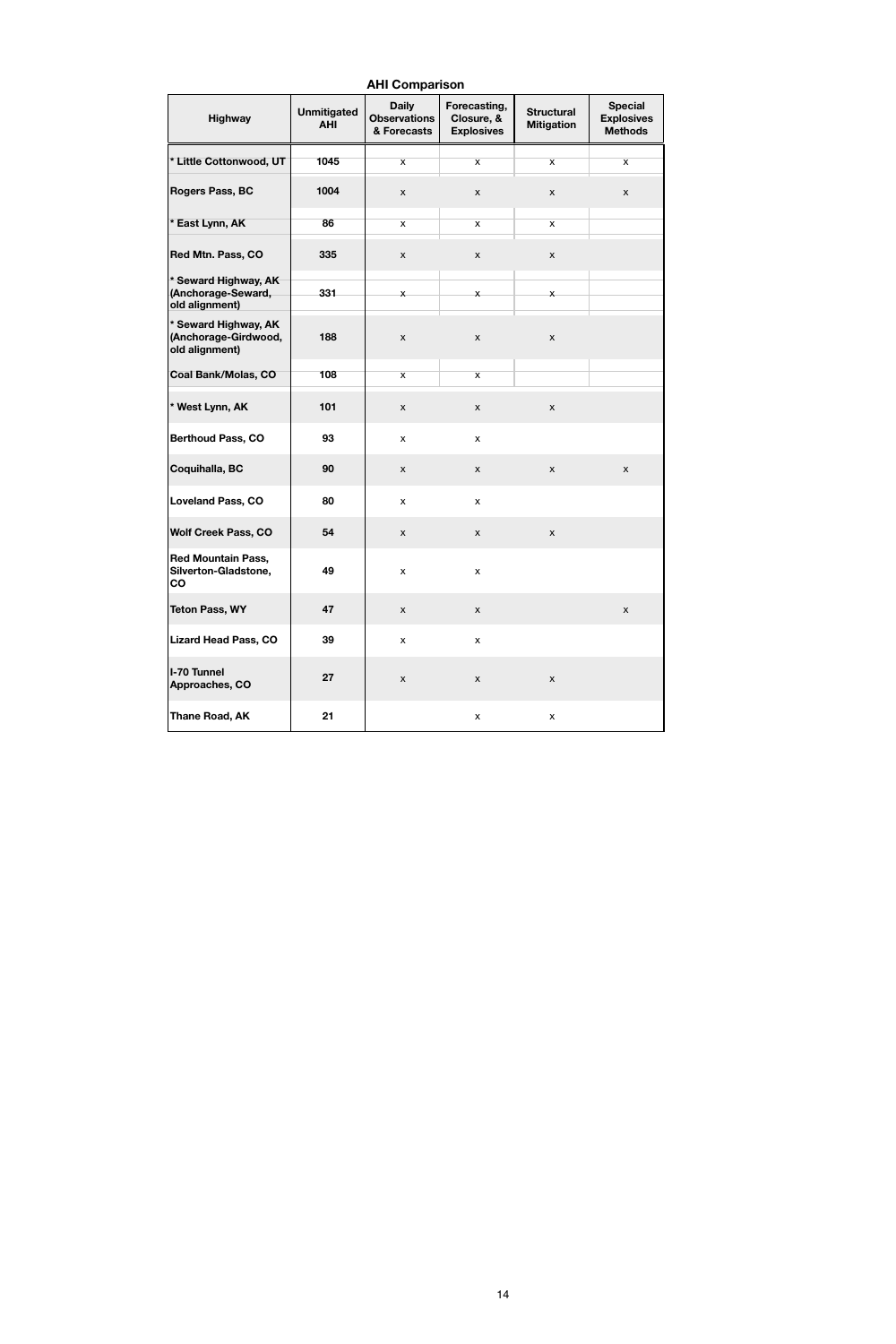| 380<br>1<br>792<br>L P<br>Number<br><b>ADT</b><br>Velocity<br>StopDist<br>L Max<br>365<br>40<br>320<br>1000<br>365<br>40<br>1000<br>320<br>365<br>40<br>320<br>940<br>365<br>40<br>320<br>590<br>365<br>40<br>320<br>0<br>365<br>40<br>320<br>0<br>365<br>40<br>320<br>240<br>365<br>40<br>320<br>960<br>365<br>320<br>40<br>960<br>365<br>40<br>320<br>960<br>365<br>40<br>320<br>120<br>365<br>40<br>320<br>260<br>365<br>432<br>40<br>320<br>478<br>WLC009B<br>432<br>365<br>40<br>320<br>478<br><b>WLC009C</b><br>365<br>40<br>320<br>478<br>432<br>WLC010A<br>226<br>365<br>40<br>320<br>250<br>WLC010B<br>365<br>40<br>320<br>250<br>226<br>WLC010C<br>365<br>320<br>226<br>40<br>250<br>WLC010D<br>365<br>320<br>250<br>226<br>40<br>LL<br>F <sub>P</sub><br>F <sub>D</sub><br>FL<br>PM <sub>P</sub><br>PM <sub>D</sub><br>302<br>0.003<br>0.100<br>0.010<br>0.000<br>302<br>0.003<br>0.010<br>0.100<br>0.000<br>283<br>0.003<br>0.000<br>0.010<br>0.100<br>178<br>0.003<br>0.000<br>0.003<br>0.100<br>0.001<br>0.000<br>$\pmb{0}$<br>0.003<br>0.003<br>$\pmb{0}$<br>0.001<br>0.003<br>0.000<br>0.003<br>0.003<br>0.030<br>0.000<br>72<br>1.000<br>0.003<br>0.000<br>289<br>1.000<br>1.000<br>289<br>0.003<br>1.000<br>0.000<br>1.000<br>0.003<br>0.000<br>289<br>1.000<br>1.000<br>0.003<br>1.000<br>0.000<br>36<br>1.000<br>0.003<br>0.300<br>0.000<br>78<br>1.000<br>0.003<br>144<br>1.000<br>0.000<br>3.000<br>0.003<br>1.000<br>3.000<br>0.000<br>144<br>0.003<br>144<br>1.000<br>0.000<br>3.000<br>75<br>0.003<br>0.100<br>0.000<br>1.000<br>75<br>0.003<br>0.100<br>1.000<br>0.000<br>0.003<br>0.100<br>0.000<br>75<br>1.000 | <b>HIGHWAY</b><br><b>SEGMENT:</b> | <b>West Lynn</b> | $AHI =$ | 0.54 |                |
|--------------------------------------------------------------------------------------------------------------------------------------------------------------------------------------------------------------------------------------------------------------------------------------------------------------------------------------------------------------------------------------------------------------------------------------------------------------------------------------------------------------------------------------------------------------------------------------------------------------------------------------------------------------------------------------------------------------------------------------------------------------------------------------------------------------------------------------------------------------------------------------------------------------------------------------------------------------------------------------------------------------------------------------------------------------------------------------------------------------------------------------------------------------------------------------------------------------------------------------------------------------------------------------------------------------------------------------------------------------------------------------------------------------------------------------------------------------------------------------------------------------------------------------------------------------------------------------------------------------------------------------------|-----------------------------------|------------------|---------|------|----------------|
|                                                                                                                                                                                                                                                                                                                                                                                                                                                                                                                                                                                                                                                                                                                                                                                                                                                                                                                                                                                                                                                                                                                                                                                                                                                                                                                                                                                                                                                                                                                                                                                                                                            | ADT:                              |                  |         |      |                |
|                                                                                                                                                                                                                                                                                                                                                                                                                                                                                                                                                                                                                                                                                                                                                                                                                                                                                                                                                                                                                                                                                                                                                                                                                                                                                                                                                                                                                                                                                                                                                                                                                                            | <b>WAIT</b><br><b>PERIOD:</b>     |                  |         |      |                |
|                                                                                                                                                                                                                                                                                                                                                                                                                                                                                                                                                                                                                                                                                                                                                                                                                                                                                                                                                                                                                                                                                                                                                                                                                                                                                                                                                                                                                                                                                                                                                                                                                                            | Q - LENGTH:                       |                  |         |      |                |
|                                                                                                                                                                                                                                                                                                                                                                                                                                                                                                                                                                                                                                                                                                                                                                                                                                                                                                                                                                                                                                                                                                                                                                                                                                                                                                                                                                                                                                                                                                                                                                                                                                            | <b>West</b>                       |                  |         |      |                |
|                                                                                                                                                                                                                                                                                                                                                                                                                                                                                                                                                                                                                                                                                                                                                                                                                                                                                                                                                                                                                                                                                                                                                                                                                                                                                                                                                                                                                                                                                                                                                                                                                                            |                                   |                  |         |      |                |
|                                                                                                                                                                                                                                                                                                                                                                                                                                                                                                                                                                                                                                                                                                                                                                                                                                                                                                                                                                                                                                                                                                                                                                                                                                                                                                                                                                                                                                                                                                                                                                                                                                            | Path                              |                  |         |      |                |
|                                                                                                                                                                                                                                                                                                                                                                                                                                                                                                                                                                                                                                                                                                                                                                                                                                                                                                                                                                                                                                                                                                                                                                                                                                                                                                                                                                                                                                                                                                                                                                                                                                            | <b>WLC 001A</b>                   |                  |         |      | 905            |
|                                                                                                                                                                                                                                                                                                                                                                                                                                                                                                                                                                                                                                                                                                                                                                                                                                                                                                                                                                                                                                                                                                                                                                                                                                                                                                                                                                                                                                                                                                                                                                                                                                            | <b>WLC 001B</b>                   |                  |         |      | 905            |
|                                                                                                                                                                                                                                                                                                                                                                                                                                                                                                                                                                                                                                                                                                                                                                                                                                                                                                                                                                                                                                                                                                                                                                                                                                                                                                                                                                                                                                                                                                                                                                                                                                            | <b>WLC002A</b>                    |                  |         |      | 850            |
|                                                                                                                                                                                                                                                                                                                                                                                                                                                                                                                                                                                                                                                                                                                                                                                                                                                                                                                                                                                                                                                                                                                                                                                                                                                                                                                                                                                                                                                                                                                                                                                                                                            | <b>WLC002B</b>                    |                  |         |      | 534            |
|                                                                                                                                                                                                                                                                                                                                                                                                                                                                                                                                                                                                                                                                                                                                                                                                                                                                                                                                                                                                                                                                                                                                                                                                                                                                                                                                                                                                                                                                                                                                                                                                                                            | <b>WLC003</b>                     |                  |         |      | $\mathbf 0$    |
|                                                                                                                                                                                                                                                                                                                                                                                                                                                                                                                                                                                                                                                                                                                                                                                                                                                                                                                                                                                                                                                                                                                                                                                                                                                                                                                                                                                                                                                                                                                                                                                                                                            | <b>WLC004</b>                     |                  |         |      | $\overline{0}$ |
|                                                                                                                                                                                                                                                                                                                                                                                                                                                                                                                                                                                                                                                                                                                                                                                                                                                                                                                                                                                                                                                                                                                                                                                                                                                                                                                                                                                                                                                                                                                                                                                                                                            | <b>WLC005</b>                     |                  |         |      | 217            |
|                                                                                                                                                                                                                                                                                                                                                                                                                                                                                                                                                                                                                                                                                                                                                                                                                                                                                                                                                                                                                                                                                                                                                                                                                                                                                                                                                                                                                                                                                                                                                                                                                                            | <b>WLC006A</b>                    |                  |         |      | 868            |
|                                                                                                                                                                                                                                                                                                                                                                                                                                                                                                                                                                                                                                                                                                                                                                                                                                                                                                                                                                                                                                                                                                                                                                                                                                                                                                                                                                                                                                                                                                                                                                                                                                            | <b>WLC006B</b>                    |                  |         |      | 868            |
|                                                                                                                                                                                                                                                                                                                                                                                                                                                                                                                                                                                                                                                                                                                                                                                                                                                                                                                                                                                                                                                                                                                                                                                                                                                                                                                                                                                                                                                                                                                                                                                                                                            | <b>WLC006C</b>                    |                  |         |      | 868            |
|                                                                                                                                                                                                                                                                                                                                                                                                                                                                                                                                                                                                                                                                                                                                                                                                                                                                                                                                                                                                                                                                                                                                                                                                                                                                                                                                                                                                                                                                                                                                                                                                                                            | <b>WLC007</b>                     |                  |         |      | 109            |
|                                                                                                                                                                                                                                                                                                                                                                                                                                                                                                                                                                                                                                                                                                                                                                                                                                                                                                                                                                                                                                                                                                                                                                                                                                                                                                                                                                                                                                                                                                                                                                                                                                            | <b>WLC008</b>                     |                  |         |      | 235            |
|                                                                                                                                                                                                                                                                                                                                                                                                                                                                                                                                                                                                                                                                                                                                                                                                                                                                                                                                                                                                                                                                                                                                                                                                                                                                                                                                                                                                                                                                                                                                                                                                                                            | <b>WLC009A</b>                    |                  |         |      |                |
|                                                                                                                                                                                                                                                                                                                                                                                                                                                                                                                                                                                                                                                                                                                                                                                                                                                                                                                                                                                                                                                                                                                                                                                                                                                                                                                                                                                                                                                                                                                                                                                                                                            |                                   |                  |         |      |                |
|                                                                                                                                                                                                                                                                                                                                                                                                                                                                                                                                                                                                                                                                                                                                                                                                                                                                                                                                                                                                                                                                                                                                                                                                                                                                                                                                                                                                                                                                                                                                                                                                                                            |                                   |                  |         |      |                |
|                                                                                                                                                                                                                                                                                                                                                                                                                                                                                                                                                                                                                                                                                                                                                                                                                                                                                                                                                                                                                                                                                                                                                                                                                                                                                                                                                                                                                                                                                                                                                                                                                                            |                                   |                  |         |      |                |
|                                                                                                                                                                                                                                                                                                                                                                                                                                                                                                                                                                                                                                                                                                                                                                                                                                                                                                                                                                                                                                                                                                                                                                                                                                                                                                                                                                                                                                                                                                                                                                                                                                            |                                   |                  |         |      |                |
|                                                                                                                                                                                                                                                                                                                                                                                                                                                                                                                                                                                                                                                                                                                                                                                                                                                                                                                                                                                                                                                                                                                                                                                                                                                                                                                                                                                                                                                                                                                                                                                                                                            |                                   |                  |         |      |                |
|                                                                                                                                                                                                                                                                                                                                                                                                                                                                                                                                                                                                                                                                                                                                                                                                                                                                                                                                                                                                                                                                                                                                                                                                                                                                                                                                                                                                                                                                                                                                                                                                                                            |                                   |                  |         |      |                |
|                                                                                                                                                                                                                                                                                                                                                                                                                                                                                                                                                                                                                                                                                                                                                                                                                                                                                                                                                                                                                                                                                                                                                                                                                                                                                                                                                                                                                                                                                                                                                                                                                                            |                                   |                  |         |      |                |
|                                                                                                                                                                                                                                                                                                                                                                                                                                                                                                                                                                                                                                                                                                                                                                                                                                                                                                                                                                                                                                                                                                                                                                                                                                                                                                                                                                                                                                                                                                                                                                                                                                            | LD                                |                  |         |      |                |
|                                                                                                                                                                                                                                                                                                                                                                                                                                                                                                                                                                                                                                                                                                                                                                                                                                                                                                                                                                                                                                                                                                                                                                                                                                                                                                                                                                                                                                                                                                                                                                                                                                            | 503                               |                  |         |      | 0.001          |
|                                                                                                                                                                                                                                                                                                                                                                                                                                                                                                                                                                                                                                                                                                                                                                                                                                                                                                                                                                                                                                                                                                                                                                                                                                                                                                                                                                                                                                                                                                                                                                                                                                            | 503                               |                  |         |      | 0.001          |
|                                                                                                                                                                                                                                                                                                                                                                                                                                                                                                                                                                                                                                                                                                                                                                                                                                                                                                                                                                                                                                                                                                                                                                                                                                                                                                                                                                                                                                                                                                                                                                                                                                            | 472                               |                  |         |      | 0.001          |
|                                                                                                                                                                                                                                                                                                                                                                                                                                                                                                                                                                                                                                                                                                                                                                                                                                                                                                                                                                                                                                                                                                                                                                                                                                                                                                                                                                                                                                                                                                                                                                                                                                            | 296                               |                  |         |      | 0.000          |
|                                                                                                                                                                                                                                                                                                                                                                                                                                                                                                                                                                                                                                                                                                                                                                                                                                                                                                                                                                                                                                                                                                                                                                                                                                                                                                                                                                                                                                                                                                                                                                                                                                            | $\pmb{0}$                         |                  |         |      | 0.000          |
|                                                                                                                                                                                                                                                                                                                                                                                                                                                                                                                                                                                                                                                                                                                                                                                                                                                                                                                                                                                                                                                                                                                                                                                                                                                                                                                                                                                                                                                                                                                                                                                                                                            | $\mathbf 0$                       |                  |         |      | 0.000          |
|                                                                                                                                                                                                                                                                                                                                                                                                                                                                                                                                                                                                                                                                                                                                                                                                                                                                                                                                                                                                                                                                                                                                                                                                                                                                                                                                                                                                                                                                                                                                                                                                                                            | 121                               |                  |         |      | 0.001          |
|                                                                                                                                                                                                                                                                                                                                                                                                                                                                                                                                                                                                                                                                                                                                                                                                                                                                                                                                                                                                                                                                                                                                                                                                                                                                                                                                                                                                                                                                                                                                                                                                                                            | 482                               |                  |         |      | 0.058          |
|                                                                                                                                                                                                                                                                                                                                                                                                                                                                                                                                                                                                                                                                                                                                                                                                                                                                                                                                                                                                                                                                                                                                                                                                                                                                                                                                                                                                                                                                                                                                                                                                                                            | 482                               |                  |         |      | 0.058          |
|                                                                                                                                                                                                                                                                                                                                                                                                                                                                                                                                                                                                                                                                                                                                                                                                                                                                                                                                                                                                                                                                                                                                                                                                                                                                                                                                                                                                                                                                                                                                                                                                                                            | 482                               |                  |         |      | 0.058          |
|                                                                                                                                                                                                                                                                                                                                                                                                                                                                                                                                                                                                                                                                                                                                                                                                                                                                                                                                                                                                                                                                                                                                                                                                                                                                                                                                                                                                                                                                                                                                                                                                                                            | 60                                |                  |         |      | 0.027          |
|                                                                                                                                                                                                                                                                                                                                                                                                                                                                                                                                                                                                                                                                                                                                                                                                                                                                                                                                                                                                                                                                                                                                                                                                                                                                                                                                                                                                                                                                                                                                                                                                                                            | 131                               |                  |         |      | 0.010          |
|                                                                                                                                                                                                                                                                                                                                                                                                                                                                                                                                                                                                                                                                                                                                                                                                                                                                                                                                                                                                                                                                                                                                                                                                                                                                                                                                                                                                                                                                                                                                                                                                                                            | 240                               |                  |         |      | 0.040          |
|                                                                                                                                                                                                                                                                                                                                                                                                                                                                                                                                                                                                                                                                                                                                                                                                                                                                                                                                                                                                                                                                                                                                                                                                                                                                                                                                                                                                                                                                                                                                                                                                                                            | 240                               |                  |         |      | 0.040          |
|                                                                                                                                                                                                                                                                                                                                                                                                                                                                                                                                                                                                                                                                                                                                                                                                                                                                                                                                                                                                                                                                                                                                                                                                                                                                                                                                                                                                                                                                                                                                                                                                                                            | 240                               |                  |         |      | 0.040          |
|                                                                                                                                                                                                                                                                                                                                                                                                                                                                                                                                                                                                                                                                                                                                                                                                                                                                                                                                                                                                                                                                                                                                                                                                                                                                                                                                                                                                                                                                                                                                                                                                                                            | 126                               |                  |         |      | 0.003          |
|                                                                                                                                                                                                                                                                                                                                                                                                                                                                                                                                                                                                                                                                                                                                                                                                                                                                                                                                                                                                                                                                                                                                                                                                                                                                                                                                                                                                                                                                                                                                                                                                                                            | 126                               |                  |         |      | 0.003          |
|                                                                                                                                                                                                                                                                                                                                                                                                                                                                                                                                                                                                                                                                                                                                                                                                                                                                                                                                                                                                                                                                                                                                                                                                                                                                                                                                                                                                                                                                                                                                                                                                                                            | 126                               |                  |         |      | 0.003          |

# **West Lynn AHI Calculation**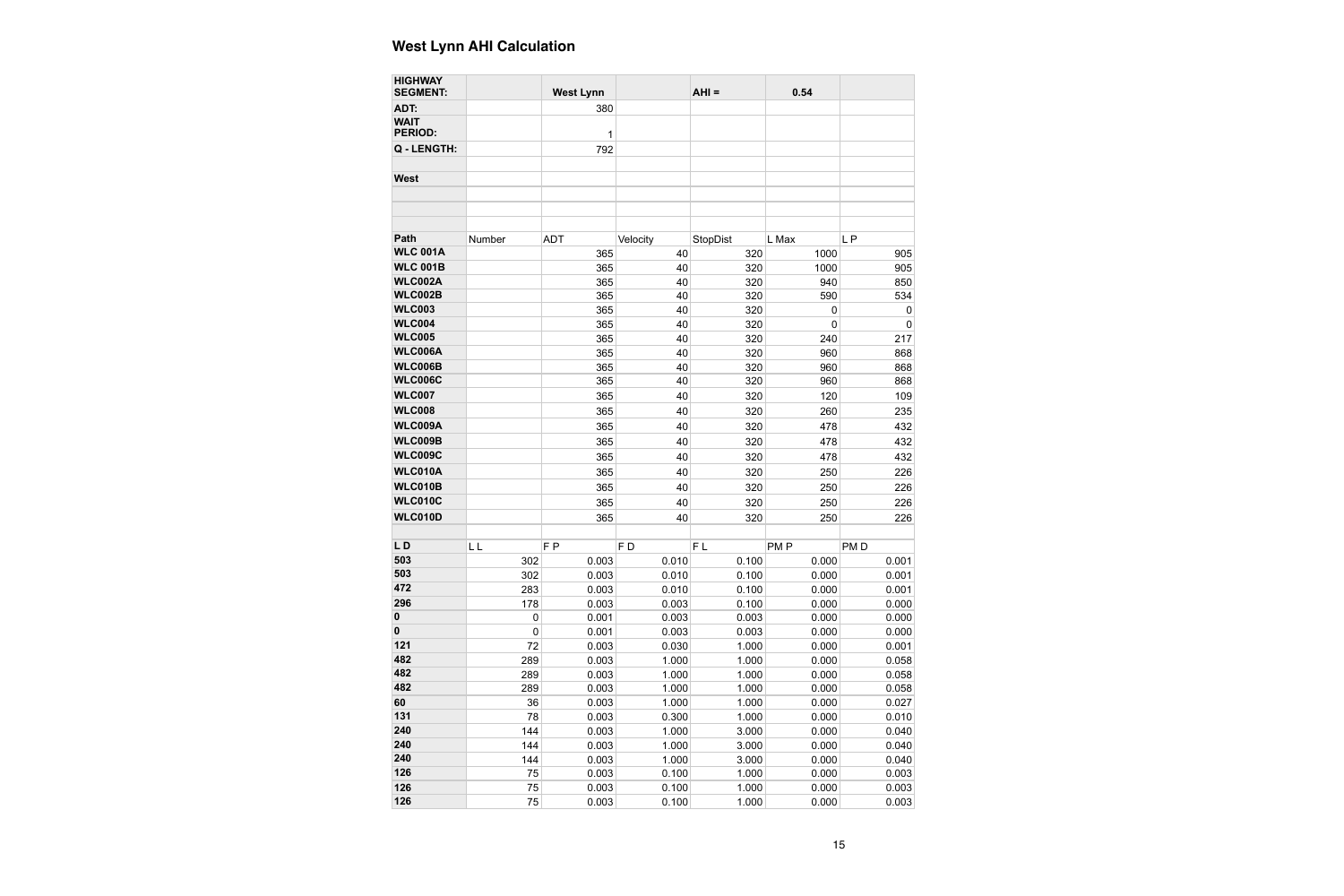| <b>HIGHWAY</b><br><b>SEGMENT:</b> |                 | <b>West Lynn</b> |                 | $AHI =$ | 0.54          |               |
|-----------------------------------|-----------------|------------------|-----------------|---------|---------------|---------------|
| 126                               | 75              | 0.003            | 0.100           | 1.000   | 0.000         | 0.003         |
|                                   |                 |                  |                 |         |               |               |
| PM <sub>L</sub>                   | <b>AHI MP</b>   | <b>AHI MD</b>    | <b>AHI ML</b>   | P 2nd   | N Wait P      | N Wait D      |
| 0.004                             | 0.003           | 0.006            | 0.013           | 0.150   | 18.090        | 10.050        |
| 0.00                              | 0.003           | 0.006            | 0.013           | 0.150   | 18.090        | 10.050        |
| 0.00                              | 0.003           | 0.006            | 0.013           | 0.150   | 17.005        | 9.447         |
| 0.00                              | 0.002           | 0.001            | 0.011           | 0.150   | 10.673        | 5.930         |
| 0.00                              | 0.000           | 0.001            | 0.000           | 0.150   | 0.000         | 0.000         |
| 0.00                              | 0.000           | 0.001            | 0.000           | 0.150   | 0.000         | 0.000         |
| 0.03                              | 0.001           | 0.010            | 0.085           | 0.150   | 4.342         | 2.412         |
| 0.04                              | 0.003           | 0.578            | 0.132           | 0.150   | 17.366        | 9.648         |
| 0.04                              | 0.003           | 0.578            | 0.132           | 0.150   | 17.366        | 9.648         |
| 0.04                              | 0.003           | 0.578            | 0.132           | 0.150   | 17.366        | 9.648         |
| 0.03                              | 0.001           | 0.274            | 0.077           | 0.150   | 2.171         | 1.206         |
| 0.03                              | 0.001           | 0.097            | 0.086           | 0.150   | 4.703         | 2.613         |
| 0.10                              | 0.002           | 0.403            | 0.301           | 0.150   | 8.641         | 4.801         |
| 0.10                              | 0.002           | 0.403            | 0.301           | 0.150   | 8.641         | 4.801         |
| 0.10                              | 0.002           | 0.403            | 0.301           | 0.150   | 8.641         | 4.801         |
| 0.03                              | 0.001           | 0.032            | 0.085           | 0.150   | 4.523         | 2.513         |
| 0.03                              | 0.001           | 0.032            | 0.085           | 0.150   | 4.523         | 2.513         |
| 0.03                              | 0.001           | 0.032            | 0.085           | 0.150   | 4.523         | 2.513         |
| 0.03                              | 0.001           | 0.032            | 0.085           | 0.150   | 4.523         | 2.513         |
|                                   |                 |                  |                 |         |               |               |
| N Wait L                          | PW <sub>P</sub> | PW <sub>D</sub>  | PW <sub>L</sub> | AHI WP  | <b>AHI WD</b> | <b>AHI WL</b> |
| 6.030                             | 0.008           | 0.015            | 0.090           | 0.098   | 0.151         | 0.271         |
| 6                                 | 0.008           | 0.015            | 0.090           | 0.098   | 0.151         | 0.271         |
| 6                                 | 0.008           | 0.014            | 0.085           | 0.092   | 0.142         | 0.255         |
| 4                                 | 0.005           | 0.003            | 0.053           | 0.058   | 0.027         | 0.160         |
| 0                                 | 0.000           | 0.000            | 0.000           | 0.000   | 0.000         | 0.000         |
| 0                                 | 0.000           | 0.000            | 0.000           | 0.000   | 0.000         | 0.000         |
| 1                                 | 0.002           | 0.011            | 0.217           | 0.023   | 0.109         | 0.651         |
| 6                                 | 0.008           | 1.447            | 0.868           | 0.094   | 14.472        | 2.605         |
| 6                                 | 0.008           | 1.447            | 0.868           | 0.094   | 14.472        | 2.605         |
| 6                                 | 0.008           | 1.447            | 0.868           | 0.094   | 14.472        | 2.605         |
| 1                                 | 0.001           | 0.181            | 0.109           | 0.012   | 1.809         | 0.326         |
| $\overline{\mathbf{c}}$           | 0.002           | 0.118            | 0.235           | 0.025   | 1.176         | 0.706         |
| 3                                 | 0.004           | 0.720            | 1.296           | 0.047   | 7.201         | 3.888         |
| 3                                 | 0.004           | 0.720            | 1.296           | 0.047   | 7.201         | 3.888         |
| 3                                 | 0.004           | 0.720            | 1.296           | 0.047   | 7.201         | 3.888         |
| 2                                 | 0.002           | 0.038            | 0.226           | 0.024   | 0.377         | 0.678         |
| $\overline{\mathbf{2}}$           | 0.002           | 0.038            | 0.226           | 0.024   | 0.377         | 0.678         |
| 2                                 | 0.002           | 0.038            | 0.226           | 0.024   | 0.377         | 0.678         |
| $\mathbf 2$                       | 0.002           | 0.038            | 0.226           | 0.024   | 0.377         | 0.678         |
| P <sub>M</sub>                    | P W             | AHI              | Vol(yd3)        |         |               |               |
| 0.005                             | 0.114           | 0.542            | 252.590         |         |               |               |
| 0.01                              | 0.114           | 0.542            | 252.590         |         |               |               |
| 0.01                              | 0.107           | 0.510            | 237.435         |         |               |               |
| 0.00                              | 0.061           | 0.259            | 135.193         |         |               |               |
|                                   |                 |                  |                 |         |               |               |

# **West Lynn AHI Calculation**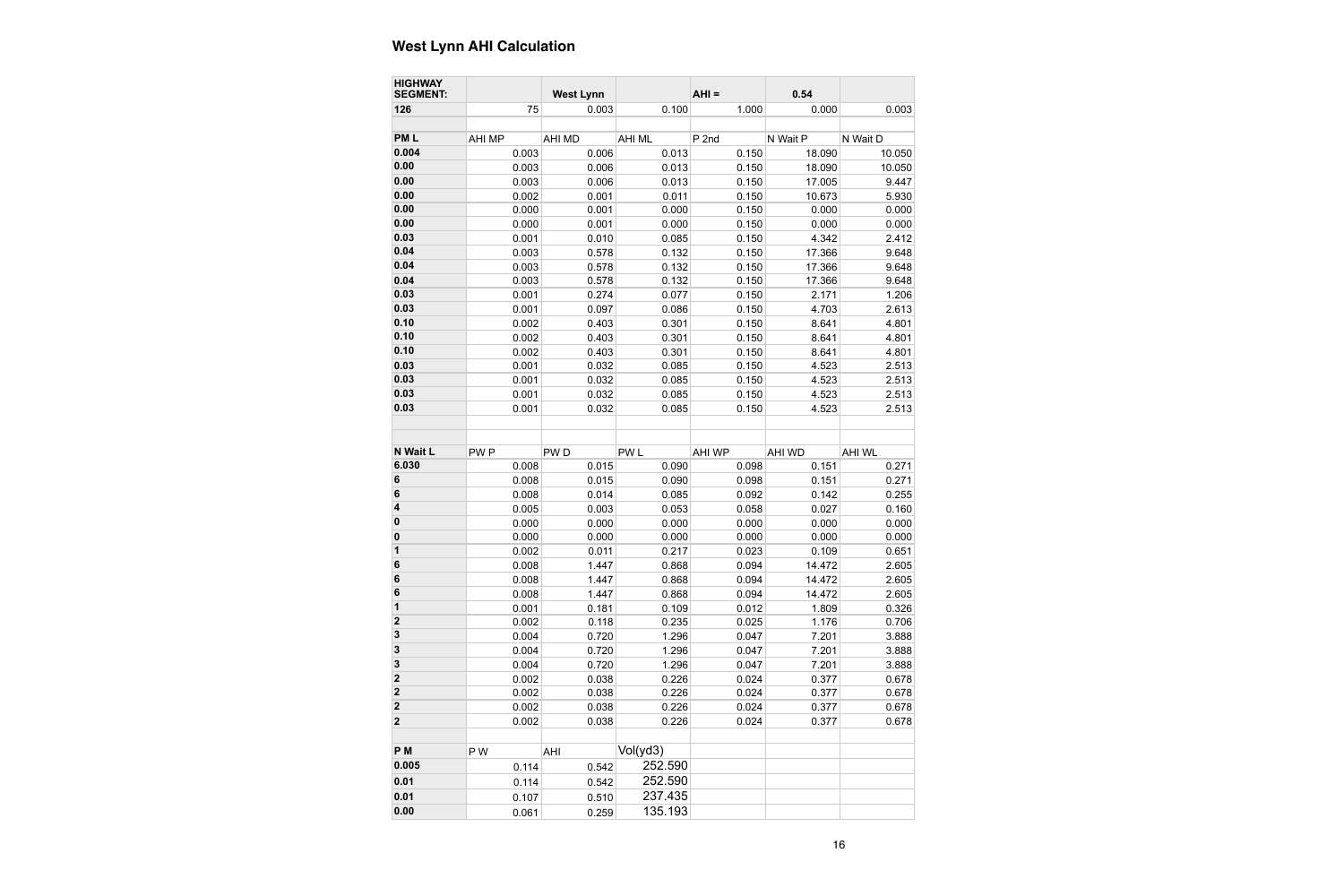| <b>HIGHWAY</b><br><b>SEGMENT:</b> |       | <b>West Lynn</b> |          | $AHI =$ | 0.54 |  |
|-----------------------------------|-------|------------------|----------|---------|------|--|
| 0.00                              | 0.000 | 0.001            | 0.000    |         |      |  |
| 0.00                              | 0.000 | 0.001            | 0.000    |         |      |  |
| 0.03                              | 0.230 | 0.879            | 510.862  |         |      |  |
| 0.10                              | 2.323 | 17.883           | 5162.966 |         |      |  |
| 0.10                              | 2.323 | 17.883           | 5162.966 |         |      |  |
| 0.10                              | 2.323 | 17.883           | 5162.966 |         |      |  |
| 0.05                              | 0.290 | 2.498            | 645.371  |         |      |  |
| 0.04                              | 0.355 | 2.092            | 788.603  |         |      |  |
| 0.14                              | 2.020 | 11.842           | 4489.154 |         |      |  |
| 0.14                              | 2.020 | 11.842           | 4489.154 |         |      |  |
| 0.14                              | 2.020 | 11.842           | 4489.154 |         |      |  |
| 0.03                              | 0.266 | 1.199            | 590.773  |         |      |  |
| 0.03                              | 0.266 | 1.199            | 590.773  |         |      |  |
| 0.03                              | 0.266 | 1.199            | 590.773  |         |      |  |
| 0.03                              | 0.266 | 1.199            | 590.773  |         |      |  |
|                                   |       |                  |          |         |      |  |
|                                   |       | 0.542            | 34142    |         |      |  |
|                                   |       |                  |          |         |      |  |
|                                   |       | 101.295          |          |         |      |  |

# **West Lynn AHI Calculation**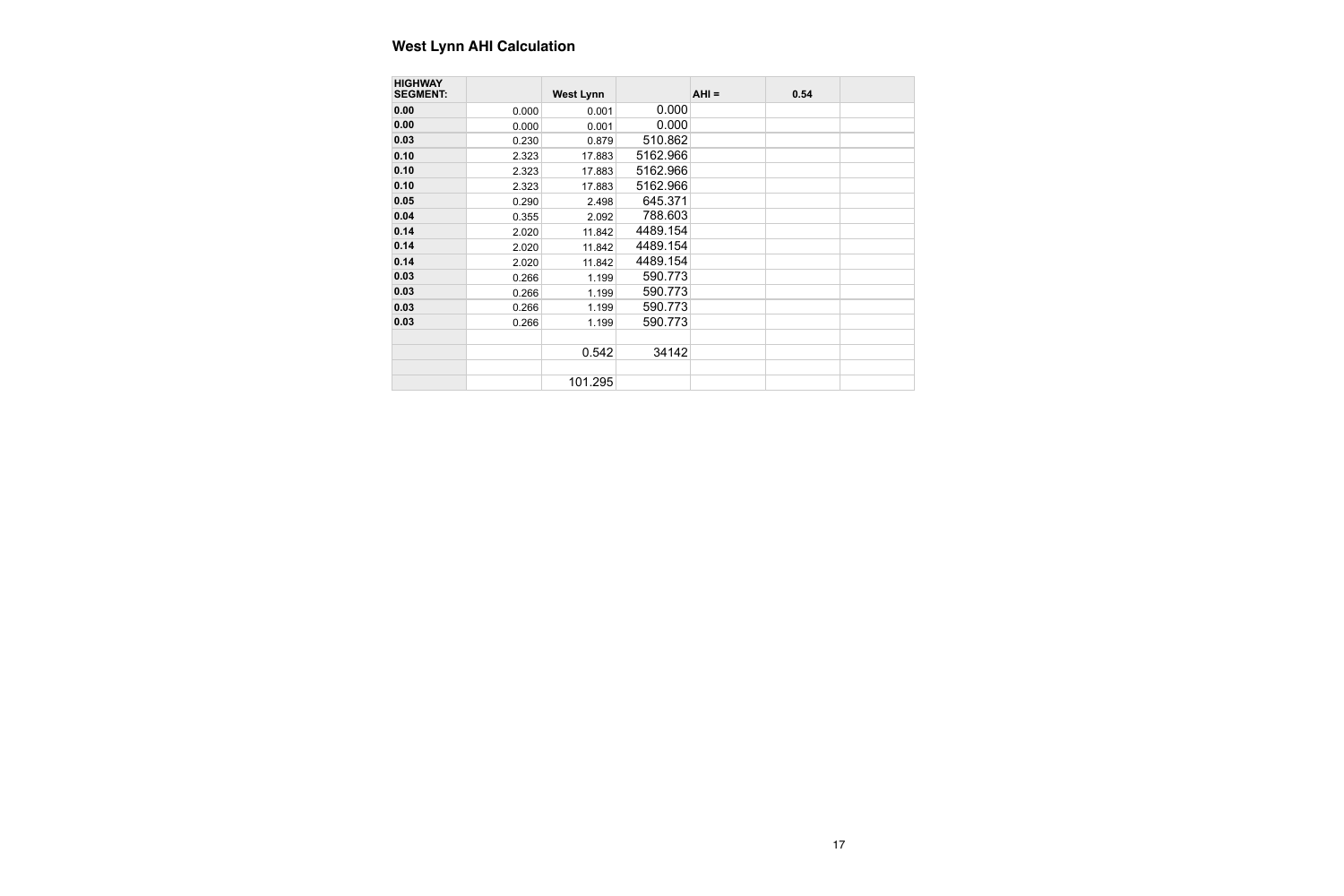#### **West Lynn AHI and Mitigation**

|                 |                                                             | <b>Unmitigated</b> | <b>Structurally</b>  | notes                       | Exploder &                          | <b>AHI With</b>                              | <b>Unmitigated</b> | <b>Unmitigated</b> | <b>Unmitigated</b> | <b>Structurally</b>  |
|-----------------|-------------------------------------------------------------|--------------------|----------------------|-----------------------------|-------------------------------------|----------------------------------------------|--------------------|--------------------|--------------------|----------------------|
| Path #          | <b>Path Group</b>                                           | <b>AHI</b>         | <b>Mitigated AHI</b> |                             | <b>Forecasting</b><br><b>Factor</b> | <b>Exploders &amp;</b><br><b>Forecasting</b> | <b>Waiting AHI</b> | <b>Moving AHI</b>  | <b>Total AHI</b>   | <b>Mitigated AHI</b> |
|                 |                                                             |                    |                      |                             |                                     |                                              |                    |                    |                    |                      |
| <b>WLC006A</b>  | Sullivan                                                    | 17.88              |                      | 8.94 elevated fill 0.5x     | 0.3                                 | 2.68                                         | 17.17              | 0.71               | 17.88              | 8.94                 |
| <b>WLC006B</b>  | Sullivan                                                    | 17.88              |                      | 8.94 elevated fill 0.5x     | 0.3                                 | 2.68                                         | 17.17              | 0.71               | 17.88              | 8.94                 |
| <b>WLC006C</b>  | Sullivan                                                    | 17.88              | 17.88                |                             | 0.3                                 | 5.36                                         | 17.17              | 0.71               | 17.88              | 17.88                |
| WLC009A         | Rainbow                                                     | 11.84              |                      | 5.92 elevated fill 0.5x     | 0.3                                 | 1.78                                         | 11.14              | 0.71               | 11.84              | 5.92                 |
| <b>WLC009B</b>  | Rainbow                                                     | 11.84              |                      | 5.92 elevated fill 0.5x     | 0.3                                 | 1.78                                         | 11.14              | 0.71               | 11.84              | 5.92                 |
| <b>WLC009C</b>  | Rainbow                                                     | 11.84              |                      | 5.92 elevated fill 0.5x     | 0.3                                 | 1.78                                         | 11.14              | 0.71               | 11.84              | 5.92                 |
| <b>WLC007</b>   | Sullivan                                                    | 2.50               |                      | $0.50$ bridge $0.2x$        | 0.3                                 | 0.15                                         | 2.15               | 0.35               | 2.50               | 0.50                 |
| <b>WLC008</b>   | Rainbow                                                     | 2.09               |                      | 0.42 bridge $0.2x$          | 0.3                                 | 0.13                                         | 1.91               | 0.18               | 2.09               | 0.42                 |
| <b>WLC010A</b>  | Pyramid                                                     | 1.20               |                      | $0.60$ elevated fill $0.5x$ | 0.3                                 | 0.18                                         | 1.08               | 0.12               | 1.20               | 0.60                 |
| WLC010B         | Pyramid                                                     | 1.20               |                      | 0.60 elevated fill $0.5x$   | 0.3                                 | 0.18                                         | 1.08               | 0.12               | 1.20               | 0.60                 |
| <b>WLC010C</b>  | Pyramid                                                     | 1.20               |                      | 0.60 elevated fill $0.5x$   | 0.3                                 | 0.18                                         | 1.08               | 0.12               | 1.20               | 0.60                 |
| <b>WLC010D</b>  | Pyramid                                                     | 1.20               |                      | 0.60 elevated fill $0.5x$   | 0.3                                 | 0.18                                         | 1.08               | 0.12               | 1.20               | 0.60                 |
| <b>WLC005</b>   | Sullivan                                                    | 0.88               | 0.88                 |                             | 0.3                                 | 0.26                                         | 0.78               | 0.10               | 0.88               | 0.88                 |
| <b>WLC 001A</b> | S Endicott                                                  | 0.54               | 0.54                 |                             | 0.3                                 | 0.16                                         | 0.52               | 0.02               | 0.54               | 0.54                 |
| <b>WLC 001B</b> | S Endicott                                                  | 0.54               | 0.54                 |                             | 0.3                                 | 0.16                                         | 0.52               | 0.02               | 0.54               | 0.54                 |
| <b>WLC002A</b>  | S Endicott                                                  | 0.51               | 0.51                 |                             | 0.3                                 | 0.15                                         | 0.49               | 0.02               | 0.51               | 0.51                 |
| <b>WLC002B</b>  | S Endicott                                                  | 0.26               | 0.26                 |                             | 0.3                                 | 0.08                                         | 0.24               | 0.01               | 0.26               | 0.26                 |
| <b>WLC003</b>   | N Endicott                                                  | 0.00               | 0.00                 |                             | 0.3                                 | 0.00                                         | 0.00               | 0.00               | 0.00               | 0.00                 |
| <b>WLC004</b>   | N Endicott                                                  | 0.00               | 0.00                 |                             | 0.3                                 | 0.00                                         | 0.00               | 0.00               | 0.00               | 0.00                 |
|                 | <b>Without</b>                                              |                    |                      |                             |                                     |                                              |                    |                    |                    |                      |
| <b>Total</b>    | <b>Exploders</b>                                            | 101.29             | 59.58                |                             |                                     |                                              |                    |                    |                    |                      |
| Total           | <b>With</b><br><b>Exploders &amp;</b><br><b>Forecasting</b> | 30.39              | 17.87                |                             |                                     | 17.87                                        |                    |                    |                    |                      |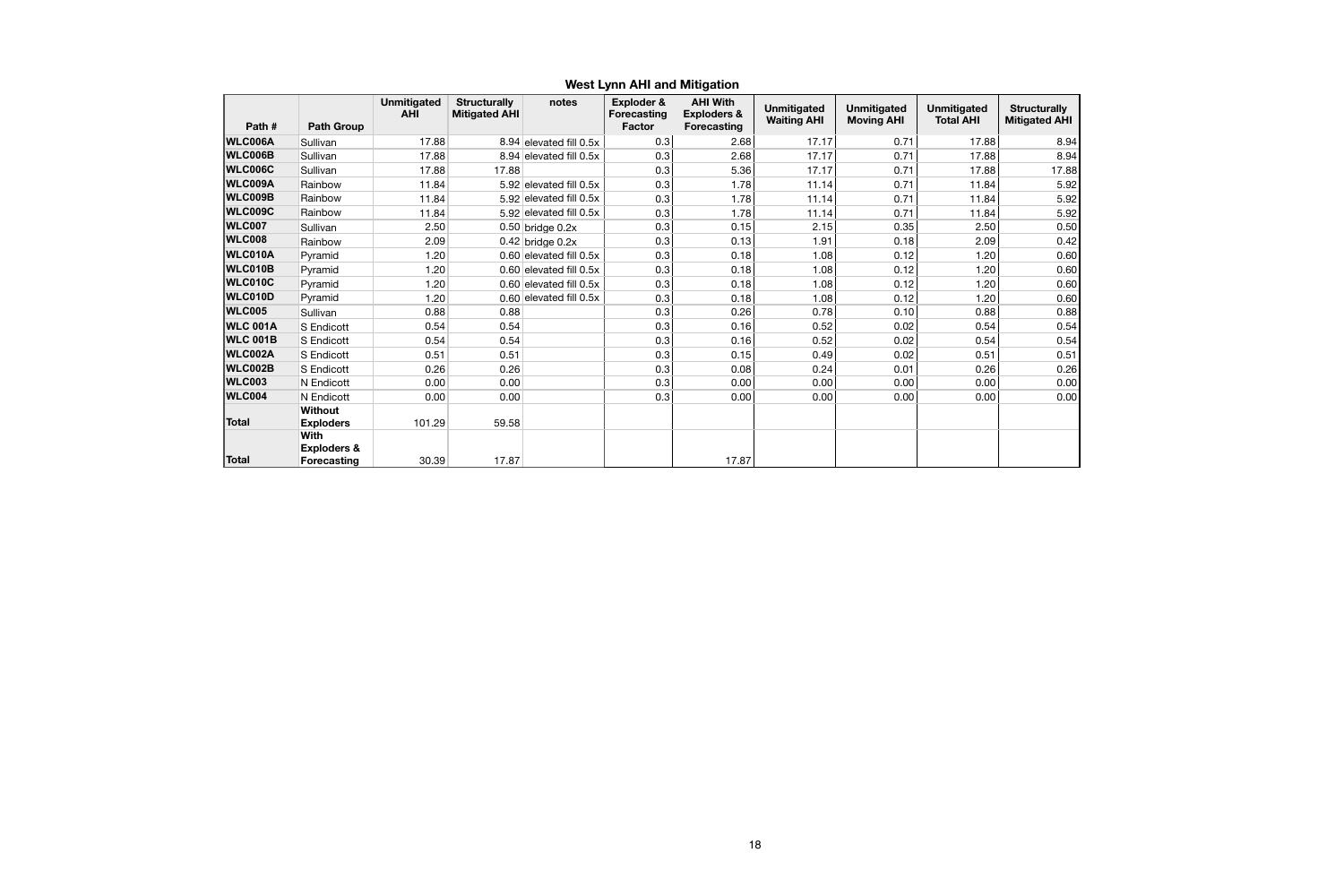| <b>AHI Classification</b>        |                       |  |  |  |
|----------------------------------|-----------------------|--|--|--|
| <b>Unmitigated</b><br><b>AHI</b> | <b>Classification</b> |  |  |  |
| ا>                               | very low              |  |  |  |
| $1 - 10$                         | low                   |  |  |  |
| $10 - 40$                        | moderate              |  |  |  |
| 40 - 100                         | high                  |  |  |  |
| >100                             | very high             |  |  |  |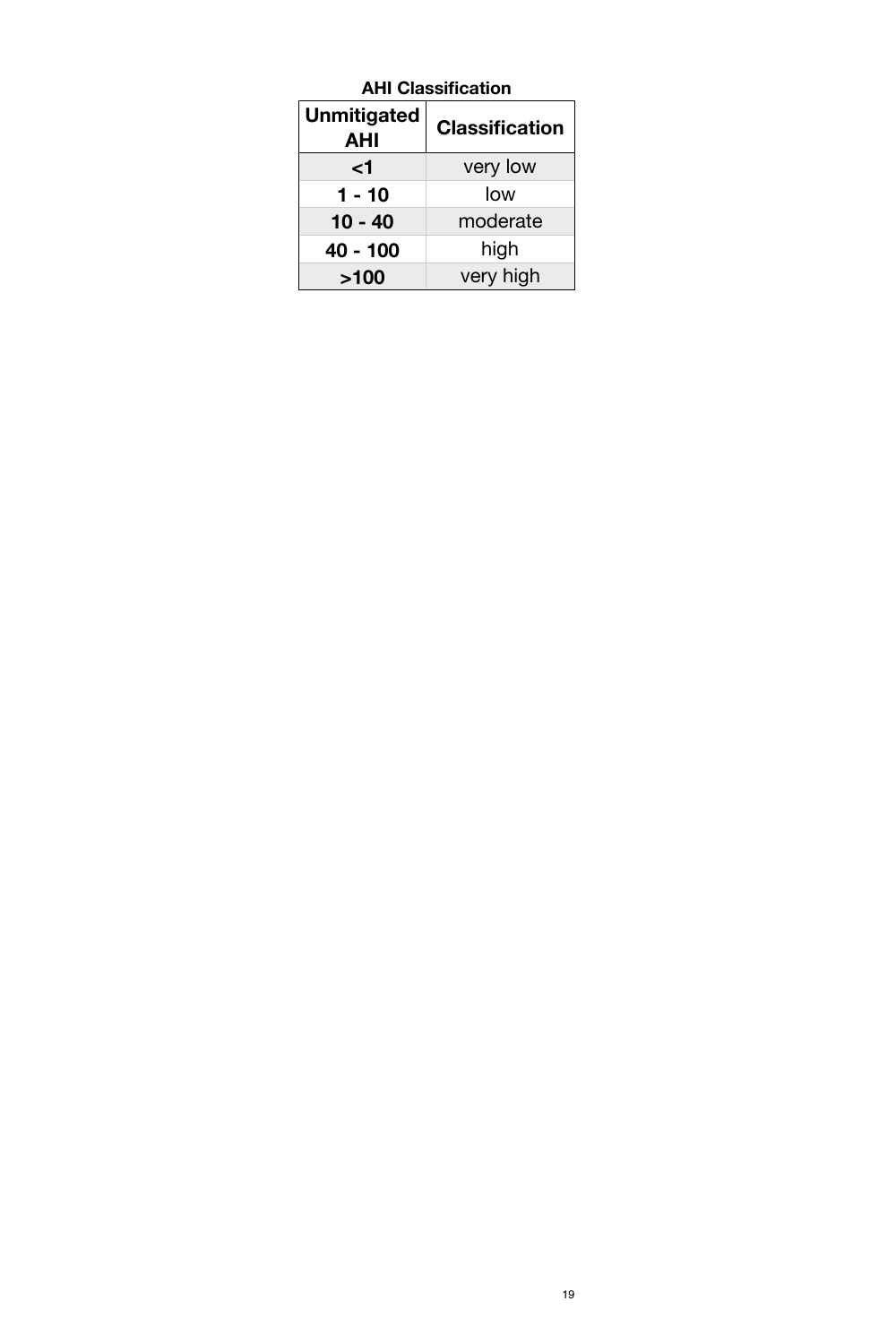| Path           | н          | Hp         | <b>Hf</b> | Ps                                                       | <b>Pf</b>                                                                         | <b>Comments</b> |
|----------------|------------|------------|-----------|----------------------------------------------------------|-----------------------------------------------------------------------------------|-----------------|
| <b>ELC 028</b> | 55 ft. 17m | 98 ft, 30m |           |                                                          | 44ft, 13m   119 psf, 581 kg/m <sup>2</sup>   2,382 psf, 11,629 kg/m <sup>2</sup>  |                 |
| <b>ELC 029</b> |            |            |           |                                                          | 20  ft, 6 m   131 ft, 40m  57 ft, 17m  101 psf, 493 kg/m²  2,015 psf, 9,837 kg/m² | B               |
| <b>WLC 007</b> |            |            |           | 75 ft, 23 m  98 ft, 30m  4 ft, 1.2 m  22 psf 107 kg/m²   | 440 psf, 2,148 kg/m <sup>2</sup>                                                  |                 |
| <b>WLC 008</b> |            |            |           | 75 ft, 23 m 131 ft, 40 m  31 ft, 9 m   97 psf, 474 kg/m² | 1,943 psf, 9,486 kg/m <sup>2</sup>                                                |                 |

**Bridge Avalanche Impact Force Calculations**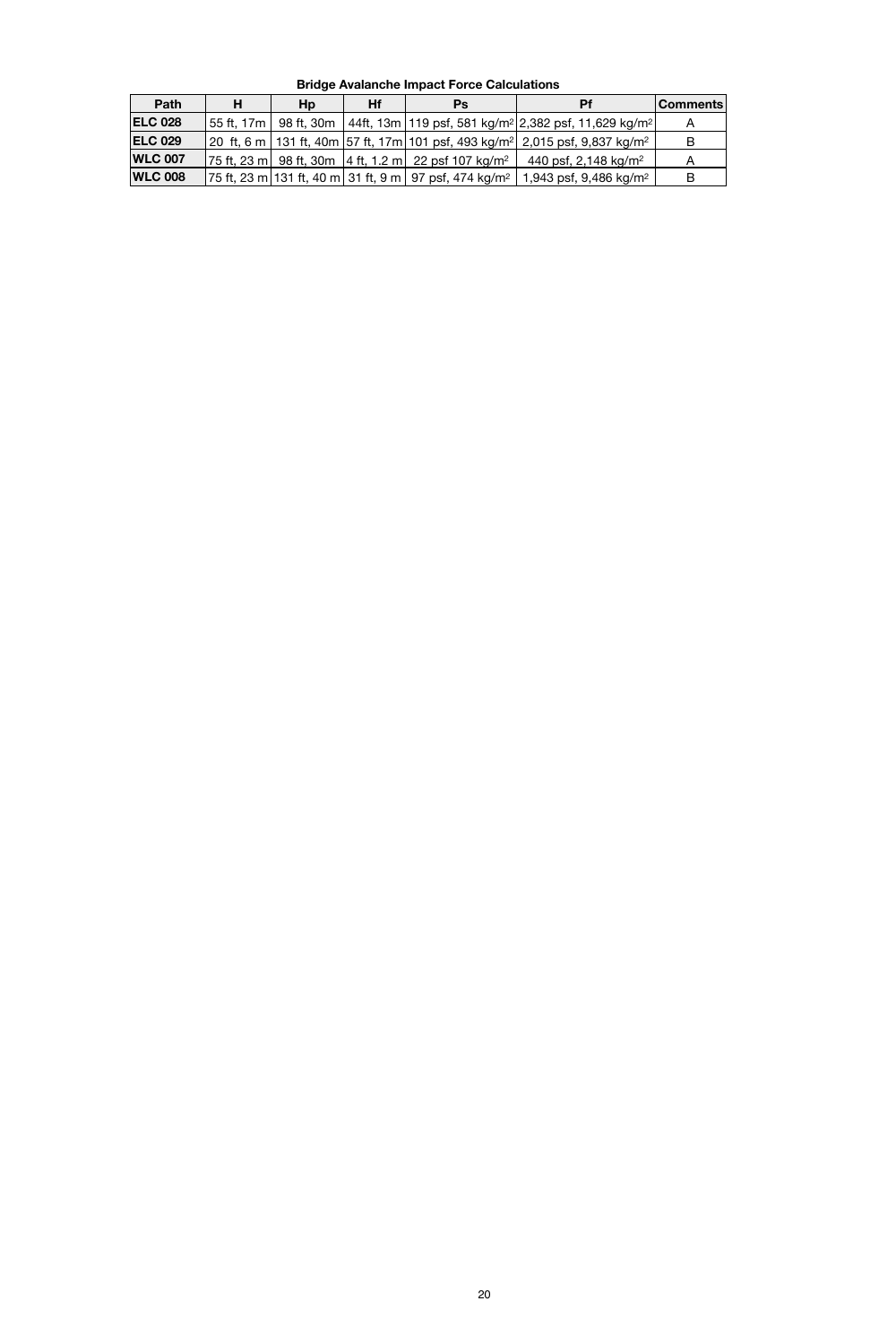| <b>AHI Category</b>  | <b>Highway</b>                                   | <b>Unmitigated</b><br><b>AHI</b> | <b>Residual</b><br><b>AHI</b> |
|----------------------|--------------------------------------------------|----------------------------------|-------------------------------|
|                      | Rogers Pass, BC                                  | 1004                             | 40                            |
|                      | Red Mtn. Pass, CO                                | 335                              | 70                            |
|                      | * Seward Highway, AK                             |                                  |                               |
| <b>Very High AHI</b> | (Anchorage-Seward, old<br>alignment)             | 331                              | 70                            |
| highways             | * Seward Highway, AK                             |                                  |                               |
|                      | (Anchorage-Girdwood, old<br>alignment)           | 188                              | 39                            |
|                      | Coal Bank/Molas, CO                              | 108                              | 23                            |
|                      | <b>Average, Very High AHI</b>                    | 393                              | 48                            |
|                      | highways                                         |                                  |                               |
|                      | Berthoud Pass, CO                                | 93                               | 20                            |
|                      | Coquihalla, BC                                   | 90                               | 19                            |
| <b>High AHI</b>      | Loveland Pass, CO                                | 80                               | 17                            |
| highways             | Wolf Creek Pass, CO                              | 54                               | 11                            |
|                      | Silverton-Gladstone, CO                          | 49                               | 10                            |
|                      | Teton Pass, WY                                   | 47                               | 10                            |
|                      | Average, High & Very High<br><b>AHI highways</b> | 216                              | 30                            |
| <b>Moderate AHI</b>  | Lizard Head Pass, CO                             | 39                               | 8                             |
| highways             | I-70 Tunnel Approaches, CO                       | 27                               | 6                             |
|                      | Thane Road, AK                                   | 21                               | $\overline{4}$                |
|                      | <b>Average, all listed</b><br>highways           | 176                              | 25                            |
| <b>Lynn Canal</b>    | East Lynn Alt 2B, AK (very<br>high)              | 288                              | 28                            |
|                      | West Lynn, AK (high)                             | 101                              | 18                            |

**Unmitigated and Residual AHI Comparison**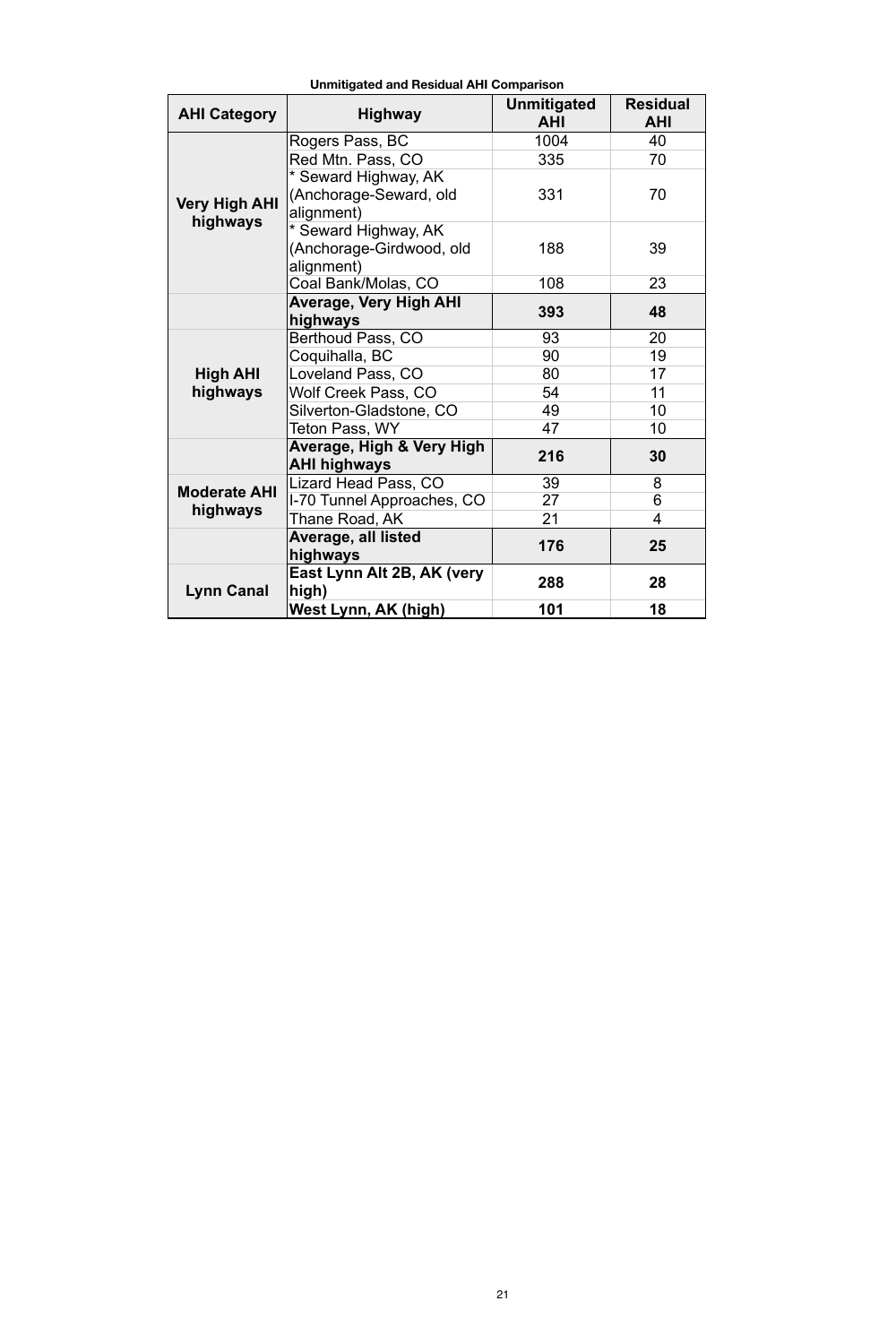| <b>AHI</b><br><b>Category</b> | <b>Highway</b>                     | <b>Unmitigated</b><br><b>AHI</b> | <b>Avalanche</b><br>Zone,<br><b>Miles</b> | <b>AHI/ Mile</b> | Residual   Avalanche  <br>Zone, Km | <b>Residual</b><br><b>AHI/Km</b> |
|-------------------------------|------------------------------------|----------------------------------|-------------------------------------------|------------------|------------------------------------|----------------------------------|
|                               | Rogers Pass, BC                    | 1004                             | 24.8                                      | 1.6              | 40.0                               | 1.0                              |
|                               | Red Mtn. Pass, CO                  | 335                              | 17.4                                      | 4.1              | 28.0                               | 2.5                              |
|                               | * Seward Highway, AK               |                                  |                                           |                  |                                    |                                  |
|                               | Very High   (Anchorage-Seward, old | 331                              | 88.9                                      | 0.8              | 143.1                              | 0.5                              |
| <b>AHI</b>                    | alignment)                         |                                  |                                           |                  |                                    |                                  |
| highways                      | * Seward Highway, AK               |                                  |                                           |                  |                                    |                                  |
|                               | (Anchorage-Girdwood, old           | 188                              | 16.5                                      | 2.4              | 26.6                               | 1.5                              |
|                               | alignment)                         |                                  |                                           |                  |                                    |                                  |
|                               | Coal Bank/Molas, CO                | 108                              | 34.0                                      | 0.7              | 54.7                               | 0.4                              |
|                               | <b>Average, Very High AHI</b>      | 393                              | 36.3                                      | 1.9              | 58.5                               | 1.2                              |
|                               | highways                           |                                  |                                           |                  |                                    |                                  |
|                               | Berthoud Pass, CO                  | 93                               | 16.0                                      | 1.2              | 25.7                               | 0.8                              |
|                               | Coquihalla, BC                     | 90                               | 12.4                                      | 1.5              | 20.0                               | 0.9                              |
| <b>High AHI</b>               | Loveland Pass, CO                  | 80                               | 8.0                                       | 2.1              | 12.9                               | 1.3                              |
| highways                      | Wolf Creek Pass, CO                | 54                               | 18.4                                      | 0.6              | 29.6                               | 0.4                              |
|                               | Silverton-Gladstone, CO            | 49                               | 6.5                                       | 1.6              | 10.5                               | 1.0                              |
|                               | Teton Pass, WY                     | 47                               | 13.8                                      | 0.7              | 22.2                               | 0.4                              |
|                               | Average, High & Very High          | 216                              | 23.3                                      | 1.6              | 37.6                               | 1.0                              |
|                               | <b>AHI highways</b>                |                                  |                                           |                  |                                    |                                  |
|                               | Moderate Lizard Head Pass, CO      | 39                               | 21.0                                      | 0.4              | 33.8                               | 0.2                              |
| <b>AHI</b>                    | I-70 Tunnel Approaches, CO         | 27                               | 15.0                                      | 0.4              | 24.1                               | 0.2                              |
| highways                      | Thane Road, AK                     | 21                               | 2.9                                       | 1.5              | 4.6                                | 1.0                              |
|                               | Average, all highways              | 176                              | 21.1                                      | 1.4              | 34.0                               | 0.9                              |
| Lynn                          | East Lynn, AK (very high)          | 288                              | 50.5                                      | 0.5              | 81.3                               | 0.3                              |
| <b>Canal</b>                  | West Lynn, AK (high)               | 101                              | 33.3                                      | 0.5              | 53.7                               | 0.3                              |

**AHI per Unit Distance Comparison**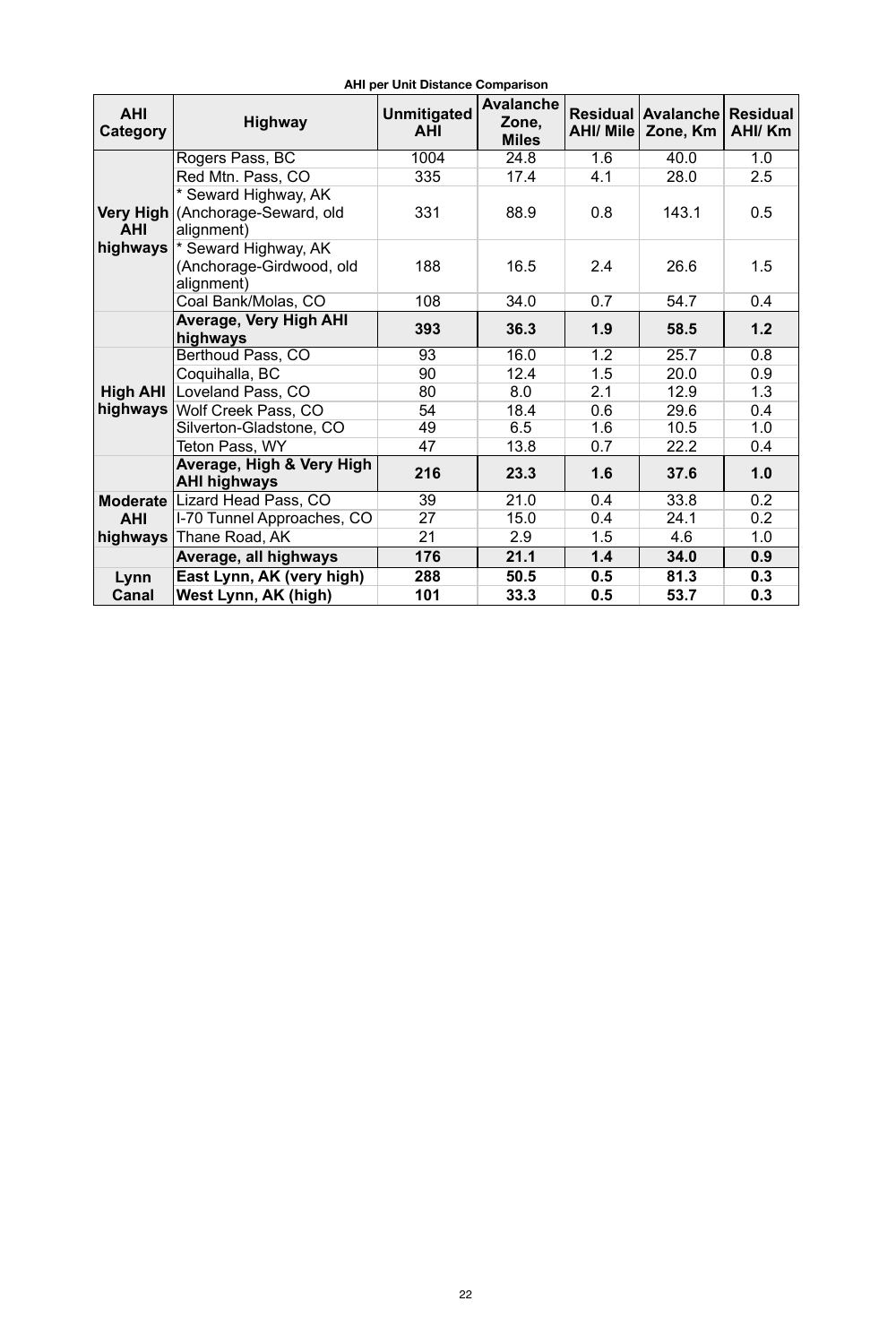| <b>Short Version</b>  | <b>Full Version</b>                                                                                              |
|-----------------------|------------------------------------------------------------------------------------------------------------------|
| #                     | Number                                                                                                           |
| ٠                     | Or greater; plus (addition)                                                                                      |
| $\,<\,$               | Less than                                                                                                        |
| >                     | <b>Greater Than</b>                                                                                              |
| $\tilde{\phantom{a}}$ | Approximately                                                                                                    |
| <b>ADT</b>            | <b>Average Daily Traffic</b>                                                                                     |
| <b>AHI MD</b>         | Avalanche Hazard Index for Moving vehicle with Deep Avalanche                                                    |
| <b>AHI ML</b>         | Avalanche Hazard Index for Moving vehicle with Light Avalanche                                                   |
| <b>AHI MP</b>         | Avalanche Hazard Index for Moving vehicle with Plunging Avalanche                                                |
| <b>AHI WD</b>         | Avalanche Hazard Index for Moving vehicle with Deep Avalanche                                                    |
| <b>AHI WL</b>         | Avalanche Hazard Index for Moving vehicle with Light Avalanche                                                   |
| <b>AHI WP</b>         | Avalanche Hazard Index for Moving vehicle with Plunging Avalanche                                                |
| <b>AK</b>             | Alaska                                                                                                           |
| Avg                   | Average                                                                                                          |
| <b>BC</b>             | <b>British Columbia</b>                                                                                          |
| <b>CL</b>             | <b>Center Line</b>                                                                                               |
| CO                    | Colorado                                                                                                         |
| D                     | Depth                                                                                                            |
| <b>Dist</b>           | Distance                                                                                                         |
| <b>Dist</b>           | Distance                                                                                                         |
| E                     | East                                                                                                             |
| Elev.                 | Elevation                                                                                                        |
| <b>FD</b>             | Frequency of Deep Avalanche                                                                                      |
| <b>FL</b>             | Frequency of Light Avalanche                                                                                     |
| <b>FP</b>             | Frequency of Plunging Avalanche                                                                                  |
| ft                    | Feet                                                                                                             |
| H                     | Height                                                                                                           |
| Hf                    | <b>Height of Flowing Snow</b>                                                                                    |
| Hp                    | Height of Powder cloud                                                                                           |
| kg/m2                 | Kilograms per cubic meter                                                                                        |
| Km                    | Kilometers                                                                                                       |
| L                     | Length                                                                                                           |
| <b>LL</b>             | Length of Light Avalanche (less than 1 m deep on centerline)                                                     |
| L Max                 | Length of Maximum Avalanche                                                                                      |
| <b>LD</b>             | Length of Deep Avalanche (greater than 1 m deep on centerline)                                                   |
| <b>LP</b>             | Length of Plunging Avalanche (power to crush a vehicle or push it off a cliff or into water)                     |
| m                     | <b>Meters</b>                                                                                                    |
| <b>Max</b>            | Maximum                                                                                                          |
| N                     | North                                                                                                            |
| <b>N</b> Wait D       | Number of Waiting vehicles, Deep Avalanche                                                                       |
| <b>N</b> Wait P       | Number of Waiting vehicles, Plunging Avalanche                                                                   |
| P <sub>2nd</sub>      | Probability of a Second avalanche while vehicles are waiting                                                     |
| <b>Pf</b>             | Pressure of Flowing snow                                                                                         |
| <b>PMD</b>            | Probability of encounter for Moving vehicle with Deep avalanche                                                  |
| <b>PMP</b>            | Probability of encounter for Moving vehicle with Plunging avalanche                                              |
| Ps                    | <b>Stagnation Pressure</b>                                                                                       |
|                       |                                                                                                                  |
| psf                   | Pounds per Square Foot                                                                                           |
| <b>PW</b>             | Probability of encounter for Waiting vehicle<br>Probability of encounter for Waiting vehicle with Deep avalanche |
| <b>PWD</b>            |                                                                                                                  |
| <b>PWL</b>            | Probability of encounter for Waiting vehicle with Light avalanche                                                |
| <b>PWP</b>            | Probability of encounter for Waiting vehicle with Plunging avalanche                                             |
| $\mathbf Q$           | Queue (backed-up traffic)                                                                                        |
| ${\sf S}$             | South                                                                                                            |
| <b>Typ</b>            | Typical                                                                                                          |
| UT                    | Utah                                                                                                             |

# **Acronyms, Symbols, and Abbreviations**